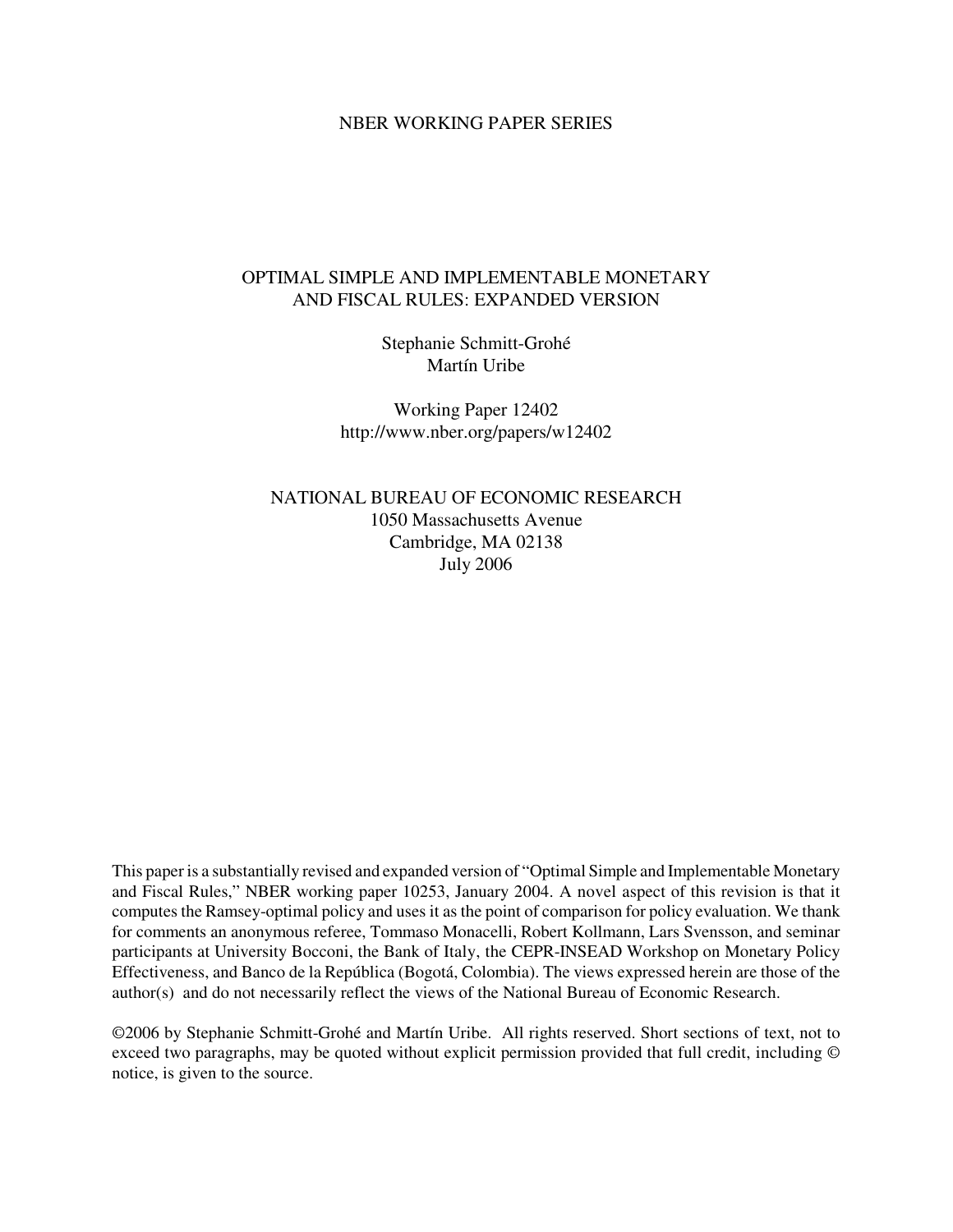Optimal Simple and Implementable Monetary and Fiscal Rules: Expanded Version Stephanie Schmitt-Grohé and Martín Uribe NBER Working Paper No. 12402 July 2006 JEL No. E52, E61, E63

### **ABSTRACT**

This paper computes welfare-maximizing monetary and fiscal policy rules in a real business cycle model augmented with sticky prices, a demand for money, taxation, and stochastic government consumption. We consider simple feedback rules whereby the nominal interest rate is set as a function of output and inflation, and taxes are set as a function of total government liabilities. We implement a second-order accurate solution to the model. Our main findings are: First, the size of the inflation coefficient in the interest-rate rule plays a minor role for welfare. It matters only insofar as it affects the determinacy of equilibrium. Second, optimal monetary policy features a muted response to output. More importantly, interest rate rules that feature a positive response to output can lead to significant welfare losses. Third, the welfare gains from interest-rate smoothing are negligible. Fourth, optimal fiscal policy is passive. Finally, the optimal monetary and fiscal rule combination attains virtually the same level of welfare as the Ramsey optimal policy.

Stephanie Schmitt-Grohé Department of Economics Duke University P.O. Box 90097 Durham, NC 27708 and NBER grohe@duke.edu

Martín Uribe Department of Economics Duke University Durham, NC 27708-0097 uribe@duke.edu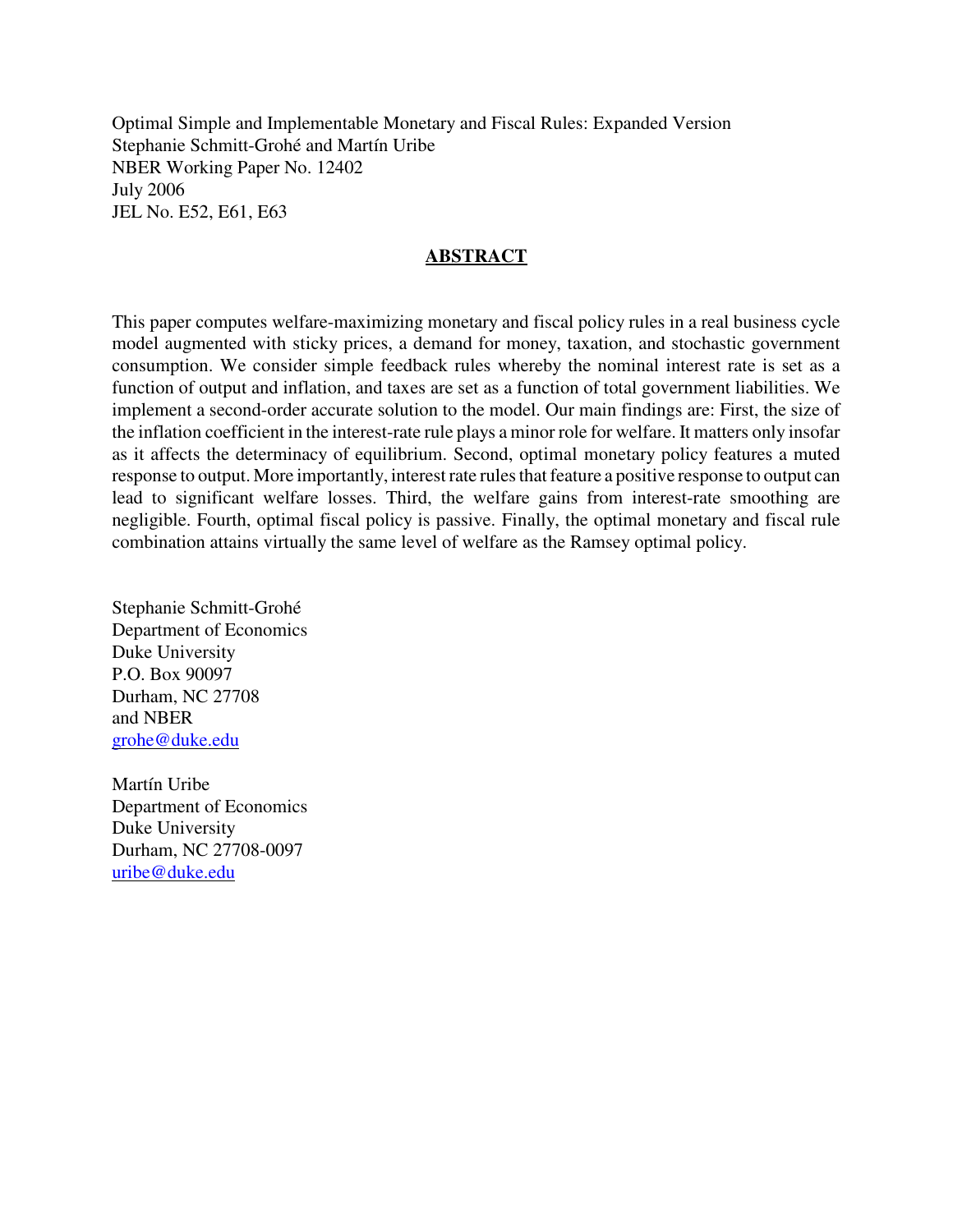### **1 Introduction**

Recently, there has been an outburst of papers studying optimal monetary policy in economies with nominal rigidities.<sup>1</sup> Most of these studies are conducted in the context of highly stylized theoretical and policy environments. For instance, in much of this body of work it is assumed that the government has access to a subsidy to factor inputs, financed with lump-sum taxes, aimed at dismantling the inefficiency introduced by imperfect competition in product and factor markets. This assumption is clearly empirically unrealistic. But more importantly it undermines a potentially significant role for monetary policy, namely, stabilization of costly aggregate fluctuations around a distorted steady-state equilibrium.

A second notable simplification is the absence of capital accumulation. All the way from the work of Keynes (1936) and Hicks (1939) to that of Kydland and Prescott (1982) macroeconomic theories have emphasized investment dynamics as an important channel for the transmission of aggregate disturbances. It is therefore natural to expect that investment spending should play a role in shaping optimal monetary policy. Indeed it has been shown, that for a given monetary regime the determinacy properties of a standard Neo-Keynesian model can change dramatically when the assumption of capital accumulation is added to the model (Dupor, 2001; Carlstrom and Fuerst, 2005).

A third important dimension along which the existing studies abstract from reality is the assumed fiscal regime. It is standard practice in this literature to completely ignore fiscal policy. Implicitly, these models assume that the fiscal budget is balanced at all times by means of lump-sum taxation. In other words, fiscal policy is always assumed to be nondistorting and passive in the sense of Leeper (1991). However, empirical studies, such as Favero and Monacelli (2003), show that characterizing postwar U.S. fiscal policy as passive at all times is at odds with the facts. In addition, it is well known theoretically that, given monetary policy, the determinacy properties of the rational expectations equilibrium crucially depend on the nature of fiscal policy (e.g., Leeper, 1991). It follows that the design of optimal monetary policy should depend upon the underlying fiscal regime in a nontrivial fashion.

Fourth, model-based analyses of optimal monetary policy is typically restricted to economies in which long-run inflation is nil or there is some form of wide-spread indexation. As a result, in the standard environments studied in the literature nominal rigidities have no real consequences for economic activity and thus welfare in the long-run. It follows that the assumptions of zero long-run inflation or indexation should not be expected to be inconse-

<sup>&</sup>lt;sup>1</sup>See Rotemberg and Woodford (1997, 1999), Clarida, Galí, and Gertler (1999), Galí and Monacelli (2005), Benigno and Benigno (2003), and Schmitt-Grohé and Uribe (2001, 2003, 2004b) among many others.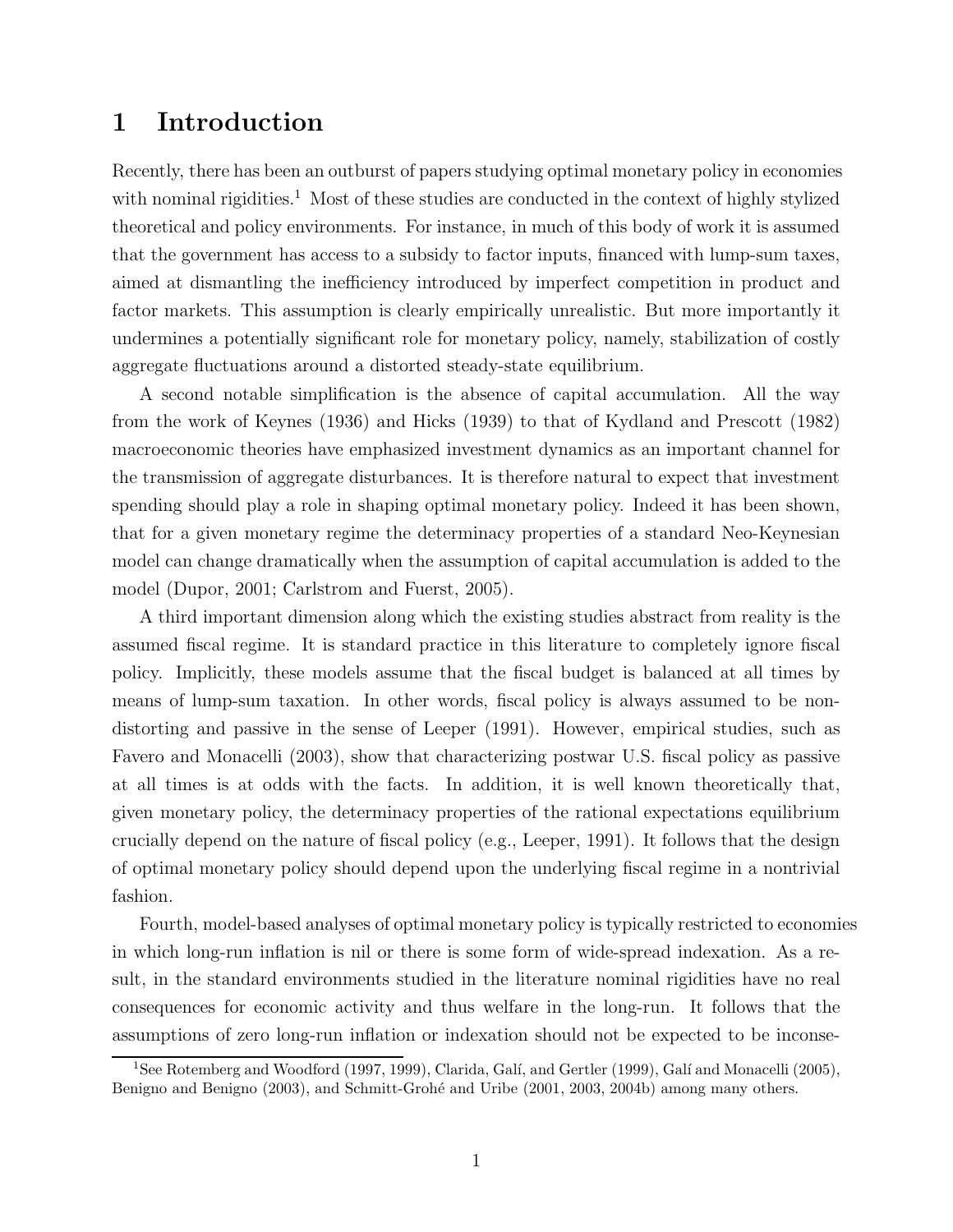quential for the form that optimal monetary policy takes. Because from an empirical point of view, neither of these two assumptions is particularly compelling for economies like the United States, it is of interest to investigate the characteristics of optimal policy in their absence.

Last but not least, more often than not studies of optimal policy in models with nominal rigidities are conducted in cashless environments.<sup>2</sup> This assumption introduces an inflationstabilization bias into optimal monetary policy. For the presence of a demand for money creates a motive to stabilize the nominal interest rate rather than inflation.

Taken together the simplifying assumptions discussed above imply that business cycles are centered around an efficient non-distorted equilibrium. The main reason why these rather unrealistic features have been so widely adopted is not that they are the most empirically obvious ones to make nor that researchers believe that they are inconsequential for the nature of optimal monetary policy. Rather, the motivation is purely technical. Namely, the stylized models considered in the literature make it possible for a first-order approximation to the equilibrium conditions to be sufficient to accurately approximate welfare up to second order. Any plausible departure from the set of simplifying assumptions mentioned above, with the exception of the assumption of no investment dynamics, would require approximating the equilibrium conditions to second order.

Recent advances in computational economics have delivered algorithms that make it feasible and simple to compute higher-order approximations to the equilibrium conditions of a general class of large stochastic dynamic general equilibrium models.<sup>3</sup> In this paper, we employ these new tools to analyze a model that relaxes all of the questionable assumptions mentioned above. The central focus of this paper is to investigate whether the policy conclusions arrived at by the existing literature regarding the optimal conduct of monetary policy are robust with respect to more realistic specifications of the economic environment. That is, we study optimal policy in a world where there are no subsidies to undo the distortions created by imperfect competition, where there is capital accumulation, where the government may follow active fiscal policy and may not have access to lump-sum taxation, where nominal rigidities induce inefficiencies even in the long run, and where there is a nonnegligible demand for money.

Specifically, this paper characterizes monetary and fiscal policy rules that are optimal within a family of implementable, simple rules in a calibrated model of the business cycle. In the model economy, business cycles are driven by stochastic variations in the level of total factor productivity and government consumption. The implementability condition requires

 ${}^{2}$ Exceptions are Khan, King, and Wolman (2003) and Schmitt-Grohé and Uribe (2004b).

 ${}^{3}$ See, for instance, Schmitt-Grohé and Uribe (2004a) and Sims (2000).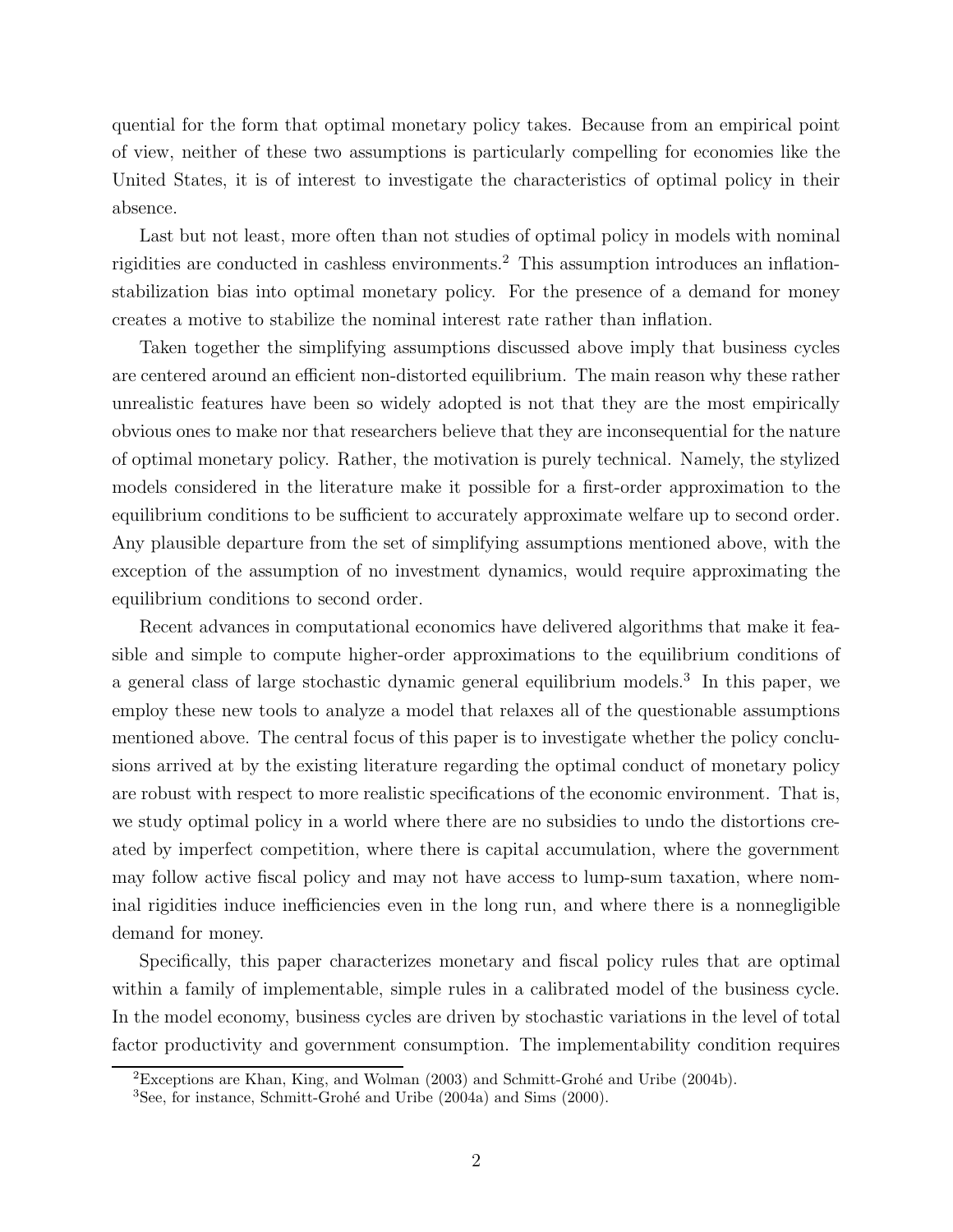policies to deliver uniqueness of the rational expectations equilibrium. Simplicity requires restricting attention to rules whereby policy variables are set as a function of a small number of easily observable macroeconomic indicators. Specifically, we study interest-rate feedback rules that respond to measures of inflation, output and lagged values of the nominal interest rate. We analyze fiscal policy rules whereby the tax revenue is set as an increasing function of the level of public liabilities. The optimal simple and implementable rule is the simple and implementable rule that maximizes welfare of the individual agent. As a point of comparison for policy evaluation, we compute the real allocation associated with the Ramsey optimal policy.

Our findings suggest that the precise degree to which the central bank responds to inflation in setting the nominal interest rate (i.e., the size of the inflation coefficient in the interest-rate rule) plays a minor role for welfare provided that the monetary/fiscal regime renders the equilibrium unique. For instance, in all of the many environments we consider, deviating from the optimal policy rule by setting the inflation coefficient anywhere above unity yields virtually the same level of welfare as the optimal rule. Thus, the fact that optimal policy features an active monetary stance serves mainly the purpose of ensuring the uniqueness of the rational expectations equilibrium. Second, optimal monetary policy features a muted response to output. More importantly, not responding to output is critical from a welfare point of view. In effect, our results show that interest rate rules that feature a positive response of the nominal interest rate to output can lead to significant welfare losses. Third, the welfare gains from interest-rate smoothing are negligible. Fourth, the optimal fiscal policy is passive. Finally, the optimal simple and implementable policy rule attains virtually the same level of welfare as the Ramsey optimal policy.

Kollmann (2003) also considers welfare maximizing fiscal and monetary rules in a sticky price model with capital accumulation. He also finds that optimal monetary policy features a strong anti-inflationary stance. However, the focus of his paper differs from ours in a number of dimensions. First, Kollmann does not consider the size of the welfare losses that are associated with non-optimal rules, which is at center stage in our work. Second, in his paper the interest rate feedback rule is not allowed to depend on a measure of aggregate activity and as a consequence the paper does not identify the importance of not responding to output. Third, Kollmann limits attention to a cashless economy with zero long run inflation. Finally, in Kollmann's paper policy evaluation do not take the Ramsey optimal policy as the point of comparison.

The remainder of the paper is organized in six sections. Section 2 presents the model. Section 3 presents the calibration of the model and discusses computational issues. Section 4 computes optimal policy in a cashless economy. Section 5 analyzes optimal policy in a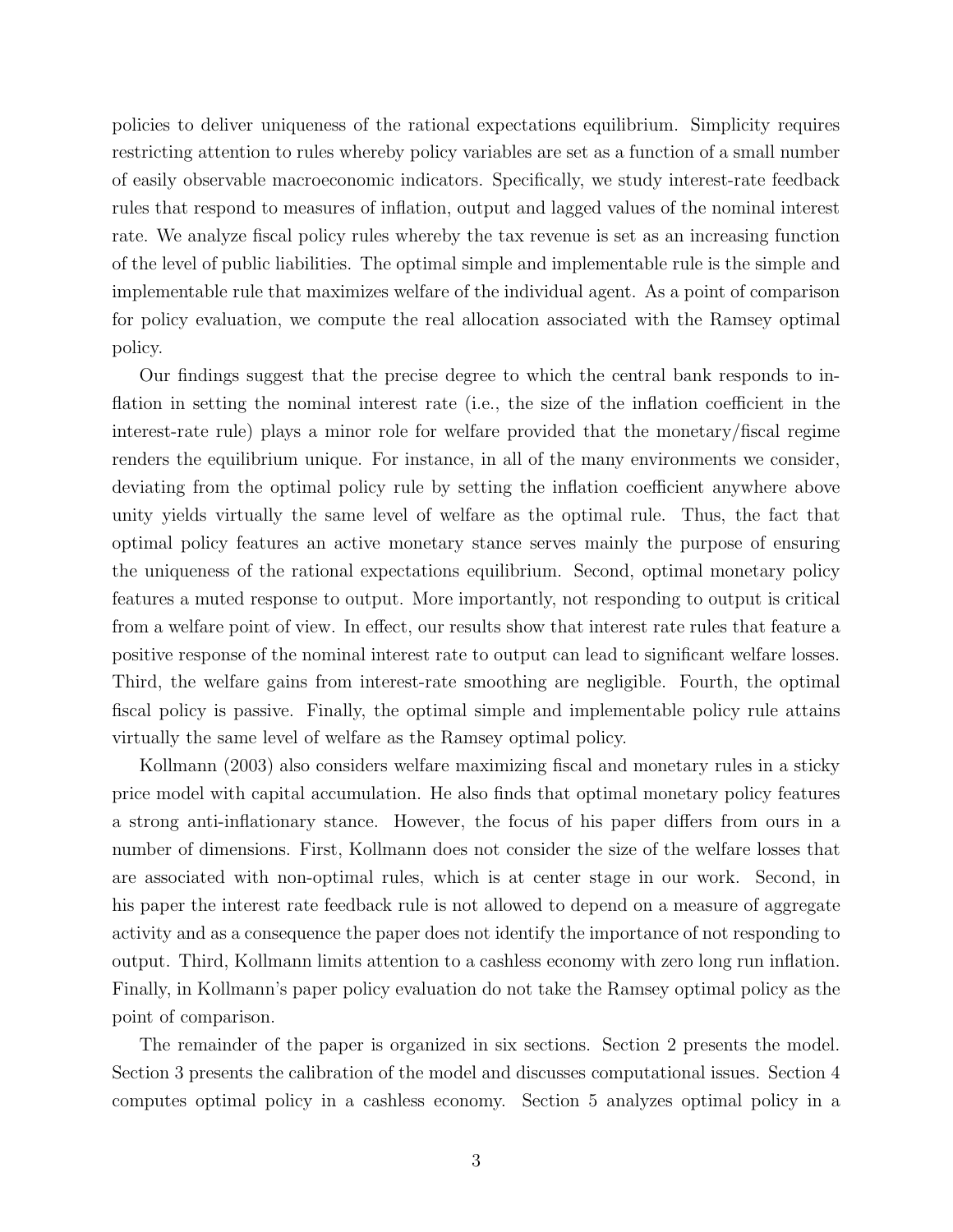monetary economy. Section 6 introduces fiscal instruments as part of the optimal policy design problem. Section 7 concludes.

### **2 The Model**

The starting point for our investigation into the welfare consequences of alternative policy rules is an economic environment featuring a blend of neoclassical and neo-Keynesian elements. Specifically, the skeleton of the economy is a standard real-business-cycle model with capital accumulation and endogenous labor supply driven by technology and government spending shocks. Five sources of inefficiency separate our model from the standard RBC framework: (a) nominal rigidities in the form of sluggish price adjustment. (b) A demand for money by firms motivated by a working-capital constraint on labor costs. (c) A demand for money by household originated in a cash-in-advance constraint. (d) monopolistic competition in product markets. And (e) time-varying distortionary taxation. These five elements of the model provide a rationale for the conduct of monetary and fiscal stabilization policy.

#### **2.1 Households**

The economy is populated by a continuum of identical households. Each household has preferences defined over consumption,  $c_t$ , and labor effort,  $h_t$ . Preferences are described by the utility function

$$
E_0 \sum_{t=0}^{\infty} \beta^t U(c_t, h_t), \tag{1}
$$

where  $E_t$  denotes the mathematical expectations operator conditional on information available at time  $t, \beta \in (0,1)$  represents a subjective discount factor, and U is a period utility index assumed to be strictly increasing in its first argument, strictly decreasing in its second argument, and strictly concave. The consumption good is assumed to be a composite good produced with a continuum of differentiated goods,  $c_{it}$ ,  $i \in [0, 1]$ , via the aggregator function

$$
c_t = \left[ \int_0^1 c_{it}^{1-1/\eta} di \right]^{1/(1-1/\eta)}, \qquad (2)
$$

where the parameter  $\eta > 1$  denotes the intratemporal elasticity of substitution across different varieties of consumption goods. For any given level of consumption of the composite good, purchases of each variety *i* in period *t* must solve the dual problem of minimizing total expenditure,  $\int_0^1 P_{it}c_{it}di$ , subject to the aggregation constraint (2), where  $P_{it}$  denotes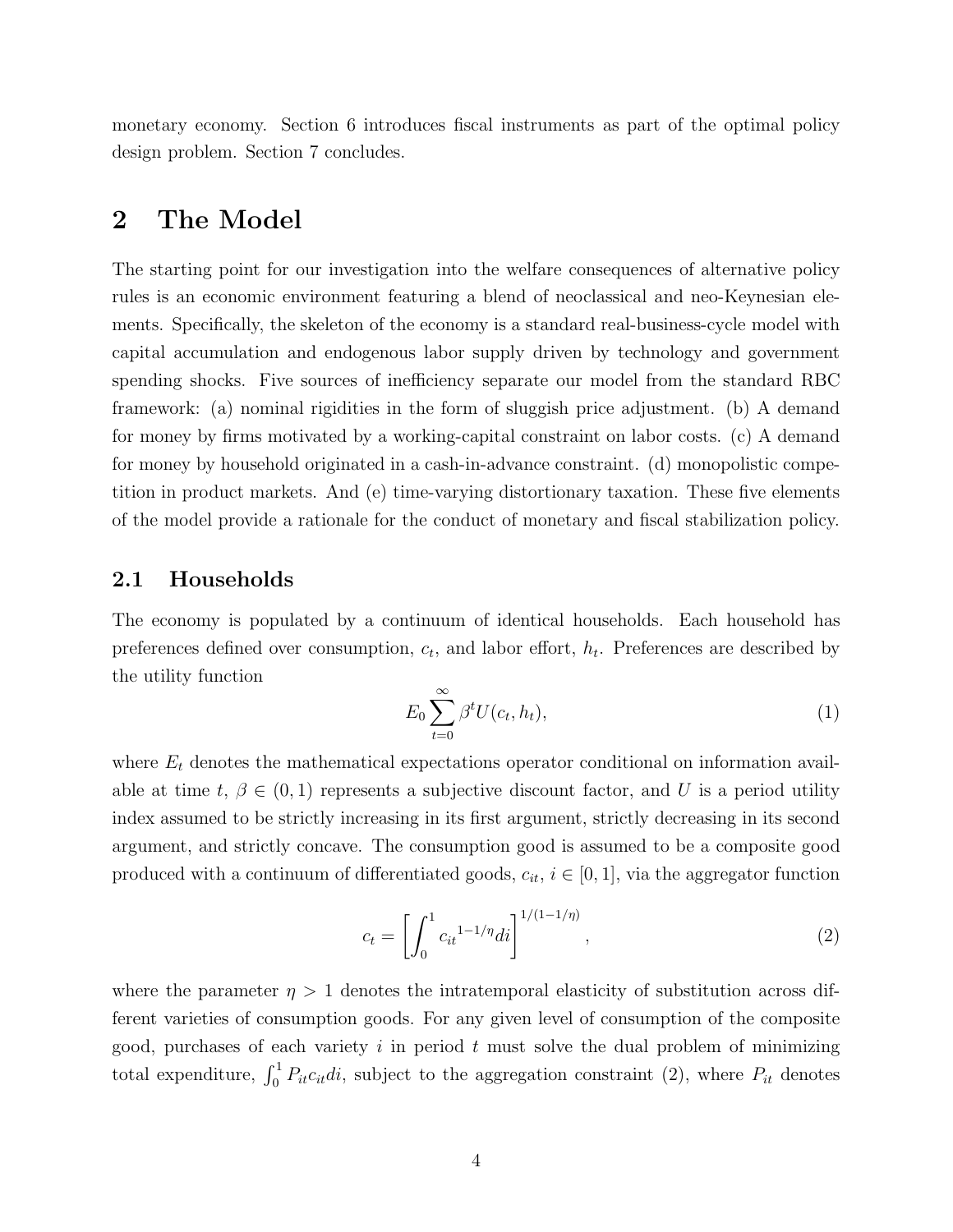the nominal price of a good of variety  $i$  at time  $t$ . The optimal level of  $c_{it}$  is then given by

$$
c_{it} = \left(\frac{P_{it}}{P_t}\right)^{-\eta} c_t,\tag{3}
$$

where  $P_t$  is a nominal price index given by

$$
P_t \equiv \left[ \int_0^1 P_{it}^{1-\eta} di \right]^{\frac{1}{1-\eta}}.
$$
\n
$$
(4)
$$

This price index has the property that the minimum cost of a bundle of intermediate goods yielding  $c_t$  units of the composite good is given by  $P_t c_t$ .

Households are assumed to have access to a complete set of nominal contingent claims. Expenditures on consumption are subject to a cash-in-advance constraint of the form

$$
m_t^h \ge \nu^h c_t,\tag{5}
$$

where  $m_t^h$  denotes real money holdings by the household in period *t* and  $\nu^h \geq 0$  is a parameter. The household's period-by-period budget constraint is given by

$$
E_t d_{t,t+1} \frac{x_{t+1}}{P_t} + m_t^h + c_t + i_t + \tau_t^L = \frac{x_t}{P_t} + \frac{P_{t-1}}{P_t} m_{t-1}^h + (1 - \tau_t^D) [w_t h_t + u_t k_t] + \delta \tilde{q}_t \tau_t^D k_t + \tilde{\phi}_t, \tag{6}
$$

where  $d_{t,s}$  is a stochastic discount factor, defined so that  $E_t d_{t,s} x_s$  is the nominal value in period *t* of a random nominal payment  $x_s$  in period  $s \geq t$ . The variable  $k_t$  denotes capital,  $i_t$  denotes gross investment,  $\phi_t$  denotes profits received from the ownership of firms net of income taxes,  $\tau_t^D$  denotes the income tax rate, and  $\tau_t^L$  denotes lump-sum taxes. The variable  $\tilde{q}_t$  denotes the market price of one unit of installed capital. The term  $\delta \tau_t^D \tilde{q}_t k_t$  represents a depreciation allowance for tax purposes. The capital stock is assumed to depreciate at the constant rate  $\delta$ , and changes in the capital stock are assumed to be subject to a convex adjustment cost. The evolution of capital is given by

$$
k_{t+1} = (1 - \delta)k_t + i_t \Psi\left(\frac{i_t}{i_{t-1}}\right). \tag{7}
$$

The function  $\Psi$  is assumed to satisfy  $\Psi(1) = 1$ ,  $\Psi'(1) = 0$ , and  $\Psi''(1) < 0$ . These assumptions ensure no adjustment costs in the vicinity of the deterministic steady state. The investment good is assumed to be a composite good made with the aggregator function (2). Thus, the demand for each intermediate good  $i \in [0,1]$  for investment purposes, denoted  $i_{it}$ , is given by  $i_{it} = (P_{it}/P_t)^{-\eta} i_t$ . Households are also assumed to be subject to a borrowing limit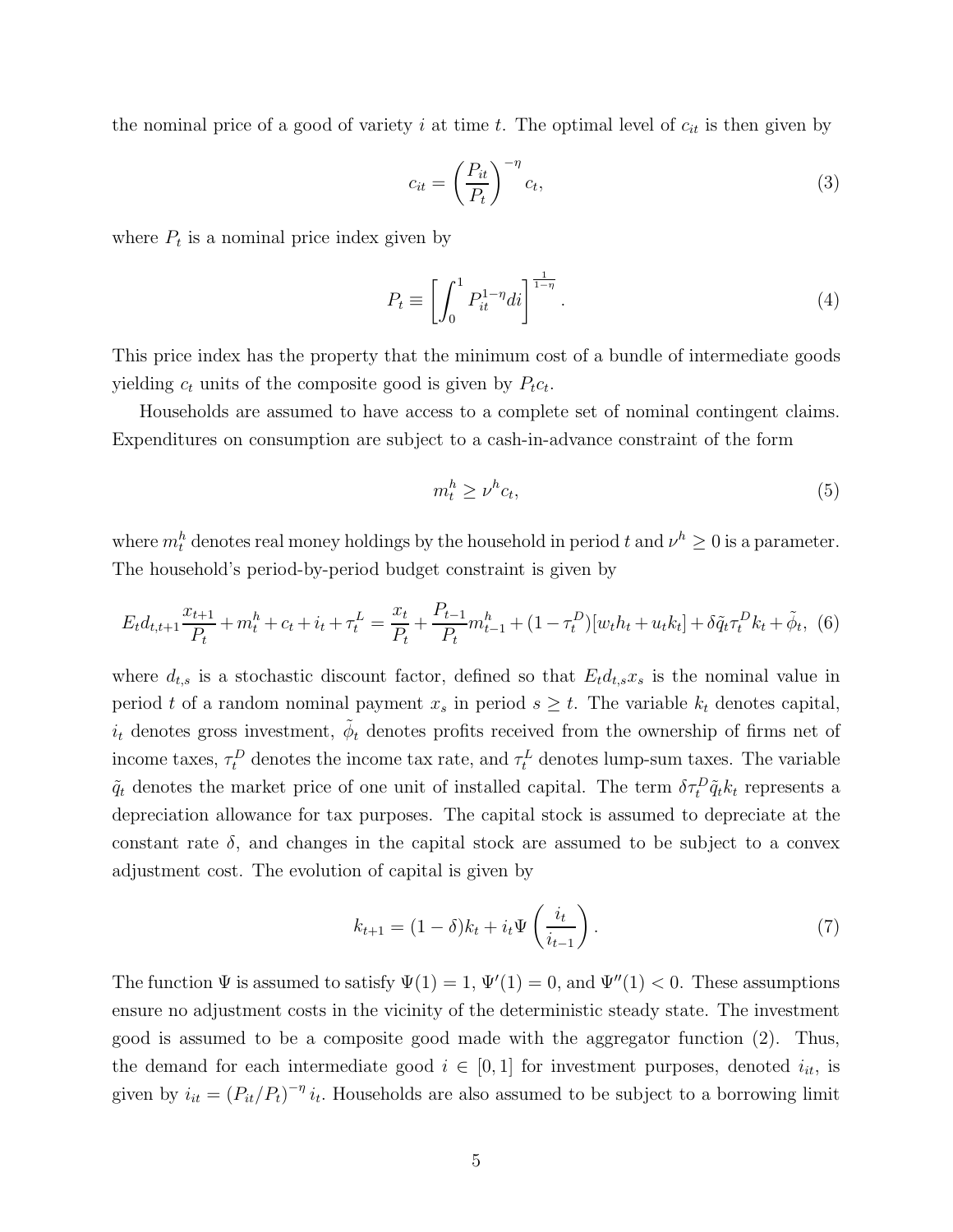that prevents them from engaging in Ponzi schemes. The household's problem consists in maximizing the utility function  $(1)$  subject to  $(5)$ ,  $(6)$ ,  $(7)$ , and the no-Ponzi-game borrowing limit referred to above. Letting  $\zeta_t \lambda_t \beta^t$ ,  $\lambda_t \beta^t$ , and  $q_t \lambda_t \beta^t$  denote, respectively, the Lagrange multipliers associated with (5), (6), and (7), the first-order conditions associated with the household's problem are

$$
U_c(c_t, h_t) = \lambda_t (1 + \nu^h \zeta_t),
$$
  
\n
$$
\lambda_t d_{t,t+1} = \beta \lambda_{t+1} \frac{P_t}{P_t}
$$
\n(8)

$$
-U_h(c_t, h_t) = w_t(1 - \tau_t^D)\lambda_t,
$$
\n(9)

$$
\lambda_t (1 - \zeta_t) = \beta E_t \left\{ \lambda_{t+1} \frac{P_t}{P_{t+1}} \right\} \tag{10}
$$

$$
\lambda_t = \lambda_t q_t \left[ \Psi \left( \frac{i_t}{i_{t-1}} \right) + \frac{i_t}{i_{t-1}} \Psi' \left( \frac{i_t}{i_{t-1}} \right) \right] - \beta E_t \left\{ \lambda_{t+1} q_{t+1} \left( \frac{i_{t+1}}{i_t} \right)^2 \Psi' \left( \frac{i_{t+1}}{i_t} \right) \right\} \tag{11}
$$

$$
\lambda_t q_t = \beta E_t \lambda_{t+1} \left[ (1 - \tau_{t+1}^D) u_{t+1} + q_{t+1} (1 - \delta) + \delta \tilde{q}_{t+1} \tau_{t+1}^D \right] \tag{12}
$$

$$
\zeta_t(m_t^h - \nu^h c_t) = 0
$$
  

$$
\zeta_t \ge 0
$$

It is apparent from these first-order conditions that the income tax distorts both the leisurelabor choice and the decision to accumulate capital over time. At the same time, the opportunity cost of holding money,  $1/(1 - \zeta_t)$ , which, as will become clear below equals the gross nominal interest rate, distorts both the labor/leisure choice and the intertemporal allocation of consumption.

#### **2.2 The Government**

The consolidated government prints money,  $M_t$ , issues one-period nominally risk-free bonds,  $B_t$ , collects taxes in the amount of  $P_t\tau_t$ , and faces an exogenous expenditure stream,  $g_t$ . Its period-by-period budget constraint is given by

$$
M_t + B_t = R_{t-1}B_{t-1} + M_{t-1} + P_t g_t - P_t \tau_t.
$$

Here  $R_t$  denotes the gross one-period, risk-free, nominal interest rate in period  $t$ . By a no-arbitrage condition,  $R_t$  must equal the inverse of the period-t price of a portfolio that pays one dollar in every state of period  $t + 1$ . That is,  $R_t = 1/E_t d_{t,t+1}$ . Combining this expression with the optimality conditions associated with the household's problem yields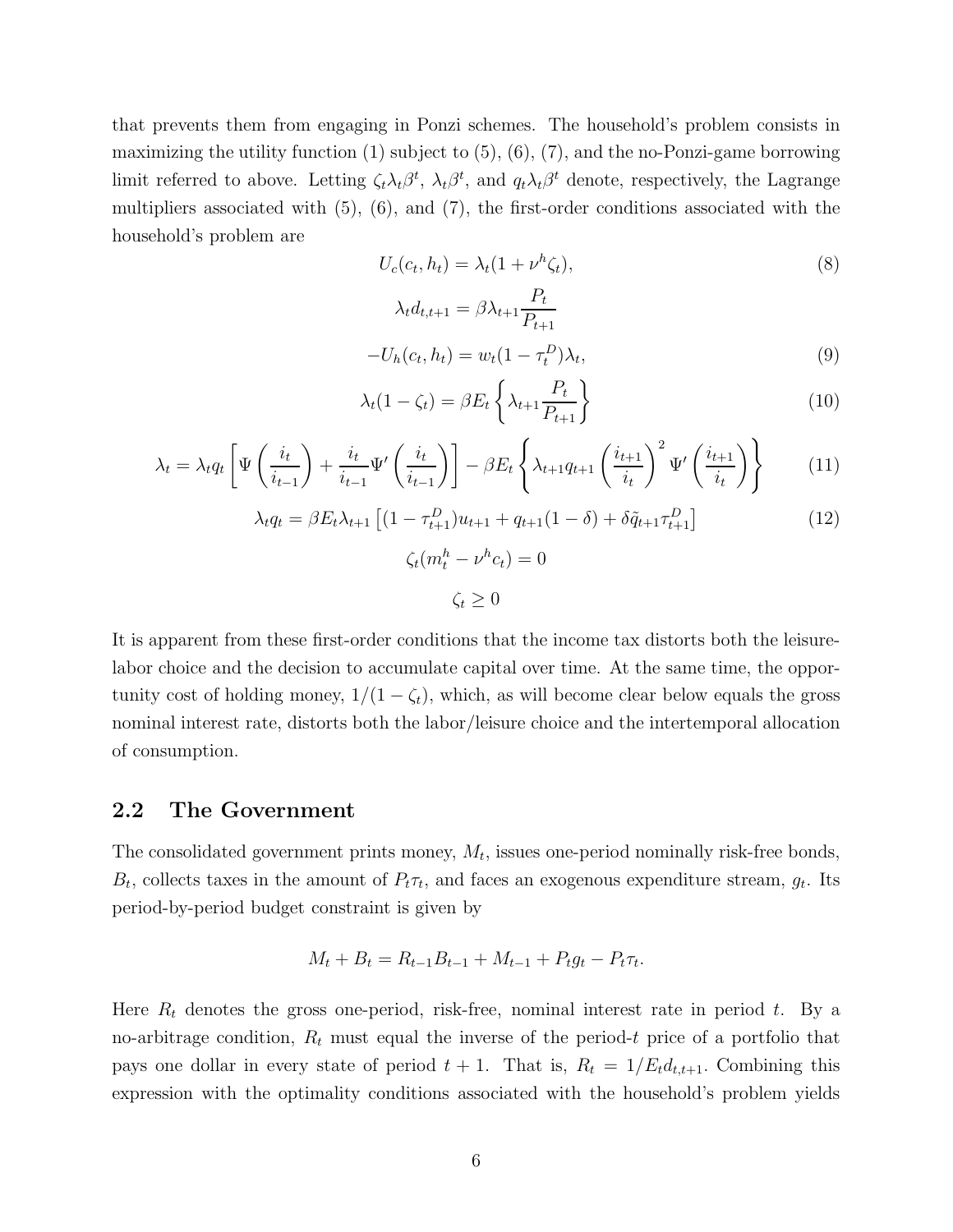the usual Euler equation

$$
\lambda_t = \beta R_t E_t \frac{\lambda_{t+1}}{\pi_{t+1}},\tag{13}
$$

where  $\pi_t \equiv P_t/P_{t-1}$  denotes the gross consumer price inflation. The variable  $g_t$  denotes per capita government spending on a composite good produced via the aggregator (2). We assume, maybe unrealistically, that the government minimizes the cost of producing  $g_t$ . Thus, we have that the public demand for each type *i* of intermediate goods,  $g_{it}$ , is given by  $g_{it} = (P_{it}/P_t)^{-\eta} g_t$ . Let  $\ell_{t-1} \equiv (M_{t-1} + R_{t-1}B_{t-1})/P_{t-1}$  denote total real government liabilities outstanding at the end of period  $t-1$  in units of period  $t-1$  goods. Also, let  $m_t \equiv M_t/P_t$ denote real money balances in circulation. Then the government budget constraint can be written as

$$
\ell_t = \frac{R_t}{\pi_t} \ell_{t-1} + R_t (g_t - \tau_t) - m_t (R_t - 1).
$$
\n(14)

We wish to consider various alternative fiscal policy specifications that involve possibly both lump sum and distortionary income taxation. Total tax revenues,  $\tau_t$ , consist of revenue from lump-sum taxation,  $\tau_t^L$ , and revenue from income taxation,  $\tau_t^D y_t$ , where  $y_t$  denotes aggregate demand.<sup>4</sup> That is,

$$
\tau_t = \tau_t^L + \tau_t^D y_t. \tag{15}
$$

The fiscal regime is defined by the following rule:

$$
\tau_t - \tau^* = \gamma_1(\ell_{t-1} - \ell^*), \tag{16}
$$

where  $\gamma_1$  is a parameter, and  $\tau^*$  and  $\ell^*$  denote the deterministic Ramsey steady-state values of  $\tau_t$  and  $\ell_t$ , respectively. According to this rule, the fiscal authority sets tax revenues in period *t*,  $\tau_t$ , as a linear function of the real value of total government liabilities,  $\ell_{t-1}$ . Combining this fiscal rule with the government sequential budget constraint (14) yields

$$
\ell_t = \frac{R_t}{\pi_t} (1 - \pi_t \gamma_1) \ell_{t-1} + R_t (\gamma_1 \ell^* - \tau^*) + R_t g_t - m_t (R_t - 1).
$$

When  $\gamma_1$  lies in the interval  $(0, 2/\pi^*)$ , we say, following the terminology of Leeper (1991), that fiscal policy is passive. Intuitively, in this case, in a stationary equilibrium near the deterministic steady state, deviations of real government liabilities from their nonstochastic steady-state level grow at a rate less than the real interest rate. As a result, the present

<sup>&</sup>lt;sup>4</sup>In the economy with distortionary taxes only, we implicitly assume that profits are taxed in such a way that the tax base equals aggregate demand. In the absence of profit taxation, the tax base would equal  $w_t h_t + (u_t - \delta q_t) k_t$ . As shown in Schmitt-Grohé and Uribe (2004b,d), untaxed profits create an inflation bias in the Ramsey policy. This is because the Ramsey planner uses the inflation tax as an indirect tax on profits.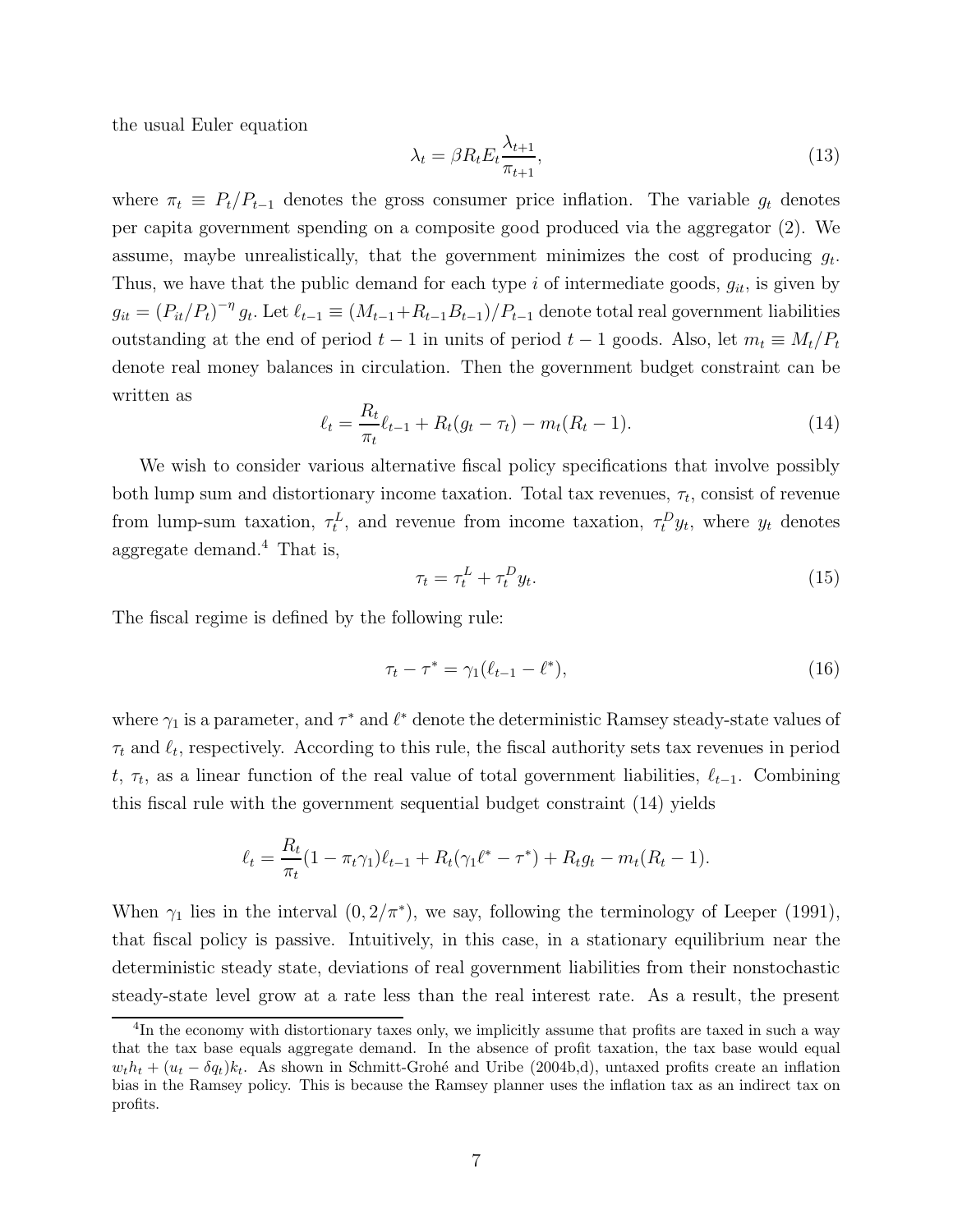discounted value of government liabilities is expected to converge to zero regardless of the stance of monetary policy. Alternatively, when  $\gamma_1$  lies outside of the range  $(0, 2/\pi^*)$ , we say that fiscal policy is active. In this case, government liabilities grow at a rate greater than the real interest rate in absolute value in the neighborhood of the deterministic steady state. Consequently, the present discounted value of real government liabilities is not expected to vanish for all possible specifications of monetary policy. Under active fiscal policy, the price level plays an active role in bringing about fiscal solvency in equilibrium.

We focus on four alternative fiscal regimes. In two all taxes are lump sum ( $\tau^D = 0$ ), and in the other two all taxes are distortionary ( $\tau^L = 0$ ). We consider passive fiscal policy  $(\gamma_1 \in (0, 2/\pi^*))$  and active fiscal policy  $(\gamma_1 \notin (0, 2/\pi^*))$ .

We assume that the monetary authority sets the short-term nominal interest rate according to a simple feedback rule belonging to the following class of Taylor (1993)-type rules

$$
\ln(R_t/R^*) = \alpha_R \ln(R_{t-1}/R^*) + \alpha_\pi E_t \ln(\pi_{t-i}/\pi^*) + \alpha_y E_t \ln(y_{t-i}/y^*); \quad i = -1, 0, 1, \quad (17)
$$

where *y*<sup>∗</sup> denotes the nonstochastic Ramsey steady-state level of aggregate demand, and *R*∗,  $\pi^*$ ,  $\alpha_R$ ,  $\alpha_{\pi}$ ,, and  $\alpha_y$  are parameters. The index *i* can take three values 1, 0, and -1. When  $i = 1$ , we refer to the interest rate rule as backward looking, when  $i = 0$  as contemporaneous, and when  $i = -1$  as forward looking. The reason why we focus on interest rate feedback rules belonging to this class is that they are defined in terms of readily available macroeconomic indicators.

We note that the type of monetary policy rules that are typically analyzed in the related literature require no less information on the part of the policymaker than the feedback rule given in equation (17). This is because the rules most commonly studied feature an output gap measure defined as deviations of output from the level that would obtain in the absence of nominal rigidities. Computing the flexible-price level of aggregate activity requires the policymaker to know not just the deterministic steady state of the economy—which is the information needed to implement the interest-rate rule given in equation (17)—but also the joint distribution of all the shocks driving the economy and the current realizations of such shocks.

We will also study an interest-feedback rule whereby the change in the nominal interest rate is set as a function of its own lag, lagged output growth, and lagged deviations of inflation from target. Formally, this monetary rule is given by

$$
\ln(R_t/R_{t-1}) = \alpha_R \ln(R_{t-1}/R_{t-2}) + \alpha_\pi \ln(\pi_{t-1}/\pi^*) + \alpha_y \ln(y_{t-1}/y_{t-2}).
$$
\n(18)

This specification of monetary policy is of interest because its implementation requires min-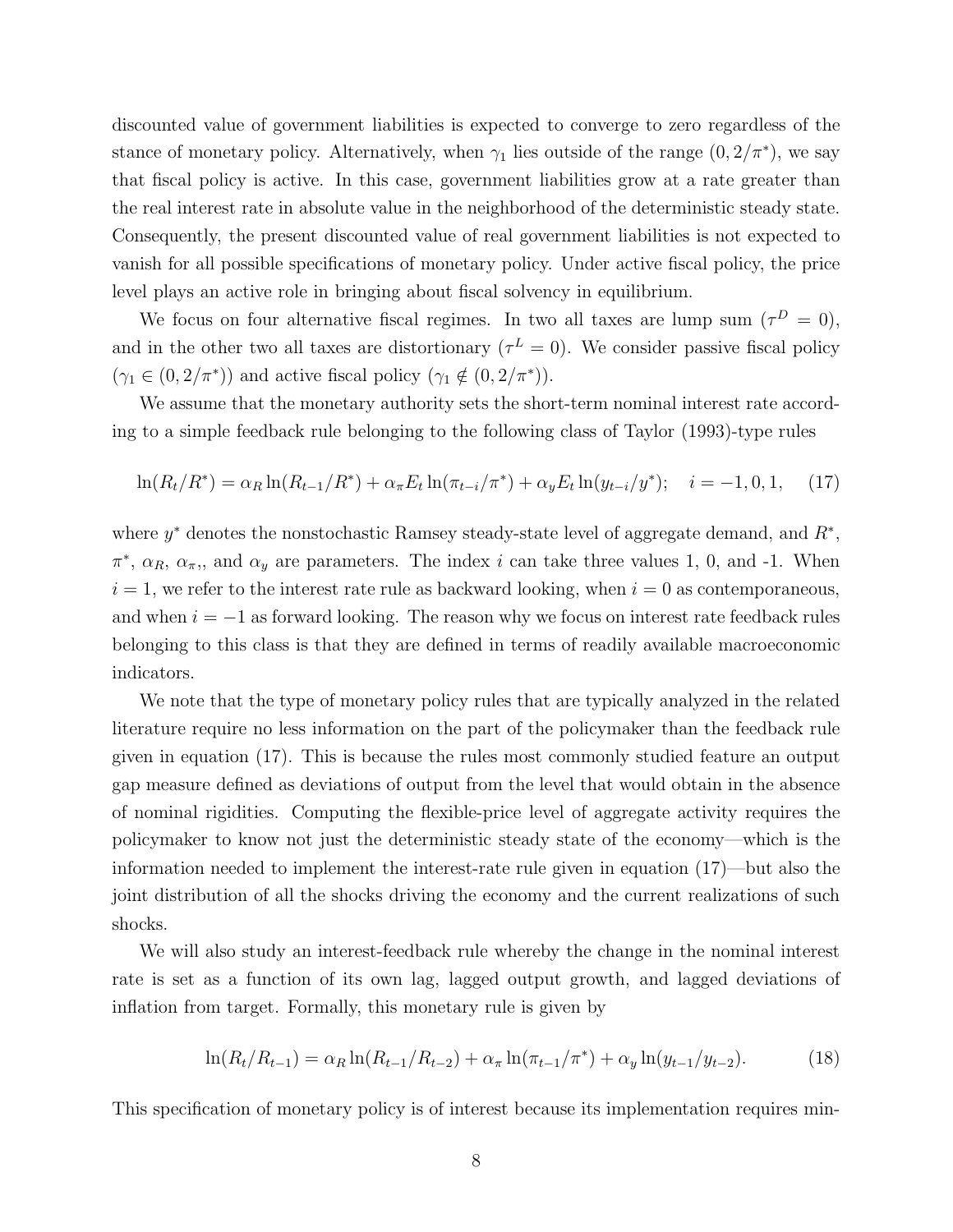imal information. Specifically, the central bank need not know the steady-state values of output or the nominal interest rate. Furthermore, implementation of this rule does not require knowledge of current or future expected values of inflation or output.

#### **2.3 Firms**

Each good's variety  $i \in [0, 1]$  is produced by a single firm in a monopolistically competitive environment. Each firm  $i$  produces output using as factor inputs capital services,  $k_{it}$ , and labor services,  $h_{it}$ . The production technology is given by

$$
z_t F(k_{it}, h_{it}) - \chi,
$$

where the function  $F$  is assumed to be homogenous of degree one, concave, and strictly increasing in both arguments. The variable  $z_t$  denotes an exogenous, aggregate productivity shock. The parameter  $\chi$  introduces fixed costs of production, which are meant to soak up steady-state profits in conformity with the stylized fact that profits are close to zero on average in the U.S. economy.

It follows from our analysis of private and public absorption behavior that the aggregate demand for good *i*, denoted  $a_{it} \equiv c_{it} + i_{it} + g_{it}$ , is given by

$$
a_{it} = (P_{it}/P_t)^{-\eta} a_t,
$$

where  $a_t \equiv c_t + i_t + g_t$  denotes aggregate absorption.

We introduce a demand for money by firms by assuming that wage payments are subject to a cash-in-advance constraint of the form

$$
m_{it}^f \ge \nu^f w_t h_{it},\tag{19}
$$

where  $m_{it}^f \equiv M_{it}^f/P_t$  denotes the demand for real money balances by firm *i* in period *t*,  $M_{it}^f$ denotes nominal money holdings of firm *i* in period *t*, and  $\nu^f \geq 0$  is a parameter denoting the fraction of the wage bill that must be backed with monetary assets.

Letting bond holdings of firm *i* in period *t* be denoted by  $B_{it}^f$ , the period-by-period budget constraint of firm *i* can be written as:

$$
M_{it}^f + B_{it}^f = M_{it-1}^f + R_{t-1}B_{it-1}^f + P_{it}a_{it} - P_t u_t k_{it} - P_t w_t h_{it} - P_t \phi_{it}.
$$

We assume that the firm's initial financial wealth is nil. That is,  $M_{i,-1}^f + R_{-1}B_{i,-1}^f = 0$ . Furthermore, we assume that the profit-distribution policy of firms is such that they hold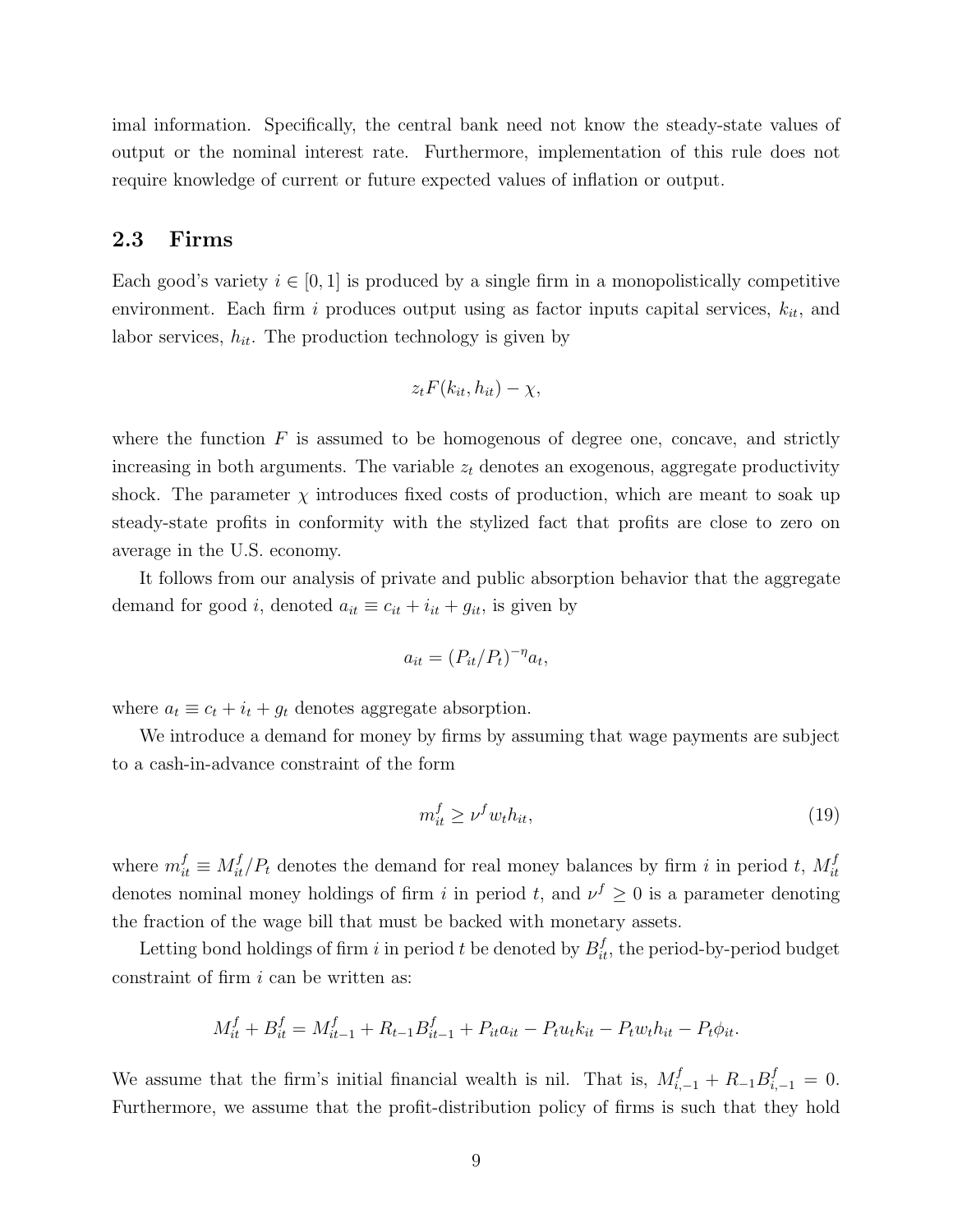no financial wealth at the beginning of any period, or  $M_{it}^f + R_t B_{it}^f = 0$  for all *t*. These assumptions together with the above budget constraint imply that real profits of firm *i* at date *t* expressed in terms of the composite good are given by:

$$
\phi_{it} \equiv \frac{P_{it}}{P_t} a_{it} - u_t k_{it} - w_t h_{it} - (1 - R_t^{-1}) m_{it}.
$$
\n(20)

Implicit in this specification of profits is the assumption that firms rent capital services from a centralized market, which requires that this factor of production can be readily reallocated across industries. This is the most common assumption in the related literature. A polar assumption is that capital is sector specific, as in Woodford (2003) and Sveen and Weinke (2003). Both assumptions are clearly extreme. A more realistic treatment of investment dynamics would incorporate a mix of firm-specific and homogeneous capital.

We assume that the firm must satisfy demand at the posted price. Formally, we impose

$$
z_t F(k_{it}, h_{it}) - \chi \ge \left(\frac{P_{it}}{P_t}\right)^{-\eta} a_t.
$$
\n(21)

The objective of the firm is to choose contingent plans for  $P_{it}$ ,  $h_{it}$ ,  $k_{it}$  and  $m_{it}^f$  to maximize the present discounted value of profits, given by

$$
E_t \sum_{s=t}^{\infty} d_{t,s} P_s \phi_{is}.
$$

Throughout our analysis, we will focus on equilibria featuring a strictly positive nominal interest rate. This implies that the cash-in-advance constraint (19) will always be binding. Then, letting  $d_{t,s}P_smc_{is}$  be the Lagrange multiplier associated with constraint (21), the first-order conditions of the firm's maximization problem with respect to capital and labor services are, respectively,

$$
\mathrm{mc}_{it}z_t F_h(k_{it}, h_{it}) = w_t \left[ 1 + \nu^f \frac{R_t - 1}{R_t} \right]
$$

and

$$
\mathrm{mc}_{it}z_t F_k(k_{it}, h_{it}) = u_t.
$$

Notice that because all firms face the same factor prices and because they all have access to the same production technology with *F* homogeneous of degree one, the capital-labor ratio,  $k_{it}/h_{it}$  and marginal cost, mc<sub>it</sub>, are identical across firms.

Prices are assumed to be sticky à la Calvo (1983) and Yun (1996). Specifically, each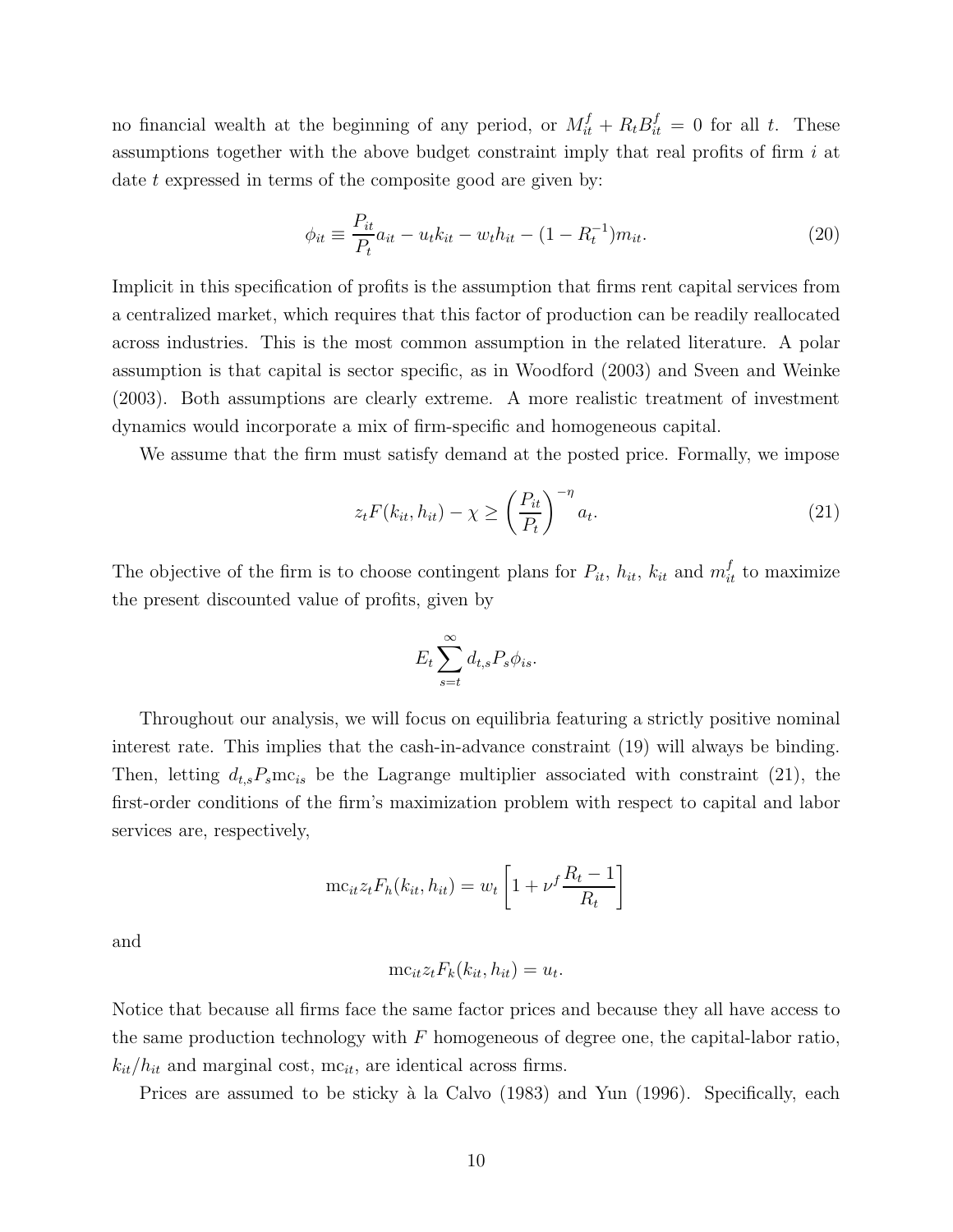period a fraction  $\alpha \in (0, 1)$  of randomly picked firms is not allowed to change the nominal price of the good it produces. We assume no indexation of prices. This assumption is in line with the empirical evidence presented in Cogley and Sbordone (2004) and Levin et al.. (2005). The remaining  $(1 - \alpha)$  firms choose prices optimally. Suppose firm *i* gets to choose the price in period *t*, and let  $P_{it}$  denote the chosen price. This price is set to maximize the expected present discounted value of profits. That is,  $\ddot{P}_{it}$  maximizes

$$
E_t \sum_{s=t}^{\infty} d_{t,s} P_s \alpha^{s-t} \left\{ \left[ \left( \frac{\tilde{P}_{it}}{P_s} \right)^{1-\eta} a_s - u_s k_{is} - w_s h_{is} [1 + \nu^f (1 - R_s^{-1})] \right] + \text{mc}_{is} \left[ z_s F(k_{is}, h_{is}) - \chi - \left( \frac{\tilde{P}_{it}}{P_s} \right)^{-\eta} a_s \right] \right\}.
$$

The associated first-order condition with respect to  $\tilde{P}_{it}$  is

$$
E_t \sum_{s=t}^{\infty} d_{t,s} \alpha^{s-t} \left(\frac{\tilde{P}_{it}}{P_s}\right)^{-1-\eta} a_s \left[\text{mc}_{is} - \frac{\eta - 1}{\eta} \frac{\tilde{P}_{it}}{P_s}\right] = 0. \tag{22}
$$

According to this expression, firms whose price is free to adjust in the current period, pick a price level such that a weighted average of current and future expected differences between marginal costs and marginal revenue equals zero.

### **2.4 Equilibrium and Aggregation**

It is clear from optimality condition (22) that all firms that get to change their price in a given period choose the same price. We thus drop the subscript *i*. The firm's demands for capital and labor aggregate to

$$
\mathrm{mc}_t z_t F_h(k_t, h_t) = w_t \left[ 1 + \nu^f \frac{R_t - 1}{R_t} \right] \tag{23}
$$

and

$$
\mathrm{mc}_t z_t F_k(k_t, h_t) = u_t. \tag{24}
$$

As mentioned earlier, we restrict attention to equilibria in which the nominal interest rate is strictly positive. This implies that the cash in advance constraints on firms and households will always be binding. The sum of all firm-level cash-in-advance constraints holding with equality yields the following aggregate relationship between real balances held by firms and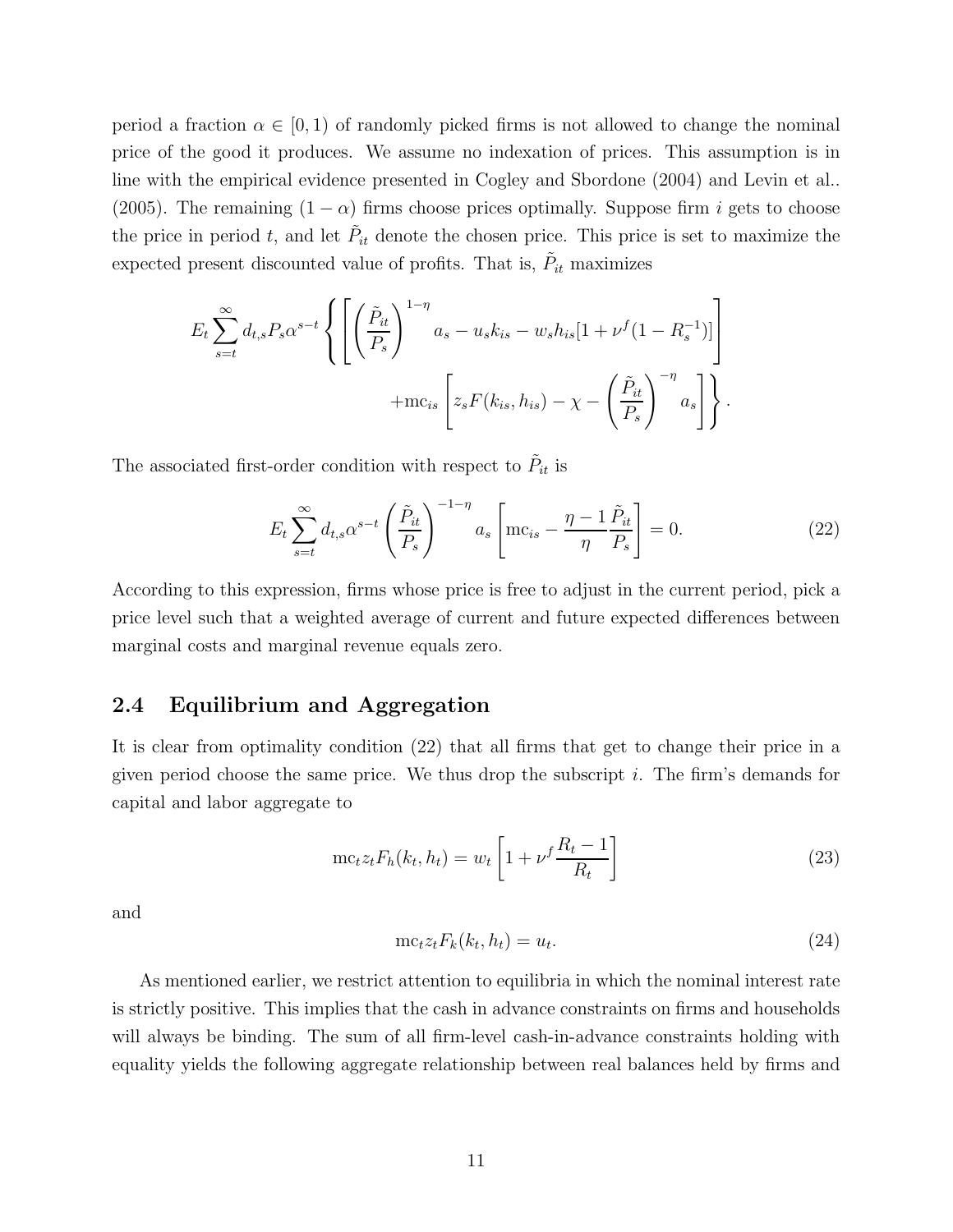the wage bill:

$$
m_t^f = \nu^f w_t h_t. \tag{25}
$$

Similarly, the aggregate demand for money by households satisfies

$$
m_t^h = \nu^h c_t. \tag{26}
$$

Total aggregate real balances are the sum of the demands for money by households and firms:

$$
m_t = m_t^h + m_t^f \tag{27}
$$

It is clear from the household's optimality condition (10) and equation (13) that the multiplier on the household's cash-in-advance constraint  $\zeta_t$  satisfies

$$
\zeta_t = 1 - R_t^{-1}.\tag{28}
$$

From (4), it follows that the aggregate price index can be written as

$$
P_t^{1-\eta} = \alpha P_{t-1}^{1-\eta} + (1-\alpha)\tilde{P}_t^{1-\eta}.
$$

Dividing this expression through by  $P_t^{1-\eta}$ , one obtains

$$
1 = \alpha \pi_t^{-1+\eta} + (1-\alpha)\tilde{p}_t^{1-\eta},
$$
\n(29)

where  $\tilde{p}_t \equiv \tilde{P}_t / P_t$  denotes the relative price of any good whose price was adjusted in period *t* in terms of the composite good.

At this point, most of the related literature using the Calvo-Yun apparatus, proceeds to linearizing equations (22) and (29) around a deterministic steady state featuring zero inflation. This strategy yields the famous simple (linear) neo-Keynesian Phillips curve involving inflation and marginal costs (or the output gap). In the present study one cannot follow this strategy for two reasons. First, we do not wish to restrict attention to the case of zero long-run inflation. For price stability is neither optimal in the context of our model, nor in line with historical evidence for industrialized countries. Second and more importantly, we refrain from making the set of highly special assumptions that allow welfare to be approximated accurately up to second order from a first-order approximation to the equilibrium conditions. One of these assumptions is the existence of factor-input subsidies financed by lump-sum taxes aimed at ensuring the perfectly competitive level of long-run employment. Another friction that makes it inappropriate to use first-order approximations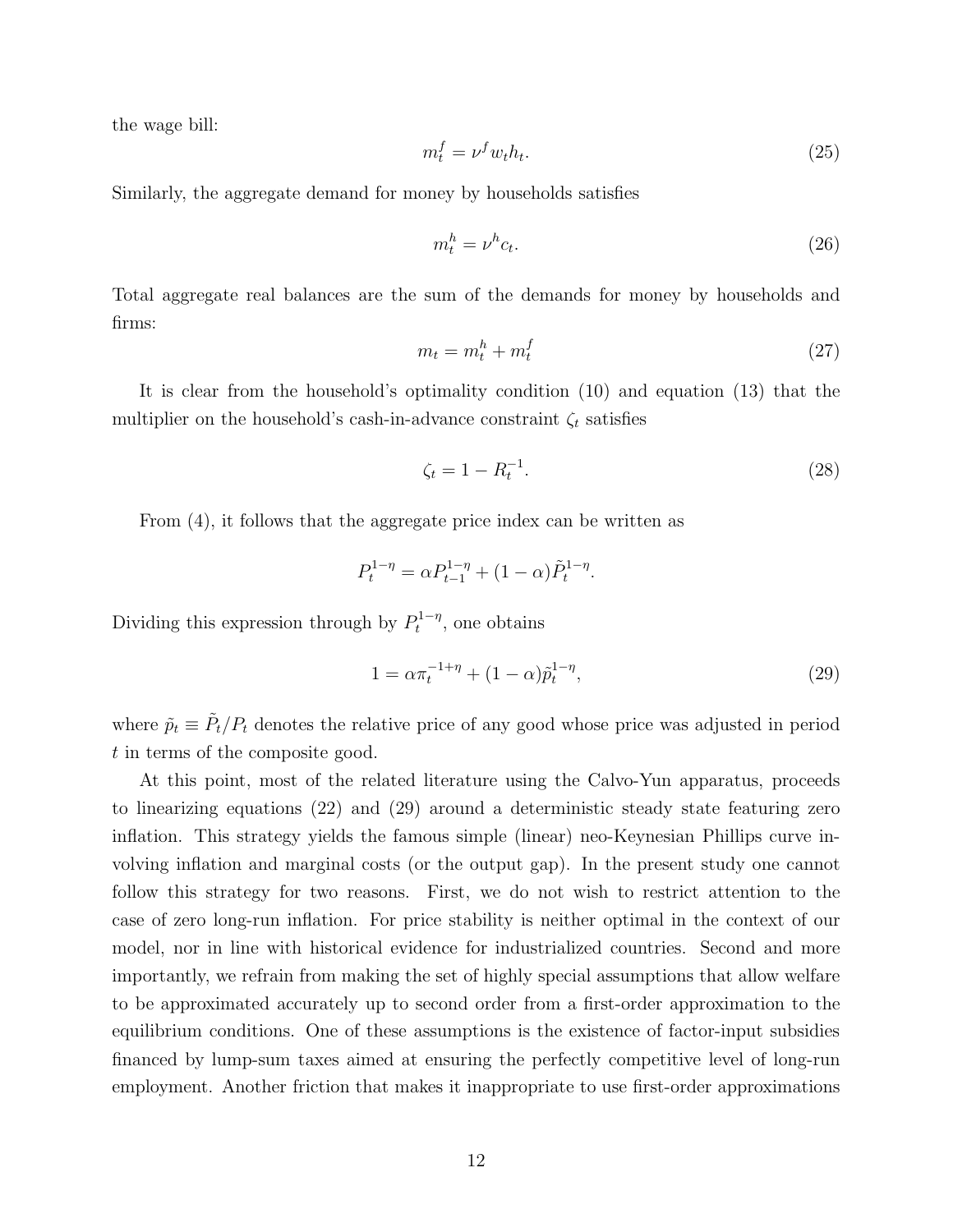to the equilibrium conditions for second-order-accurate welfare evaluation is the presence of a transactional demand for money at the level of households or firms.

Our approach makes it necessary to retain the non-linear nature of the equilibrium conditions and in particular of equation (22). It is convenient to rewrite this expression in a recursive fashion that does away with the use of infinite sums. To this end, we define two new variables,  $x_t^1$  and  $x_t^2$ . Let

$$
x_{t}^{1} \equiv E_{t} \sum_{s=t}^{\infty} d_{t,s} \alpha^{s-t} \left(\frac{\tilde{P}_{t}}{P_{s}}\right)^{-1-\eta} a_{s} \text{mc}_{s}
$$
  
\n
$$
= \left(\frac{\tilde{P}_{t}}{P_{t}}\right)^{-1-\eta} a_{t} \text{mc}_{t} + E_{t} \sum_{s=t+1}^{\infty} d_{t,s} \alpha^{s-t} \left(\frac{\tilde{P}_{t}}{P_{s}}\right)^{-1-\eta} a_{s} \text{mc}_{s}
$$
  
\n
$$
= \left(\frac{\tilde{P}_{t}}{P_{t}}\right)^{-1-\eta} a_{t} \text{mc}_{t} + \alpha E_{t} d_{t,t+1} \left(\frac{\tilde{P}_{t}}{\tilde{P}_{t+1}}\right)^{-1-\eta} E_{t+1} \sum_{s=t+1}^{\infty} d_{t+1,s} \alpha^{s-t-1} \left(\frac{\tilde{P}_{t+1}}{P_{s}}\right)^{-1-\eta} a_{s} \text{mc}_{s}
$$
  
\n
$$
= \left(\frac{\tilde{P}_{t}}{P_{t}}\right)^{-1-\eta} a_{t} \text{mc}_{t} + \alpha E_{t} d_{t,t+1} \left(\frac{\tilde{P}_{t}}{\tilde{P}_{t+1}}\right)^{-1-\eta} x_{t+1}^{1}
$$
  
\n
$$
= \tilde{p}_{t}^{-1-\eta} a_{t} \text{mc}_{t} + \alpha \beta E_{t} \frac{\lambda_{t+1}}{\lambda_{t}} \pi_{t+1}^{\eta} \left(\frac{\tilde{p}_{t}}{\tilde{p}_{t+1}}\right)^{-1-\eta} x_{t+1}^{1}.
$$
  
\n(30)

Similarly, let

$$
x_t^2 \equiv E_t \sum_{s=t}^{\infty} d_{t,s} \alpha^{s-t} \left(\frac{\tilde{P}_t}{P_s}\right)^{-1-\eta} a_s \frac{\tilde{P}_t}{P_s}
$$
  

$$
= \tilde{p}_t^{-\eta} a_t + \alpha \beta E_t \frac{\lambda_{t+1}}{\lambda_t} \pi_{t+1}^{\eta-1} \left(\frac{\tilde{p}_t}{\tilde{p}_{t+1}}\right)^{-\eta} x_{t+1}^2.
$$
 (31)

Using the two auxiliary variables  $x_t^1$  and  $x_t^2$ , the equilibrium condition (22) can be written as:

$$
\frac{\eta}{\eta - 1} x_t^1 = x_t^2. \tag{32}
$$

Naturally, the set of equilibrium conditions includes a resource constraint. Such a restriction is typically of the type  $z_t F(k_t, h_t) - \chi = c_t + i_t + g_t$ . In the present model, however, this restriction is not valid. This is because the model implies relative price dispersion across varieties. This price dispersion, which is induced by the assumed nature of price stickiness, is inefficient and entails output loss. To see this, start with equilibrium condition (21) stating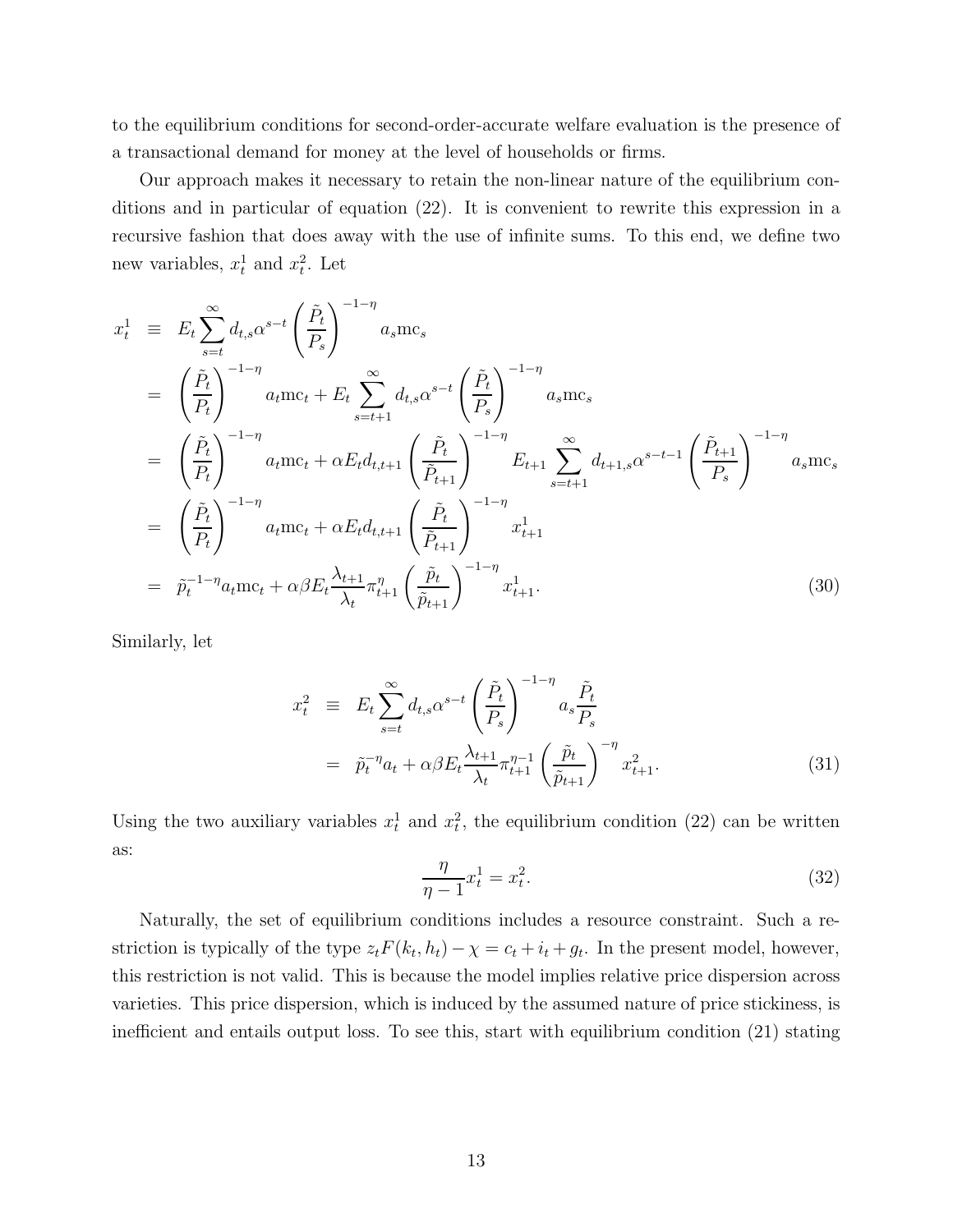that supply must equal demand at the firm level:

$$
z_t F(k_{it}, h_{it}) - \chi = (c_t + i_t + g_t) \left(\frac{P_{it}}{P_t}\right)^{-\eta}.
$$

Integrating over all firms and taking into account that the capital-labor ratio is common across firms, we obtain

$$
h_t z_t F\left(\frac{k_t}{h_t}, 1\right) - \chi = (c_t + i_t + g_t) \int_0^1 \left(\frac{P_{it}}{P_t}\right)^{-\eta} dt,
$$

where  $h_t \equiv \int_0^1 h_{it}di$  and  $k_t \equiv \int_0^1 k_{it}di$  denote the aggregate levels of labor and capital services in period *t*. Let  $s_t \equiv \int_0^1$  $\left(P_{it}\right)$  $P_t$  $\int_{0}^{\infty} dt$ . Then we have

$$
s_t = \int_0^1 \left(\frac{P_{it}}{P_t}\right)^{-\eta} di
$$
  
\n
$$
= (1 - \alpha) \left(\frac{\tilde{P}_t}{P_t}\right)^{-\eta} + (1 - \alpha) \alpha \left(\frac{\tilde{P}_{t-1}}{P_t}\right)^{-\eta} + (1 - \alpha) \alpha^2 \left(\frac{\tilde{P}_{t-2}}{P_t}\right)^{-\eta} + \dots
$$
  
\n
$$
= (1 - \alpha) \sum_{j=0}^\infty \alpha^j \left(\frac{\tilde{P}_{t-j}}{P_t}\right)^{-\eta}
$$
  
\n
$$
= (1 - \alpha) \tilde{p}_t^{-\eta} + \alpha \pi_t^{\eta} s_{t-1}.
$$

Summarizing, the resource constraint in the present model is given by the following three expressions

$$
y_t = \frac{1}{s_t} \left[ z_t F(k_t, h_t) - \chi \right] \tag{33}
$$

$$
y_t = c_t + i_t + g_t \tag{34}
$$

$$
s_t = (1 - \alpha)\tilde{p}_t^{-\eta} + \alpha \pi_t^{\eta} s_{t-1},
$$
\n(35)

with  $s_{-1}$  given. The state variable  $s_t$  measures the resource costs induced by the inefficient price dispersion present in the Calvo-Yun model in equilibrium.

Three observations are in order about the dispersion measure  $s_t$ . First,  $s_t$  is bounded below by  $1<sup>5</sup>$  That is, price dispersion is always a costly distortion in this model. Second, in an economy where the non-stochastic level of inflation is nil, i.e., when  $\pi = 1$ , up to first

<sup>&</sup>lt;sup>5</sup>To see this, let  $v_{it} \equiv (P_{it}/P_t)^{1-\eta}$ . It follows from the definition of the price index given in equation (4) that  $\left[\int_0^1 v_{it}\right]^{n/(n-1)} = 1$ . Also, by definition we have  $s_t = \int_0^1 v_{it}^{n/(n-1)}$ . Then, taking into account that  $\eta/(\eta-1) > 1$ , Jensen's inequality implies that  $1 = \left[\int_0^1 v_{it}\right]^{\eta/(\eta-1)} \leq \int_0^1 v_{it}^{\eta/(\eta-1)} = s_t$ .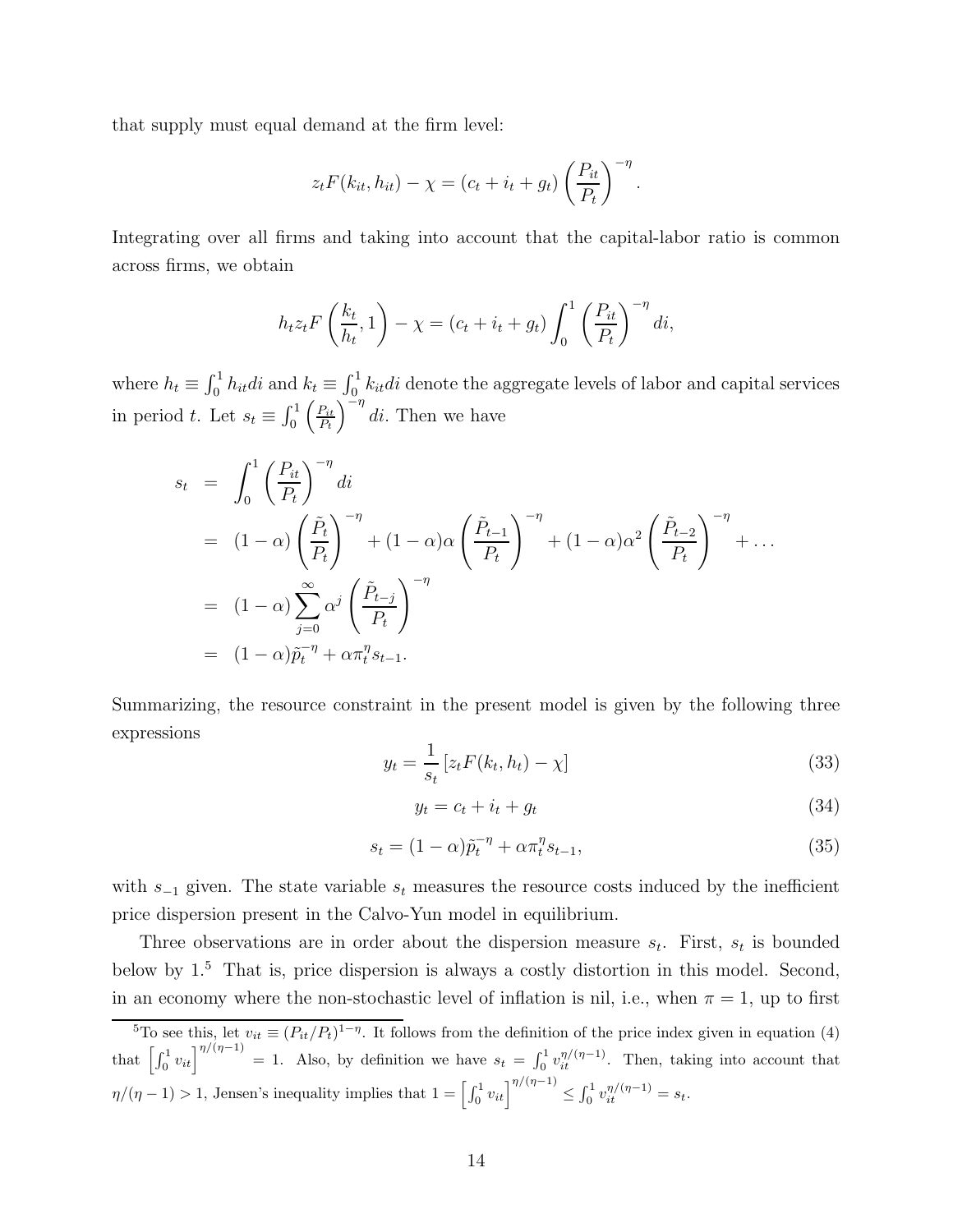order the variable  $s_t$  is deterministic and follows a univariate autoregressive process of the form  $\hat{s}_t = \alpha \hat{s}_{t-1}$ , where  $\hat{s}_t \equiv \ln(s_t/s)$  denotes the log-deviation of  $s_t$  from its steady-state value *s*. Thus, the underlying price dispersion, summarized by the variable  $s_t$ , has no real consequences up to first order in the stationary distribution of other endogenous variables. This means that studies that restrict attention to linear approximations to the equilibrium conditions around a noninflationary steady-state are justified in ignoring the variable  $s_t$ . But this variable must be taken into account if one is interested in higher-order approximations to the equilibrium conditions or if one focuses on economies without long-run price stability  $(\pi \neq 1)$  and imperfect long-run price indexation. Omitting  $s_t$  in higher-order expansions would amount to leaving out certain higher-order terms while including others. Finally, when prices are fully flexible,  $\alpha = 0$ , we have that  $\tilde{p}_t = 1$  and thus  $s_t = 1$ . (Obviously, in a flexible-price equilibrium there is no price dispersion across varieties.).

A stationary competitive equilibrium is a set of processes  $c_t$ ,  $h_t$ ,  $\lambda_t$ ,  $\zeta_t$ ,  $q_t$ ,  $w_t$ ,  $\tau_t^D$ ,  $u_t$ ,  $mc_t$ ,  $k_{t+1}$ ,  $R_t$ ,  $i_t$ ,  $y_t$ ,  $s_t$ ,  $\tilde{p}_t$ ,  $\pi_t$ ,  $\tau_t$ ,  $\tau_t^L$ ,  $\ell_t$ ,  $m_t$ ,  $m_t^h$ ,  $m_t^f$ ,  $x_t^1$ , and  $x_t^2$  for  $t = 0, 1, \ldots$  that remain bounded in some neighborhood around the deterministic steady-state and satisfy equations (7)-(9), (11)-(17), (23)-(35) and either  $\tau_t^L = 0$  (in the absence of lump-sum taxation) or  $\tau_t^D = 0$  (in the absence of distortionary taxation), given initial values for  $k_0$ ,  $s_{-1}$ , and  $\ell_{-1}$ , and exogenous stochastic processes  $g_t$  and  $z_t$ .

### **3 Computation, Calibration, and Welfare Measure**

We wish to find the monetary and fiscal policy rule combination (i.e., a value for  $\alpha_{\pi}$ ,  $\alpha_{y}$ ,  $\alpha_{R}$ , and  $\gamma_1$ ) that is optimal and implementable within the simple family defined by equations (16) and (17). For a policy to be implementable, we impose three requirements: First, the rule must ensure local uniqueness of the rational expectations equilibrium. Second, the rule must induce nonnegative equilibrium dynamics for the nominal interest rate. Because we approximate the solutioin to the equilibrium using perturbation methods, and because this method is ill suited to handle nonnegativity constraints, we approximate the zero bound constraint by requiring a low volatility of the nominal interest rate relative to its target value. Specifically, we impoe the condition  $2\sigma_R < R^*$ , where  $\sigma_R$  denotes the unconditional standard deviation of the nominal interest rate. Third, we limit attention to policy coefficients in the interval [0*,* 3]. The size of this interval is arbitrary, but we feel that policy coefficients larger than 3 or negative would be difficult to communicate to policymakers or the public. Most of our results, however, are robust to expanding the size of the interval.

For an implementable policy to be optimal, the contingent plans for consumption and hours of work associated with that policy must yield the highest level of unconditional lifetime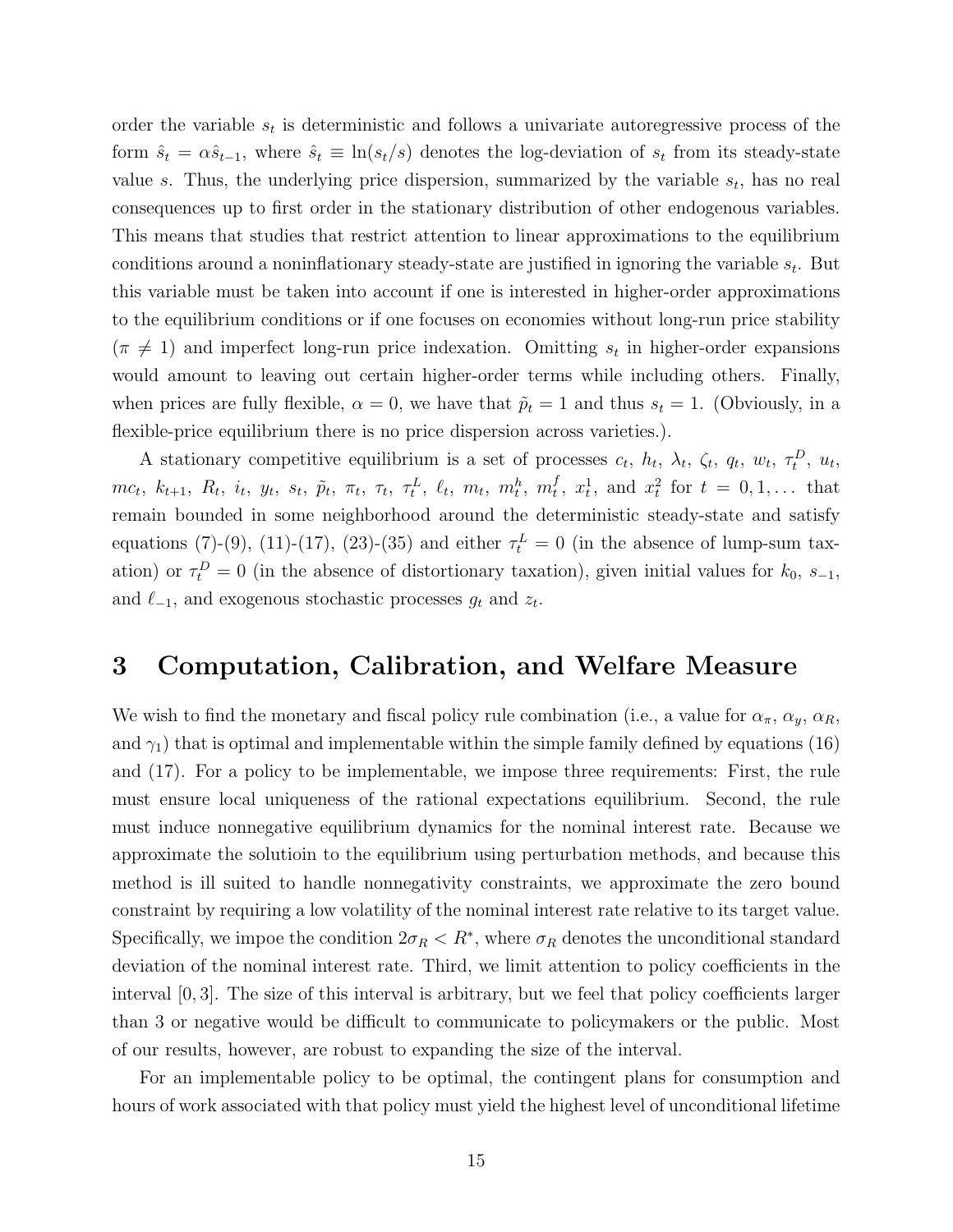utility. Formally, we look for policy parameters that maximize  $E[V_t]$ , where

$$
V_t \equiv E_t \sum_{j=0}^{\infty} \beta^j U(c_{t+j}, h_{t+j}).
$$

and *E* denotes the unconditional expectations operator. Our results are robust to following the alternative strategy of selecting policy parameters to maximize  $V_t$  itself, conditional upon the initial state of the economy being the nonstochastic steady state (see Schmitt-Grohé and Uribe,  $2004c$ . As a point of reference for policy evaluation we use the timeinvariant equilibrium processes of the Ramsey optimal allocation. We report conditional and unconditional welfare costs of following the optimized simple policy rule relative to the Ramsey polcy. Matlab code used to generate the results shown in the subsequent sections are available on the authors' websites.

Given the complexity of the economic environment we study in this paper, we are forced to characterize an approximation to lifetime utility,  $V_t$ . Up to first-order accuracy,  $V_t$  is equal to its non-stochastic steady-state value. Because all the monetary and fiscal policy regimes we consider imply identical non-stochastic steady states, to a first-order approximation all of those policies yield the same level of welfare. To determine the higher-order welfare effects of alternative policies one must therefore approximate  $V_t$  to an order higher than one. For an expansion of lifetime utility to be accurate up to second order, it is in general required that the solution to the equilibrium conditions—the policy functions—also be accurate up to second order. In particular, approximations to the policy functions based on a first-order expansion of the equilibrium conditions would result in general in an incorrect second-order approximation of the welfare criterion. In this paper, we compute second-order accurate solutions to policy functions using the methodology and computer code of Schmitt-Grohé and Uribe (2004a).

#### **3.1 Calibration and Functional Forms**

To obtain the deep structural parameters of the model, we calibrate the model to the U.S. economy, choosing the time unit to be one quarter. We assume that the economy is operating in the deterministic steady state of a competitive equilibrium in which the inflation rate is 4.2 percent per annum, the average growth rate of the U.S. GDP deflator between 1960 and 1998. In addition, we assume that all government revenues originate in income taxation. We require the share of government purchases in value added to be 17 percent in steady state, which is in line with the observed U.S. postwar average. We impose a steady-state debt-to-GDP ratio of 44 percent per year. This value corresponds to the average federal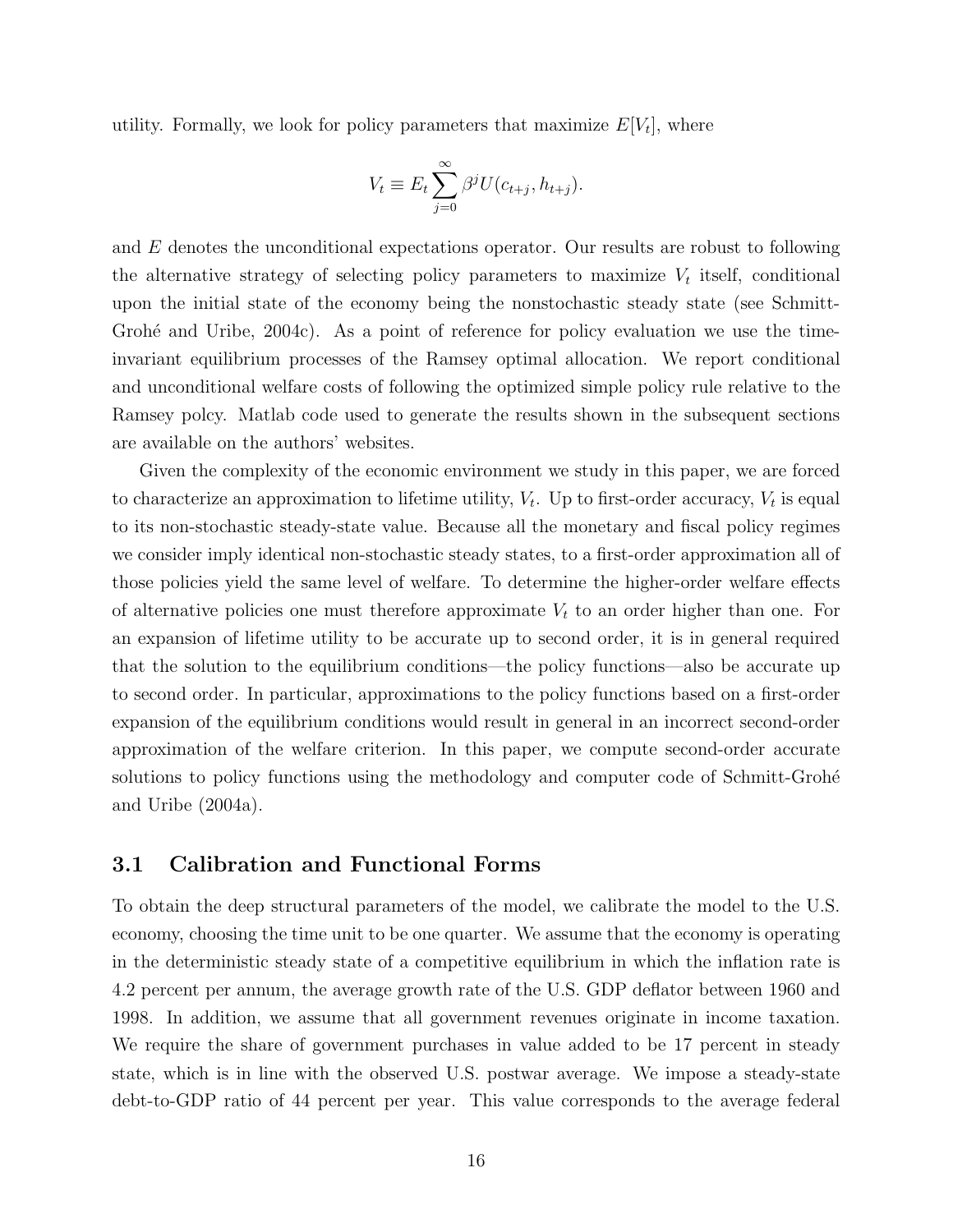debt held by the public as a percent of GDP in the United States between 1984 and 2003.<sup>6</sup>

We assume that the period utility function is given by

$$
U(c, h) = \frac{[c(1-h)^{\gamma}]^{1-\sigma} - 1}{1-\sigma}.
$$
\n(36)

We set  $\sigma = 2$ , so that the intertemporal elasticity of consumption, holding constant hours worked, is 0.5. This value of  $\sigma$  falls well within the range of values used in the business-cycle literature.

The production function excluding fixed costs, *F*, is assumed to be of the Cobb-Douglas type

$$
F(k, h) = k^{\theta} h^{1-\theta},
$$

where  $\theta$  describes the cost share of capital. We set  $\theta$  equal to 0.3, which is consistent with the empirical regularity that in the U.S. economy wages represent about 70 percent of total cost.

The capital adjustment cost function is parameterized as follows:

$$
\Psi(x) = 1 - \frac{\psi}{2}(x - 1)^2,
$$

where  $\psi$  is a positive constant. The baseline model features no adjustment costs,  $\psi = 0$ . We also study the sensitivity of our results to the introduction of adjustment costs. In that case, we draw on the work of Christiano, Eichenbaum, and Evans (2005) and set *ψ* equal to 2.48.

We assign a value of 0.9902 to the subjective discount factor  $\beta$ , which is consistent with an annual real rate of interest of 4 percent (Prescott, 1986). We set  $\eta$ , the price elasticity of demand, so that in steady state the value added markup of prices over marginal cost is 25 percent (see Basu and Fernald, 1997). The annual depreciation rate is taken to be 10 percent, a value typically used in business-cycle studies.

Based on the observations that in the U.S. two thirds of M1 are held by firms (Mulligan, 1997) and that M1 was on average about 17 percent of annual GDP over the period 1960 to 1999, we calibrate the ratio of working capital to quarterly GDP to  $0.45(=0.17 \times 2/3 \times 4)$ . This parameterization implies that  $\nu^f = 0.63$ , which means that firms maintain 63 percent of their wage bill in cash, and that  $\nu^h = 0.35$ , which implies that households hold money balances equivalent to 35 percent of their quarterly consumption.

We assign a value of 0.8 to  $\alpha$ , the fraction of firms that cannot change their price in any given quarter. This value implies that on average firms change prices every 5 quarters, which is consistent with empirical estimates of  $t\alpha$  that assume a rental market for physical capital,

 $6$ The source is the Economic Report of the President, February 2004, table B79.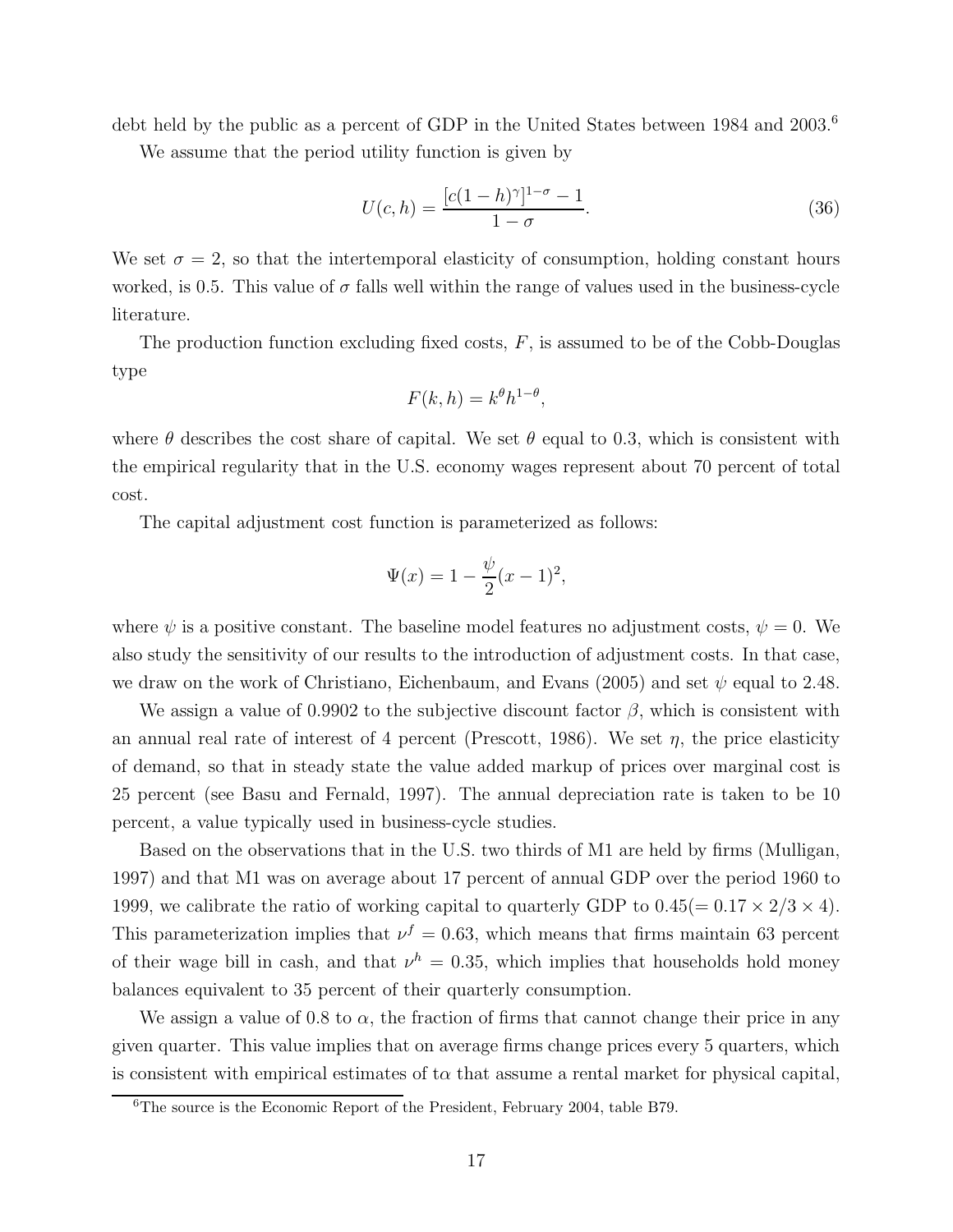| Parameter                            | Value             | Description                                                                                                              |
|--------------------------------------|-------------------|--------------------------------------------------------------------------------------------------------------------------|
| $\sigma$                             | $\overline{2}$    | Preference parameter, $U(c, h) = \left\{ \left[ c(1-h)^{\overline{\gamma}} \right]^{1-\sigma} - 1 \right\} / (1-\sigma)$ |
| $\theta$                             | 0.3               | Cost Share of capital, $F(k, h) = k^{\theta}h^{1-\theta}$                                                                |
|                                      | $1.04^{-1/4}$     | Quarterly subjective discount rate                                                                                       |
| $\eta$                               | 5                 | Price elasticity of demand                                                                                               |
| $\bar{g}$                            | 0.0552            | Steady-state level of government purchases                                                                               |
|                                      | $1.1^{(1/4)} - 1$ | Quarterly depreciation rate                                                                                              |
|                                      | 0.6307            | Fraction of wage payments held in money                                                                                  |
| $\nu^h$                              | 0.3496            | Fraction of consumption held in money                                                                                    |
| $\alpha$                             | 0.8               | Share of firms that can change their price each period                                                                   |
| $\gamma$                             | 3.6133            | Preference Parameter                                                                                                     |
| V                                    | 0                 | Investment adjustment cost parameter                                                                                     |
| $\chi$                               | 0.0968            | Fixed cost parameter                                                                                                     |
|                                      | 0.87              | Serial correlation of government spending                                                                                |
| $\frac{\rho_g}{\sigma^{\epsilon^g}}$ | 0.016             | Standard Deviation of innovation to government purchases                                                                 |
| $\rho_z$                             | 0.8556            | Serial correlation of productivity shock                                                                                 |
|                                      | 0.0064            | Standard Deviation of innovation to productivity shock                                                                   |

Table 1: Deep Structural Parameters

as we do in this paper (see, for example, Altig et al., 2005). We set the preference parameter  $\gamma$  so that in the deterministic steady state of the competitive equilibrium households allocate on average 20 percent of their time to work, as is the case in the U.S. economy according to Prescott (1986).

The driving forces  $g_t$  and  $z_t$  are parameterized as in Schmitt-Grohé and Uribe (2006). Government purchases are assumed to follow a univariate autoregressive process of the form

$$
\ln(g_t/\bar{g}) = \rho_g \ln(g_{t-1}/\bar{g}) + \epsilon_t^g,
$$

where  $\bar{g}$  is a constant. The first-order autocorrelation,  $\rho_g$ , is set to 0.87 and the standard deviation of  $\epsilon_t^g$  to 0.016. Productivity shocks are also assumed to follow a univariate autoregressive process

$$
\ln z_t = \rho_z \ln z_{t-1} + \epsilon_t^z,
$$

where  $\rho_z = 0.856$  and the standard deviation of  $\epsilon_t^z$  is 0.0064. Finally, we set the fixed cost parameter  $\chi$  to ensure zero profits in the deterministic steady state of the competitive equilibrium. Table 1 presents the deep structural parameter values implied by our calibration strategy.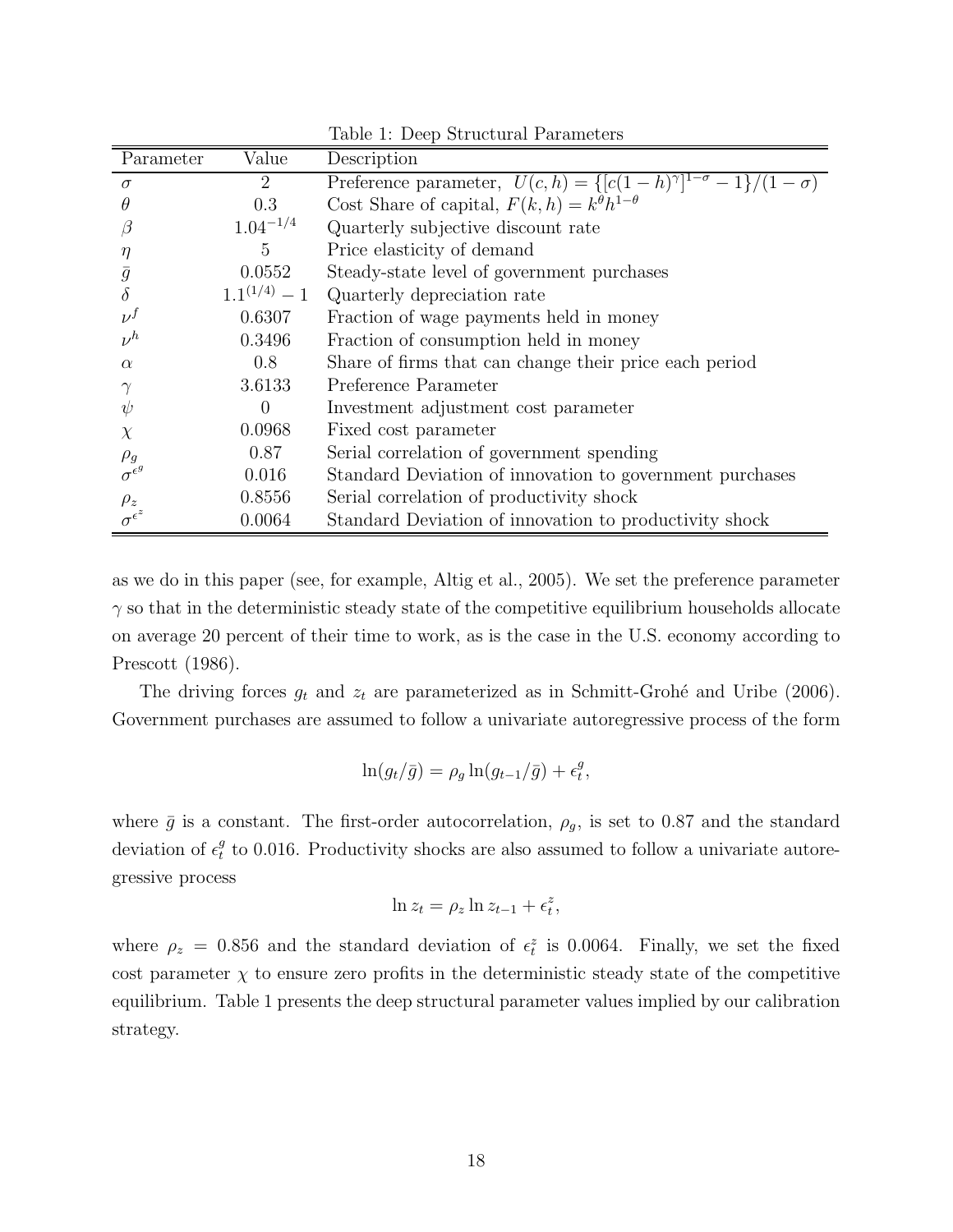### **3.2 Measuring Welfare Costs**

We conduct policy evaluations by computing the welfare cost of a particular monetary and fiscal regime relative to the time-invariant equilibrium process associated with the Ramsey policy. Consider the Ramsey policy, denoted by *r*, and an alternative policy regime, denoted by *a*. We define the welfare associated with the time-invariant equilibrium implied by the Ramsey policy conditional on a particular state of the economy in period 0 as

$$
V_0^r = E_0 \sum_{t=0}^{\infty} \beta^t U(c_t^r, h_t^r),
$$

where  $c_t^r$  and  $h_t^r$  denote the contingent plans for consumption and hours under the Ramsey policy. Similarly, define the conditional welfare associated with policy regime *a* as

$$
V_0^a = E_0 \sum_{t=0}^{\infty} \beta^t U(c_t^a, h_t^a).
$$

We assume that at time zero all state variables of the economy equal their respective Ramseysteady-state values. Because the non-stochastic steady state is the same across all policy regimes we consider, computing expected welfare conditional on the initial state being the nonstochastic steady state ensures that the economy begins from the same initial point under all possible polices.<sup>7</sup>

Let  $\lambda^c$  denote the welfare cost of adopting policy regime *a* instead of the Ramsey policy conditional on a particular state in period zero. We define  $\lambda^c$  as the fraction of regime r's consumption process that a household would be willing to give up to be as well off under regime *a* as under regime *r*. Formally,  $\lambda^c$  is implicitly defined by

$$
V_0^a = E_0 \sum_{t=0}^{\infty} \beta^t U((1 - \lambda^c) c_t^r, h_t^r).
$$

For the particular functional form for the period utility function given in equation (36), the

<sup>7</sup>It is of interest to investigate the robustness of our results with respect to alternative initial conditions. For, in principle, the welfare ranking of the alternative polices will depend upon the assumed value for (or distribution of) the initial state vector. In an earlier version of this paper (Schmitt-Grohé and Uribe, 2004c), we conduct policy evaluations conditional on an initial state different from the Ramsey steady state and obtain similar results to those presented in this paper.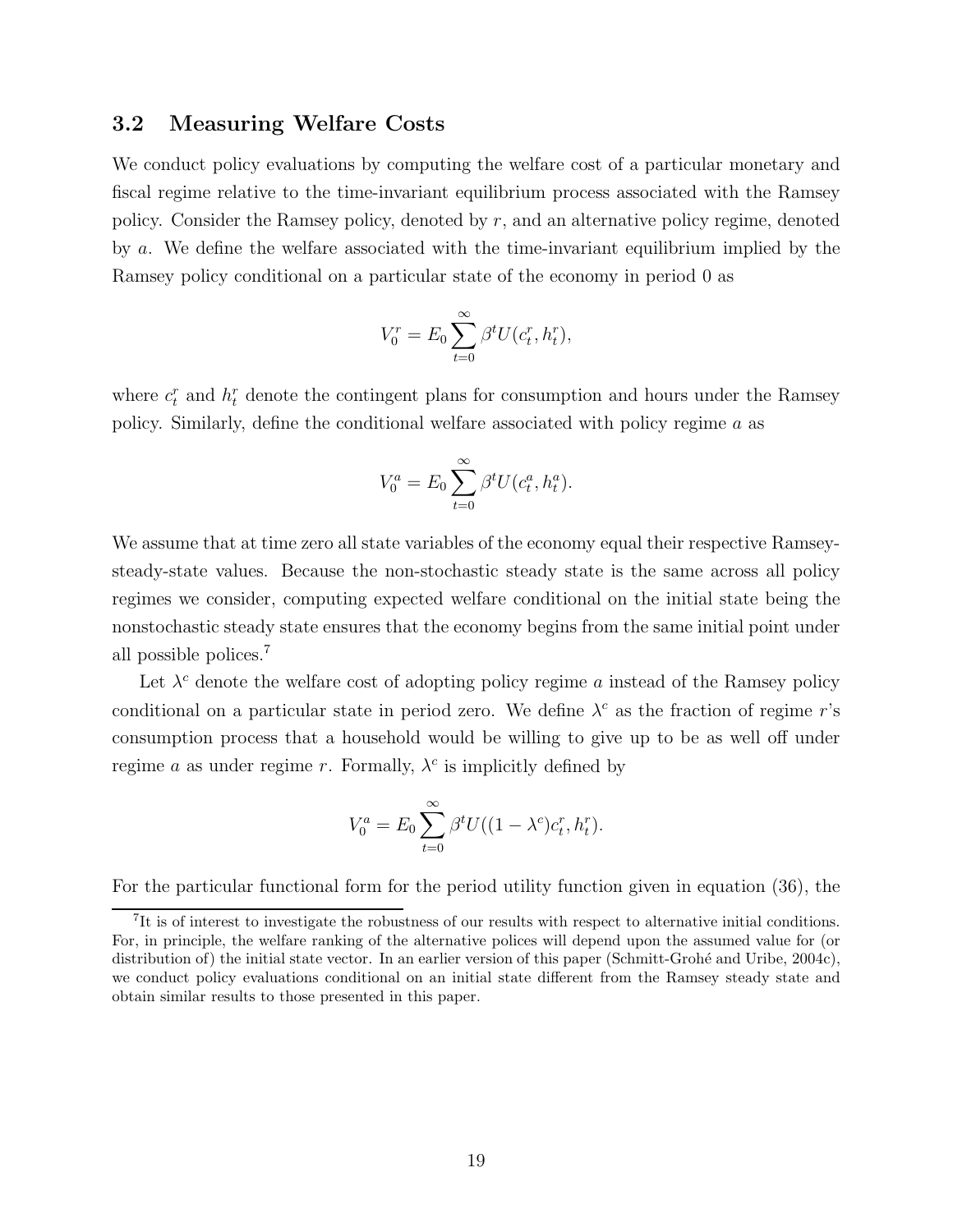above expression can be written as

$$
V_0^a = E_0 \sum_{t=0}^{\infty} \beta^t U((1 - \lambda^c) c_t^r, h_t^r)
$$
  
= 
$$
(1 - \lambda^c)^{1 - \sigma} V_0^r + \frac{(1 - \lambda^c)^{1 - \sigma} - 1}{(1 - \sigma)(1 - \beta)}
$$

Solving for  $\lambda^c$  we obtain

$$
\lambda^{c} = \left[1 - \left(\frac{(1-\sigma)V_0^{a} + (1-\beta)^{-1}}{(1-\sigma)V_0^{r} + (1-\beta)^{-1}}\right)^{1/(1-\sigma)}\right].
$$

Given that we compute  $V_0^a$  and  $V_0^r$  accurately up to second-order, we restrict attention to an approximation of  $\lambda^c$  that is accurate up to second order and omits all terms of order higher than two. In equilibrium,  $V_0^a$  and  $V_0^r$  are functions of the initial state vector  $x_0$  and the parameter  $\sigma_{\epsilon}$  scaling the standard deviation of the exogenous shocks (see Schmitt-Grohé and Uribe, 2004a). Therefore, we can write  $V_0^a = V^{ac}(x_0, \sigma_{\epsilon})$  and  $V_0^r = V^{rc}(x_0, \sigma_{\epsilon})$ . And the conditional welfare cost can be expressed as

$$
\lambda^{c} = \left[1 - \left(\frac{(1-\sigma)V^{ac}(x_0, \sigma_{\epsilon}) + (1-\beta)^{-1}}{(1-\sigma)V^{rc}(x_0, \sigma_{\epsilon}) + (1-\beta)^{-1}}\right)^{1/(1-\sigma)}\right].
$$
\n(37)

*.*

It is clear from this expression that  $\lambda^c$  is a function of  $x_0$  and  $\sigma_{\epsilon}$ , which we write as

$$
\lambda^c = \Lambda^c(x_0, \sigma_{\epsilon}).
$$

Consider a second-order approximation of the function  $\Lambda^c$  around the point  $x_0 = x$  and  $\sigma_{\epsilon} = 0$ , where *x* denotes the deterministic Ramsey steady state of the state vector. Because we wish to characterize welfare conditional upon the initial state being the deterministic Ramsey steady state, in performing the second-order expansion of  $\Lambda^c$  only its first and second derivatives with respect to  $\sigma_{\epsilon}$  have to be considered. Formally, we have

$$
\lambda^c \approx \Lambda^c(x,0) + \Lambda^c_{\sigma_{\epsilon}}(x,0)\sigma_{\epsilon} + \frac{\Lambda^c_{\sigma_{\epsilon}\sigma_{\epsilon}}(x,0)}{2}\sigma_{\epsilon}^2.
$$

Because the deterministic steady-state level of welfare is the same across all monetary policies belonging to the class defined in equation (17), it follows that  $\lambda^c$  vanishes at the point  $(x_0, \sigma_{\epsilon})=(x, 0)$ . Formally,

$$
\Lambda^c(x,0) = 0.
$$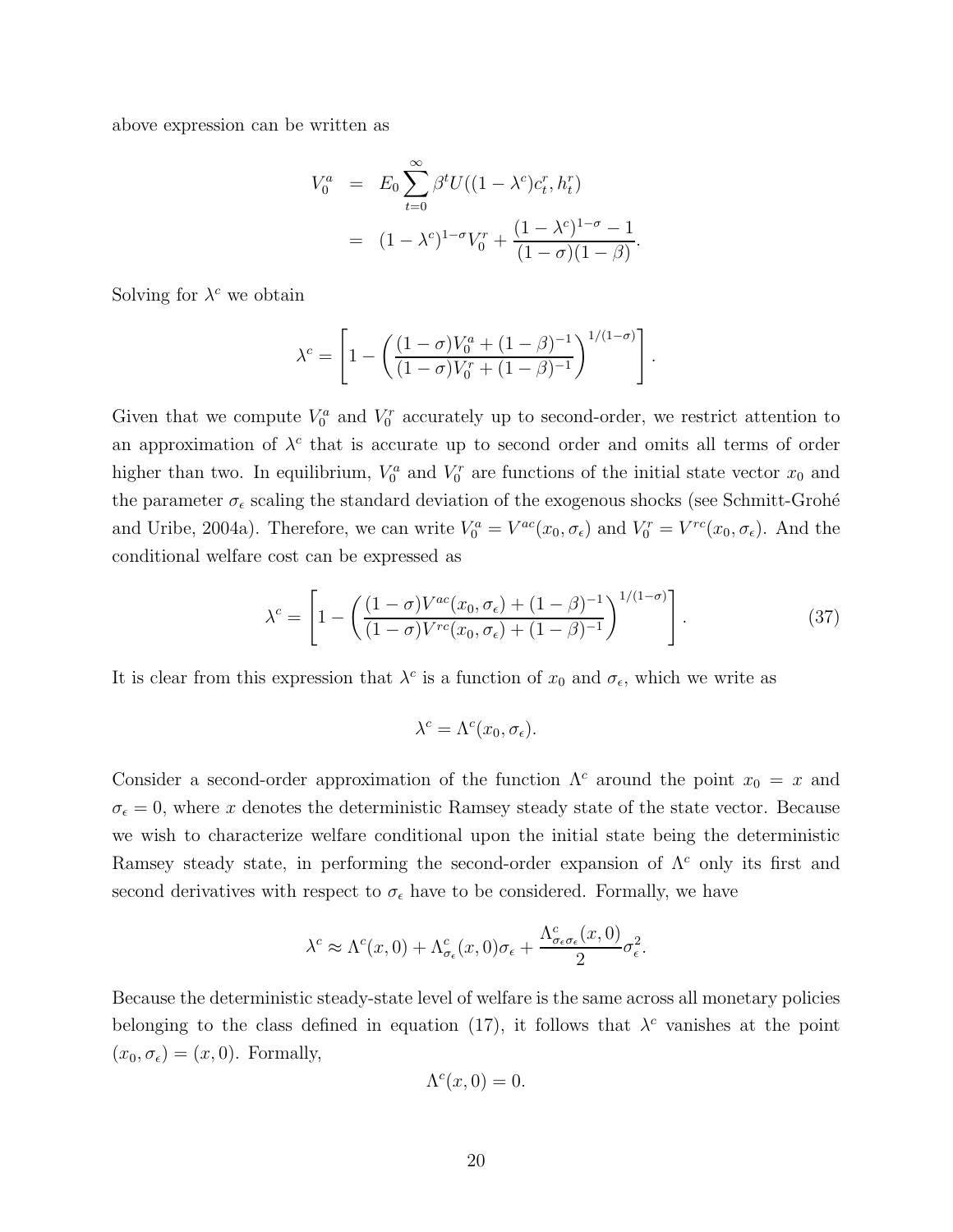Totally differentiating equation (37) with respect to  $\sigma_{\epsilon}$ , evaluating the result at  $(x_0, \sigma_{\epsilon})$  =  $(x, 0)$ , and using the result derived in Schmitt-Grohé and Uribe (2004a) that the first derivatives of the policy functions with respect to  $\sigma_{\epsilon}$  evaluated at  $(x_0, \sigma_{\epsilon}) = (x, 0)$  are nil  $(V_{\sigma_{\epsilon}}^{ac} = V_{\sigma_{\epsilon}}^{rc} = 0)$ , it follows immediately that

$$
\Lambda_{\sigma_{\epsilon}}^{c}(x,0)=0.
$$

Now totally differentiating (37) twice with respect to  $\sigma_{\epsilon}$  and evaluating the result at  $(x_0, \sigma_{\epsilon})$  =  $(x,0)$  yields

$$
\Lambda_{\sigma_{\epsilon}\sigma_{\epsilon}}^{c}(x,0) = \frac{V_{\sigma_{\epsilon}\sigma_{\epsilon}}^{rc}(x,0) - V_{\sigma_{\epsilon}\sigma_{\epsilon}}^{ac}(x,0)}{(1-\sigma)V^{rc}(x,0) + (1-\beta)^{-1}}.
$$

Thus, the conditional welfare cost measure is given by

$$
\lambda^{c} \approx \frac{V_{\sigma_{\epsilon}\sigma_{\epsilon}}^{rc}(x,0) - V_{\sigma_{\epsilon}\sigma_{\epsilon}}^{ac}(x,0)}{(1-\sigma)V^{rc}(x,0) + (1-\beta)^{-1}} \frac{\sigma_{\epsilon}^{2}}{2}.
$$
\n(38)

Similarly, one can derive an unconditional welfare cost measure, which we denote by  $\lambda^u$ . It can be shown that up to second order  $\lambda^u$  is given by

$$
\lambda^u \approx \frac{V_{\sigma_\epsilon \sigma_\epsilon}^{ru}(0) - V_{\sigma_\epsilon \sigma_\epsilon}^{au}(0)}{(1 - \sigma)V^{ru}(0) + (1 - \beta)^{-1}} \frac{\sigma_\epsilon^2}{2},\tag{39}
$$

where  $V^{au}(\sigma_{\epsilon})$  and  $V^{ru}(\sigma_{\epsilon})$  denote the unconditional expectation of  $V_t^a$  and  $V_t^r$ , respectively.

### **4 A Cashless Economy**

Consider a nonmonetary economy. Specifically, eliminate the cash-in-advance constraints on households and firms by setting

$$
\nu^h = \nu^f = 0
$$

in equations (5) and (19). The fiscal authority is assumed to have access to lump-sum taxes and to follow a passive fiscal policy. That is, the fiscal policy rule is given by equations (15) and (16) with

$$
\gamma_1 \in (0, 2/\pi^*)
$$
 and  $\tau_t^D = 0$ .

This economy is of interest for it most resembles the canonical neokeynesian model studied in the related literature on optimal policy (see Clarida, Galí, and Gertler, 1999, and the references cited therein). This body of work studies optimal monetary policy in the context of a cashless economy with nominal rigidities and no fiscal authority. For analytical purposes, the absence of a fiscal authority is equivalent to modeling a government that operates under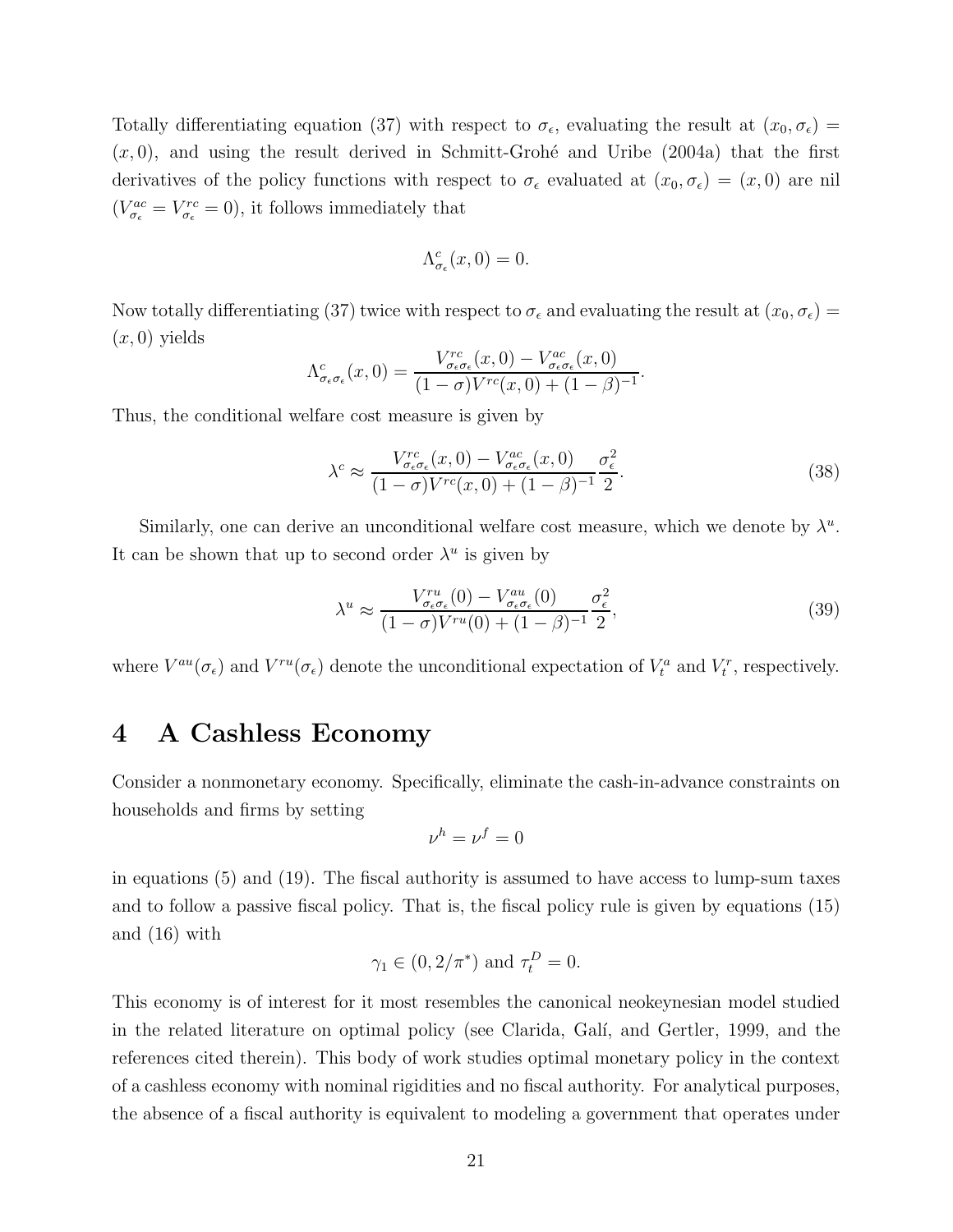passive fiscal policy and collects all of its revenue via lump-sum taxation. We wish to highlight, however, two important differences between the economy studied here and the one typically considered in the related literature. Namely, in our economy there is capital accumulation and no subsidy to factor inputs aimed at offsetting the distortions arising from monopolistic competition. The latter difference is of consequence for the solution method that can be applied to the optimal policy problem. Without the ad-hoc subsidy scheme, first-order approximations to the policy functions are not sufficient to deliver a second-order accurate approximation to the utility function. One must approximate the policy functions up to second order to obtain a second-order accurate approximation to the level of welfare.

Panel A of table 2 reports policy evaluations for the cashless economy. The point of comparison for our policy evaluation is the time-invariant stochastic real allocation associated with the Ramsey policy. The table reports conditional and unconditional welfare costs,  $\lambda^c$ and  $\lambda^u$ , as defined in equations (38) and (39). Under the Ramsey policy inflation is virtually equal to zero at all times.<sup>8</sup> One may wonder why in an economy featuring sticky prices as the single nominal friction, the volatility of inflation is not exactly equal to zero at all times under the Ramsey policy. The reason is that we do not follow the standard practice of subsidizing factor inputs to eliminate the distortion introduced by monopolistic competition in product markets. Introducing such a subsidy would result in a constant Ramsey-optimal rate of inflation equal to zero.<sup>9</sup>

We consider seven different monetary policies: Four constrained optimal interest-rate feedback rules and three non-optimized rules. In the constrained optimal rule labeled nosmoothing, we search over the policy coefficients  $\alpha_{\pi}$  and  $\alpha_{y}$  keeping  $\alpha_{R}$  fixed at zero. The second constrained-optimal rule, labeled smoothing in the table, allows for interest-rate inertia by setting optimally all three coefficients,  $\alpha_{\pi}$ ,  $\alpha_{y}$  and  $\alpha_{R}$ .

We find that the best no-smoothing interest-rate rule calls for an aggressive response to inflation and a mute response to output. The inflation coefficient of the optimized rule takes the largest value allowed in our search, namely  $3^{10}$ . The optimized rule is quite effective as it delivers welfare levels remarkably close to those achieved under the Ramsey policy. At the same time, the rule induces a stable rate of inflation, a feature that also characterizes the

<sup>8</sup>In the deterministic steady state of the Ramsey economy, the inflation rate is zero.

<sup>&</sup>lt;sup>9</sup>Formally, one can show that setting  $\tau_t^D = 1/(1 - \eta)$  and  $\pi_t = 1$  for all  $t \geq 0$  and eliminating the depreciation allowance the equilibrium conditions collapse to those associated with the flexible-price, perfectcompetition version of the model. Because the real allocation implied by the latter model is Pareto efficient, it follows that setting  $\pi_t = 1$  at all times must be Ramsey-optimal in the economy with sticky prices and factor subsidies.

<sup>&</sup>lt;sup>10</sup>Removing the upper bound on policy parameters optimal policy calls for a much larger inflation coefficient, a zero output coefficient and yields a negligible improvement in welfare. The unconstrained policy-rule coefficients are  $\alpha_{\pi} = 332$  and  $\alpha_{y} = 0$ . The associated welfare gain is about one thousandth of one percent of consumption conditionally and unconditionally.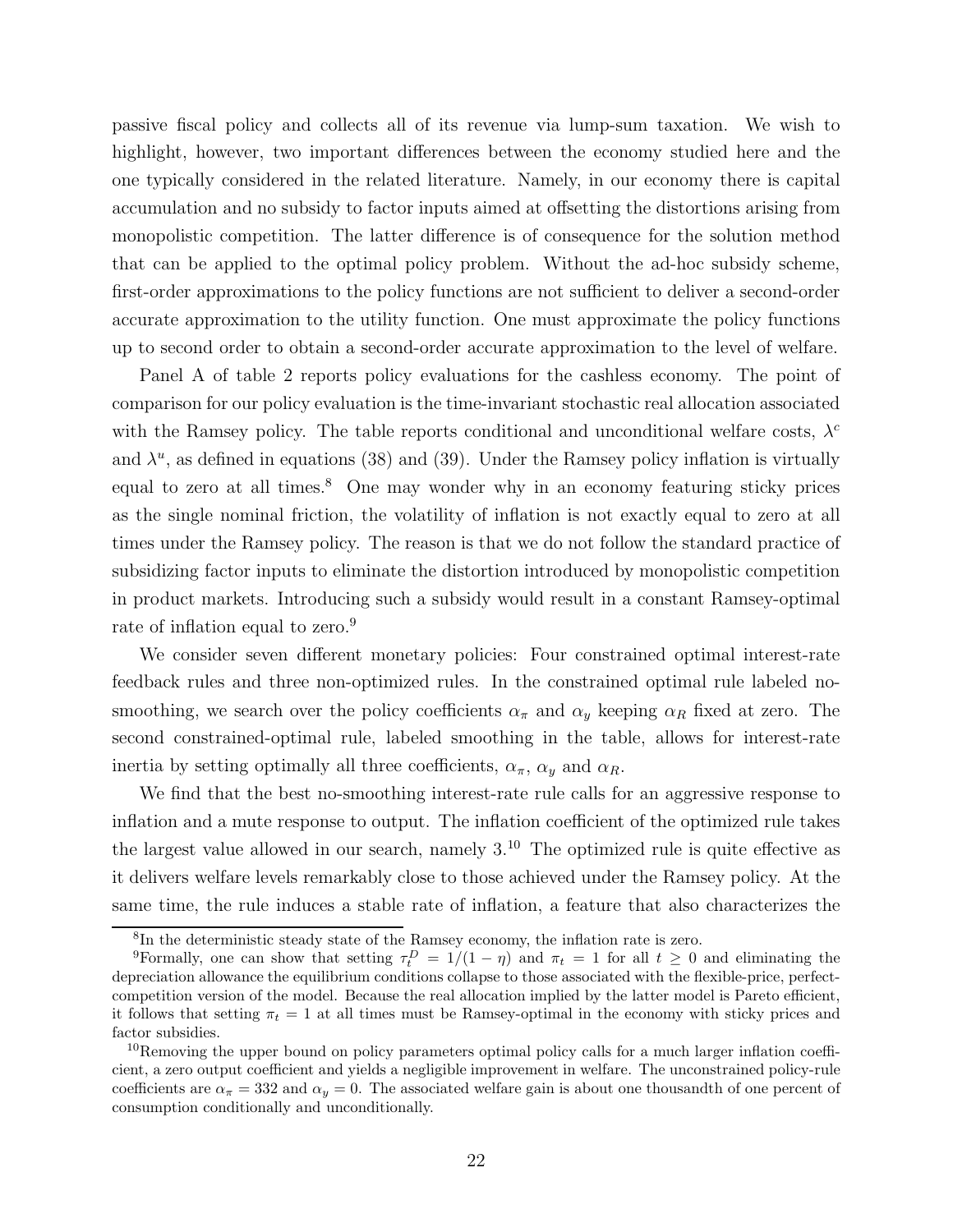| Interest-Rate Rule                                 |                                                 | $\hat{R}_t = \alpha_{\pi} E_t \hat{\pi}_{t-i} + \alpha_y E_t \hat{y}_{t-i} + \alpha_R \hat{R}_{t-1}$ |            |            |                          |                          |                  |            |
|----------------------------------------------------|-------------------------------------------------|------------------------------------------------------------------------------------------------------|------------|------------|--------------------------|--------------------------|------------------|------------|
|                                                    |                                                 |                                                                                                      |            |            | Conditional              | Unconditional            |                  |            |
|                                                    |                                                 |                                                                                                      |            |            | Welfare Cost             | Welfare Cost             |                  |            |
|                                                    | $\alpha_{\pi}$                                  | $\alpha_{u}$                                                                                         | $\alpha_R$ | $\gamma_1$ | $(\lambda^c \times 100)$ | $(\lambda^u \times 100)$ | $\sigma_{\pi}$   | $\sigma_R$ |
| A. No Money, Lump-Sum Taxes, Passive Fiscal Policy |                                                 |                                                                                                      |            |            |                          |                          |                  |            |
| Ramsey Policy                                      |                                                 |                                                                                                      |            |            | $\overline{0}$           | $\overline{0}$           | 0.01             | 0.27       |
| <b>Optimized Rules</b>                             |                                                 |                                                                                                      |            |            |                          |                          |                  |            |
| Contemporaneous $(i = 0)$                          |                                                 |                                                                                                      |            |            |                          |                          |                  |            |
| Smoothing                                          |                                                 | 0.01                                                                                                 | 0.84       |            | 0.000                    | 0.000                    | 0.04             | 0.29       |
| No Smoothing                                       | 3                                               | 0.00                                                                                                 |            |            | 0.000                    | 0.001                    | 0.14             | 0.42       |
| Backward $(i = 1)$                                 | 3                                               | 0.03                                                                                                 | 1.71       |            | 0.001                    | 0.001                    | 0.10             | 0.23       |
| Forward $(i = -1)$                                 | 3                                               | 0.07                                                                                                 | 1.58       | $\equiv$   | 0.002                    | 0.003                    | 0.19             | 0.27       |
| Non-Optimized Rules                                |                                                 |                                                                                                      |            |            |                          |                          |                  |            |
| Taylor Rule $(i = 0)$                              | 1.5                                             | 0.5                                                                                                  |            |            | 0.451                    | 0.522                    | 3.19             | 3.08       |
| Simple Taylor Rule                                 | 1.5                                             |                                                                                                      |            |            | 0.014                    | 0.019                    | 0.58             | 0.87       |
| Inflation Targeting                                |                                                 |                                                                                                      |            |            | $-0.000$                 | 0.000                    | $\overline{0}$   | 0.27       |
|                                                    | B. Money, Lump-Sum Taxes, Passive Fiscal Policy |                                                                                                      |            |            |                          |                          |                  |            |
| Ramsey Policy                                      |                                                 |                                                                                                      |            |            | $\overline{0}$           | $\overline{0}$           | 0.01             | 0.27       |
| Optimized Rules                                    |                                                 |                                                                                                      |            |            |                          |                          |                  |            |
| Contemporaneous $(i = 0)$                          |                                                 |                                                                                                      |            |            |                          |                          |                  |            |
| Smoothing                                          | 3                                               | 0.01                                                                                                 | 0.80       |            | 0.000                    | 0.000                    | 0.04             | 0.29       |
| No Smoothing                                       | 3                                               | 0.00                                                                                                 |            |            | 0.001                    | 0.001                    | 0.14             | 0.41       |
| Non-Optimized Rules                                |                                                 |                                                                                                      |            |            |                          |                          |                  |            |
| Taylor Rule $(i = 0)$                              | 1.5                                             | 0.5                                                                                                  |            |            | 0.598                    | 0.709                    | 3.93             | 3.76       |
| Simple Taylor Rule                                 | 1.5                                             |                                                                                                      |            |            | 0.011                    | 0.015                    | 0.56             | 0.85       |
| Inflation Targeting                                |                                                 |                                                                                                      |            |            | $-0.000$                 | 0.000                    | $\boldsymbol{0}$ | 0.27       |

Table 2: Optimal Monetary Policy

Notes: (1) In the optimized rules, the policy parameters  $\alpha_{\pi}$ ,  $\alpha_{y}$ , and  $\alpha_{R}$  are restricted to lie in the interval [0, 3]. (2) Conditional and unconditional welfare costs,  $\lambda^c \times 100$  and  $\lambda^u \times 100$ , are defined as the percentage decrease in the Ramsey optimal consumption process necessary to make the level of welfare under the Ramsey policy identical to that under the evaluated policy. Thus, a positive figure indicates that welfare is higher under the Ramsey policy than under the alternative policy. (3) The standard deviation of inflation and the nominal interest rate is measured in percent per year.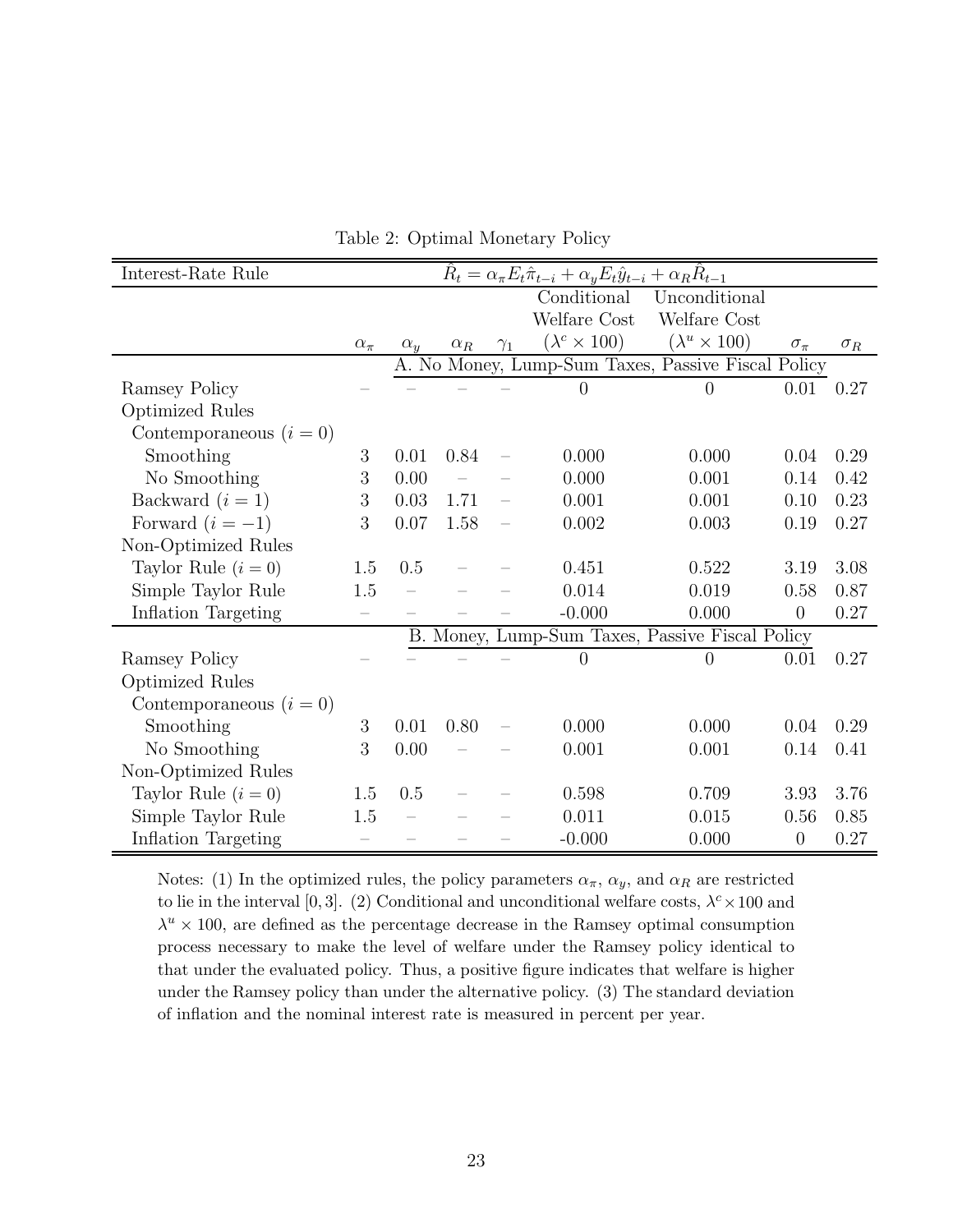Ramsey policy.

We next study a case in which the central bank can smooth interest rates over time. Our numerical search yields that the optimal policy coefficients are  $\alpha_{\pi} = 3$ ,  $\alpha_{y} = 0.01$ , and  $\alpha_R = 0.84$ . The fact that the optimized rule features substantial interest-rate inertia means that the monetary authority reacts to inflation much more aggressively in the long run than in the short run. The fact that the interest rule is not superinertial (i.e.,  $\alpha_R$  does not exceed unity) means that the monetary authority is backward looking. So, again, as in the case without smoothing optimal policy calls for a large response to inflation deviations in order to stabilize the inflation rate and for no response to deviations of output from the steady state. The welfare gain of allowing for interest-rate smoothing is insignificant. Taking the difference between the welfare costs associated with the optimized rules with and without interest-rate smoothing reveals that agents would be willing to give up less than 0.001 percent, that is,less than 1 one-thousandth of one percent, of their consumption stream under the optimized rule with smoothing to be as well off as under the optimized policy without smoothing.

The finding that allowing for optimal smoothing yields only negligible welfare gains spurs us to investigate whether rules featuring suboptimal degrees of inertia or responsiveness to inflation can produce nonnegligible welfare losses at all. Figure 1 shows that provided the central bank does not respond to output,  $\alpha_y = 0$ , varying  $\alpha_\pi$  and  $\alpha_R$  between 0 and 3 typically leads to economically negligible welfare losses of less than five one-hundredths of one percent of consumption. The graph shows with crosses combinations of  $\alpha_{\pi}$  and  $\alpha_{R}$ that are implementable and with circles combinations that are implementable and that yield welfare costs less than 0.05 percent of consumption relative to the Ramsey policy.

The blank area in the figure identifies  $\alpha_{\pi}$  and  $\alpha_{R}$  combinations that are not implementable either because the equilibrium fails to be locally unique or because the implied volatility of interest rates is too high. This is the case for values of  $\alpha_{\pi}$  and  $\alpha_{R}$  such that the policy stance is passive in the long run, that is  $\frac{\alpha_{\pi}}{1-\alpha_R} < 1$ . For these parameter combinations the equilibrium is not locally unique. This finding is a generalization of the result, that when the inflation coefficient is less than unity  $(\alpha_{\pi} < 1)$  the equilibrium is indeterminate, which obtains in the absence of interest-rate smoothing  $(\alpha_R = 0)$ . We also note that the result that passive interest-rate rules (together with passive fiscal policy) renders the equilibrium indeterminate is typically derived in the context of models that abstract from capital accumulation. It is therefore reassuring that this particular abstraction appears to be of no consequence for the finding that (long-run) passive policy is inconsistent with local uniqueness of the rational expectations equilibrium. Similarly, we find that determinacy obtains for policies that are active in the long run,  $\frac{\alpha_{\pi}}{1-\alpha_R} > 1$ .

More importantly, figure 1 shows that virtually all parameterizations of the interest-rate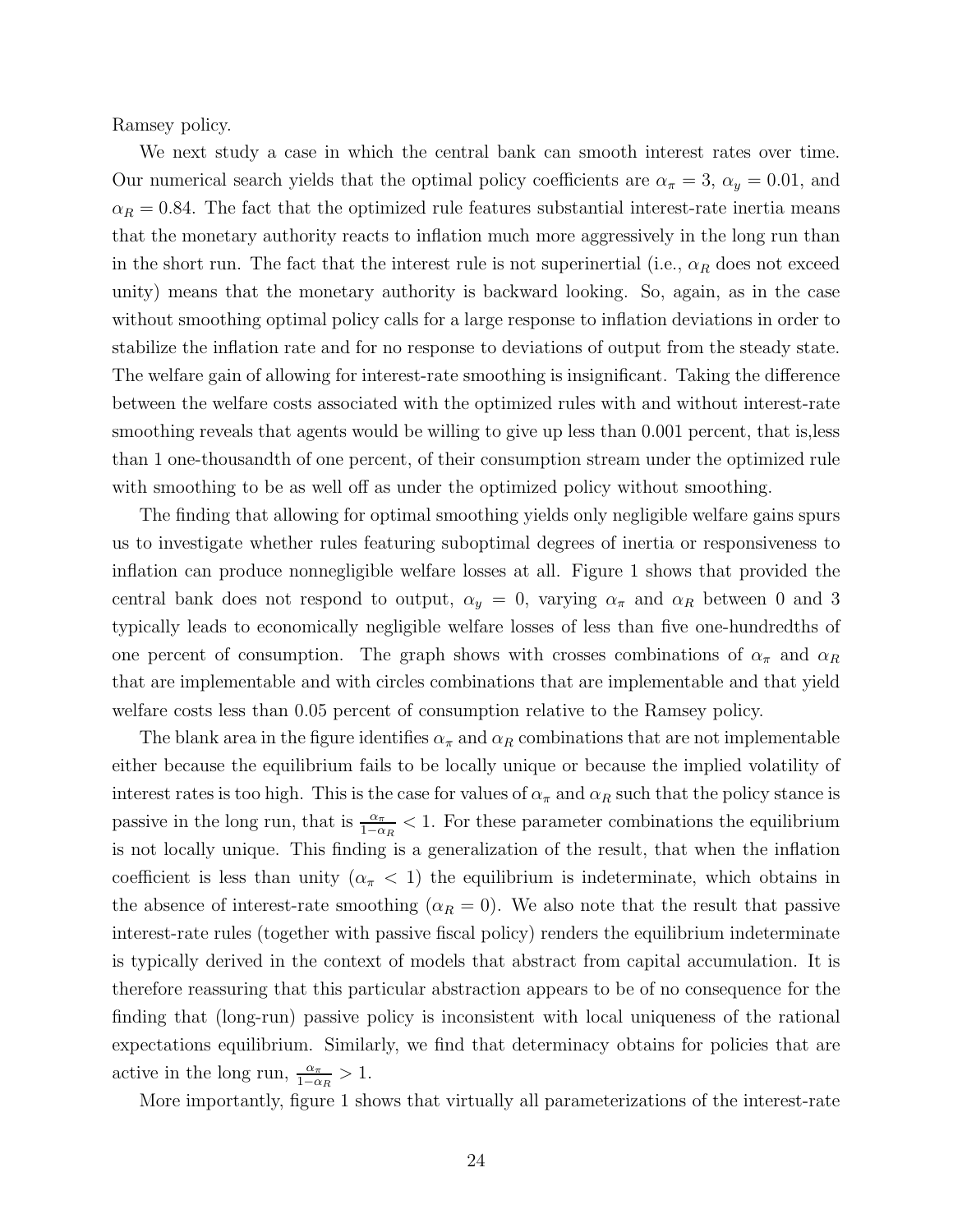

 $(\alpha_{\rm v}=0)$ 3  $\otimes$  $\otimes$  $\otimes$   $\otimes$ ⊗ ⊗ ⊗  $\otimes$  $\otimes$  $\otimes$  $\otimes$  $\otimes$  $\otimes$  $^{\circ}$  $\otimes$ ⊗  $\times$ Implementable Rule  $\otimes$   $\otimes$ ⊗  $\otimes$  $\otimes$  $\otimes$  $\otimes$  $\otimes \otimes \otimes$  $\otimes$   $\otimes$  $\otimes \otimes \otimes$  $\infty$  $\circ$ Welfare Cost<0.05% ⊗  $^{\circ}$  $\otimes$  $\otimes$  $^{\circ}$  $^{\circ}$  $\otimes$  $\otimes$   $\otimes$  $\otimes$  $\otimes$  $\otimes$  $\quad \ \ \otimes \otimes \otimes$ ⊗  $\otimes$  $^{\circ}$  $\infty$  $\infty$  $\otimes$  $\otimes$  $\otimes$  $\otimes$  $\otimes$  $\otimes$  $\otimes$  $\otimes$  $\otimes$  $\otimes$  $\quad \ \ \otimes\,\otimes\,\otimes$  $\otimes \otimes \otimes$  $\otimes$   $\otimes$  $\otimes$  $\otimes$  $\otimes$  $\otimes$  $\otimes$  $\otimes$  $\otimes$  $\otimes$ 2.5  $\infty$  $\otimes$  $\otimes$  $\otimes$  $\otimes$  $\otimes$  $\otimes~\otimes$  $\begin{array}{c} \otimes \otimes \otimes \otimes \end{array}$  $\otimes$  $\otimes$  $\otimes$  $\otimes~\otimes$  $\otimes$  $\otimes$  $\otimes$  $\otimes$  $\otimes$  $\otimes$  $\otimes$  $\otimes$ ⊗ ⊗  $\otimes$  $\otimes$  $\otimes$  $\otimes \otimes \otimes$  $\otimes$   $\otimes$  $\begin{array}{c} \otimes \otimes \otimes \otimes \end{array}$  $\otimes$  $\otimes$  $\otimes$  $\otimes~\otimes$  $\otimes$  $\otimes$  $\otimes$  $\otimes$  $\otimes$  $\otimes$  $\otimes$  $\otimes$  $^{\circ}$  $\otimes$ ⊗  $\otimes$  $\otimes$  $\otimes$  $\begin{array}{l} \otimes \otimes \otimes \otimes \otimes \otimes \otimes \otimes \otimes \otimes \otimes \end{array}$  $\begin{array}{c} \otimes \otimes \otimes \otimes \otimes \end{array}$  $88888$  $\otimes$  $\otimes$   $\otimes$  $\otimes$  $\otimes$  $\otimes$  $\otimes$  $\otimes$  $\otimes \otimes \otimes \otimes$  $\otimes$  $\otimes$  $\begin{array}{l} \otimes \otimes \otimes \otimes \otimes \otimes \otimes \otimes \otimes \otimes \otimes \otimes \end{array}$  $\otimes$  $\begin{array}{c} \otimes \otimes \otimes \otimes \end{array}$  $\otimes$  $\otimes$  $\otimes$  $\otimes$   $\otimes$  $\otimes$  $\otimes$  $\otimes$  $\otimes \otimes \otimes$  $\otimes$  $\otimes$  $\otimes$  $\otimes \otimes \otimes$  $\otimes$   $\otimes$  $\begin{array}{c} \otimes \otimes \otimes \otimes \end{array}$  $\otimes$  $\otimes$  $\otimes$  $\otimes$   $\otimes$  $\otimes$  $\otimes$  $\otimes$  $\otimes$  $\otimes$   $\otimes$  $\otimes$  $\otimes$ 2  $\otimes$ 0000000000000000000  $\otimes$  $\otimes$  $\otimes$  $\begin{array}{c} \otimes \otimes \otimes \otimes \end{array}$  $^{\circ}$  $\otimes$   $\otimes$  $\otimes$   $\otimes$  $\otimes$  $^{\circ}$  $^{\circ}$  $\begin{array}{c} \otimes \otimes \otimes \otimes \end{array}$  $\otimes$   $\otimes$  $\otimes$ 0000000000  $\otimes$  $\otimes$  $\otimes$   $\otimes$  $^{\circ}$  $\otimes$ ⊗  $^{\circ}$  $\otimes \otimes \otimes$ 000000000000000000000  $\otimes$  $\otimes$   $\otimes$  $\otimes$  $\otimes$ ⊗  $\otimes$   $\otimes$  $\otimes$  $\otimes$  $^{\circ}$  $\otimes \otimes \otimes \otimes$  $\otimes$   $\otimes$ 00000000000  $\otimes$  $\otimes$  $\otimes$   $\otimes$  $\otimes$ ⊗  $^{\circ}$  $\otimes$  $\otimes$  $\otimes$  $\otimes$  $\otimes$  $\otimes$   $\otimes$   $\otimes$  $\otimes$  $\otimes$  $\begin{array}{l} \otimes \otimes \otimes \otimes \otimes \otimes \otimes \otimes \otimes \otimes \otimes \otimes \end{array}$  $\otimes$  $\otimes$   $\otimes$  $\otimes$  $\otimes$  $\otimes$  $\otimes$ న్ 1.5  $\otimes$  $\otimes~\otimes~\otimes$  $\otimes$   $\otimes$  $\otimes$  $\otimes$  $\otimes$  $\otimes$  $\otimes$  $\otimes$  $\otimes$  $\otimes$  $\otimes$   $\otimes$  $\otimes$  $\otimes$  $\otimes$  $\otimes$  $\otimes$  $\otimes$  $\otimes$  $\otimes$  $\otimes$  $\otimes$   $\otimes$  $\otimes$  $\otimes$  $\otimes$  $\otimes$  $\otimes$   $\otimes$  $\otimes$  $\otimes$   $\otimes$  $\otimes$  $\otimes \otimes \otimes \otimes$  $\otimes$  $\otimes$  $\otimes$  $\otimes$  $\otimes$  $\otimes$  $^{\circ}$  $\otimes$  $\otimes$  $\otimes$  $\otimes$  $\otimes$ 0000000000000000000  $\otimes$  $\otimes$   $\otimes$  $\otimes$  $\otimes$ 00000000000000000000  $\otimes$  $\otimes$  $\begin{array}{c} \otimes \otimes \otimes \otimes \end{array}$  $\otimes \otimes \otimes$  $\otimes$  $^{\circ}$ 00000000000 0000000000000  $\begin{array}{c} \otimes \otimes \otimes \otimes \end{array}$  $\otimes$  $^{\circ}$  $88888$ 0000000000000000000  $\otimes$  $\otimes$   $\otimes$ ⊗ ⊗ 1  $\times$   $\otimes$   $\otimes$  $\otimes \otimes \otimes$  $\begin{array}{l} \otimes \otimes \otimes \otimes \otimes \otimes \otimes \otimes \end{array}$  $\begin{array}{c} \otimes \otimes \otimes \otimes \otimes \otimes \end{array}$  $\otimes$  $\otimes$  $\otimes \otimes \otimes$ ⊗  $\otimes$   $\otimes$ ⊗ 000000000000  $\begin{array}{c} \otimes \otimes \otimes \otimes \end{array}$  $\begin{array}{c} \otimes \otimes \otimes \otimes \end{array}$  $\otimes$  $^{\circ}$  $\otimes$  $\otimes$   $\otimes$  $^{\circ}$  $\otimes$ 00000000000000000000000  $\otimes$  $\otimes$   $\otimes$  $\infty$  $^{\circ}$  $\times$  & & & & & & & & & & & & & & & &  $\otimes$  $\otimes$  $\otimes$   $\otimes$  $\otimes$  $\otimes$ 0.5  $\otimes$  $\otimes$  $\otimes$   $\otimes$  $\otimes$  $\otimes$  $\begin{array}{c} \otimes \otimes \otimes \otimes \end{array}$  $\otimes$  $\otimes$  $\otimes$  $\times$  8 8 8 8 8 8 8 8 8 8 8 8 8 8 8 8 8  $\otimes$  $\otimes$  $^{0}$ <sup> $^{0}$ </sup> 0 0.5 1 1.5 2 2.5 3  $\alpha_{\pi}$ 

Note: A cross indicates that the policy parameter combination is implementable. A circle indicates that the parameter combination is implementable and that the associated (unconditional) welfare cost is less than 0.05 percent of the Ramsey consumption stream.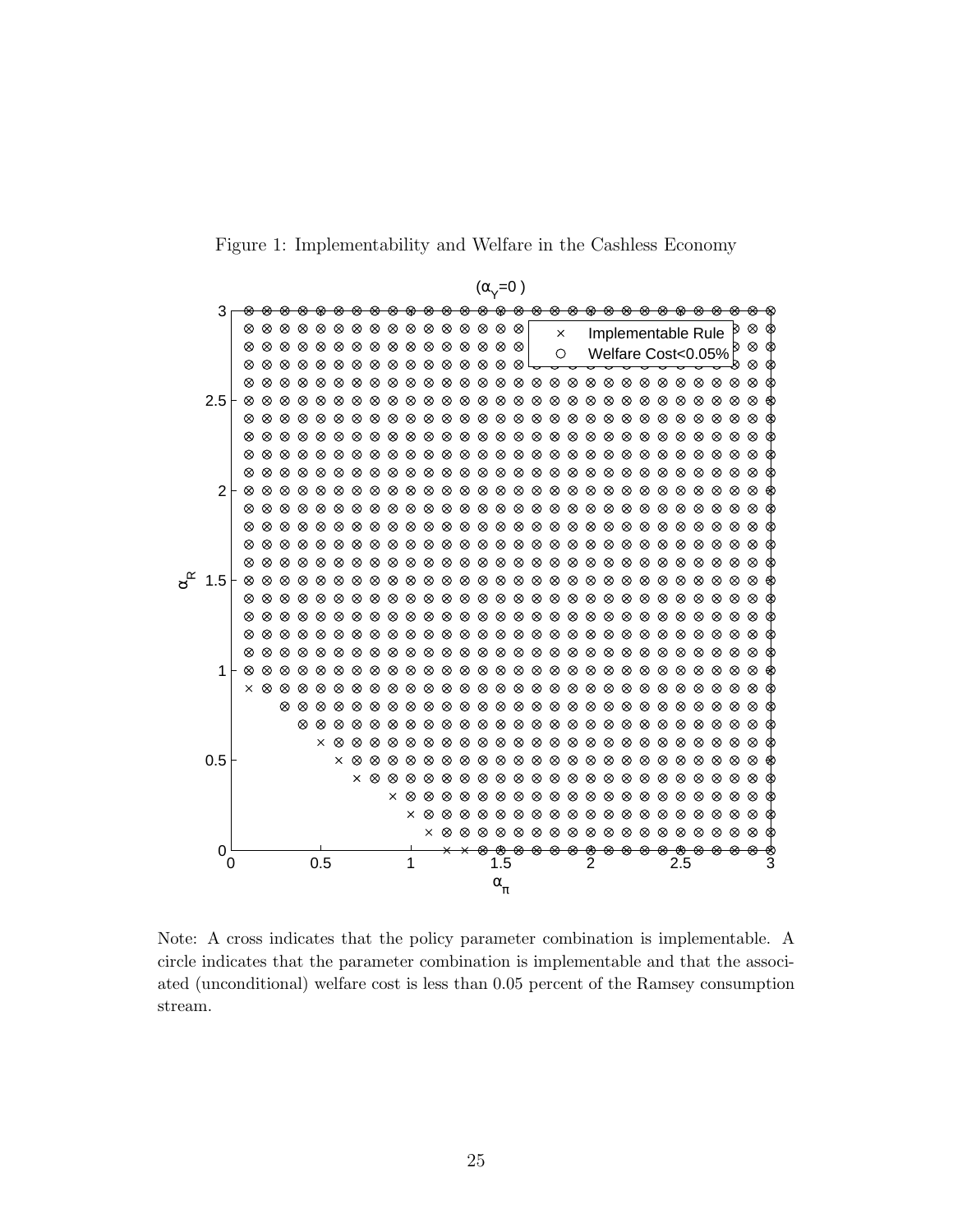feedback rule that are implementable yield virtually the same level of welfare as the Ramsey equilibrium. This finding suggests a simple policy prescription, namely, that any policy parameter combination that is irresponsive to output and active in the long run is equally desirable from a welfare point of view.

One possible reaction to the finding that implementability-preserving variations in  $\alpha_{\pi}$ and  $\alpha_R$  have little welfare consequences may be that in the class of models we consider welfare is flat in a large neighborhood around the optimum parameter configuration, so that it does not really matter what the government does. This turns out not to be the case in the economy studied here. Recall that in the welfare calculations underlying figure 1 the response coefficient on output,  $\alpha_y$ , was kept constant and equal to zero. Indeed, as we show in the next subsection, interest-rate policy rules that lean against the wind by raising the nominal interest rate when output is above trend can be associated with sizable welfare costs.

### **4.1 The importance of not responding to output**

Figure 2 illustrates the consequences of introducing a cyclical component to the interest-rate rule. It shows that the welfare costs of varying  $\alpha_y$  can be large, thereby underlining the importance of not responding to output. The figure shows the welfare cost of deviating from the optimal output coefficient  $(\alpha_y \approx 0)$  while keeping the remaining two coefficients of the interest-rate rule at their optimal values ( $\alpha_{\pi} = 3$  and  $\alpha_R = 0.84$ ). Welfare costs are monotonically increasing in  $\alpha_y$ . When  $\alpha_y = 1$ , the welfare cost is over two tenths of one percent of the consumption stream associated with the Ramsey policy. This is a significant figure in the realm of policy evaluation at business-cycle frequency. This finding suggest that bad policy can have significant welfare costs in our model and that policy mistakes are committed when policy makers are unable to resist the temptation to respond to output fluctuations.

It follows that sound monetary policy calls for sticking to the basics of responding to inflation alone.<sup>11</sup> This point is conveyed with remarkable simplicity by comparing the welfare consequences of a simple interest-rate rule that responds only to inflation with a coefficient of 1.5 to those of a standard Taylor rule that responds to inflation as well as output with coefficients 1.5 and 0.5, respectively. Panel A of table 2 shows that the Taylor rule that responds to output is significantly welfare inferior to the simple interest-rate rule that responds solely to inflation. Specifically, the welfare cost of responding to output is about half a percentage point of consumption.<sup>12</sup>

 $11$ Other authors have also argued that countercyclical interest-rate policy may be undesirable (e.g., Ireland, 1996; and Rotemberg and Woodford, 1997).

<sup>&</sup>lt;sup>12</sup>The simple interest-rate rule that responds solely to inflation is implementable, whereas the standard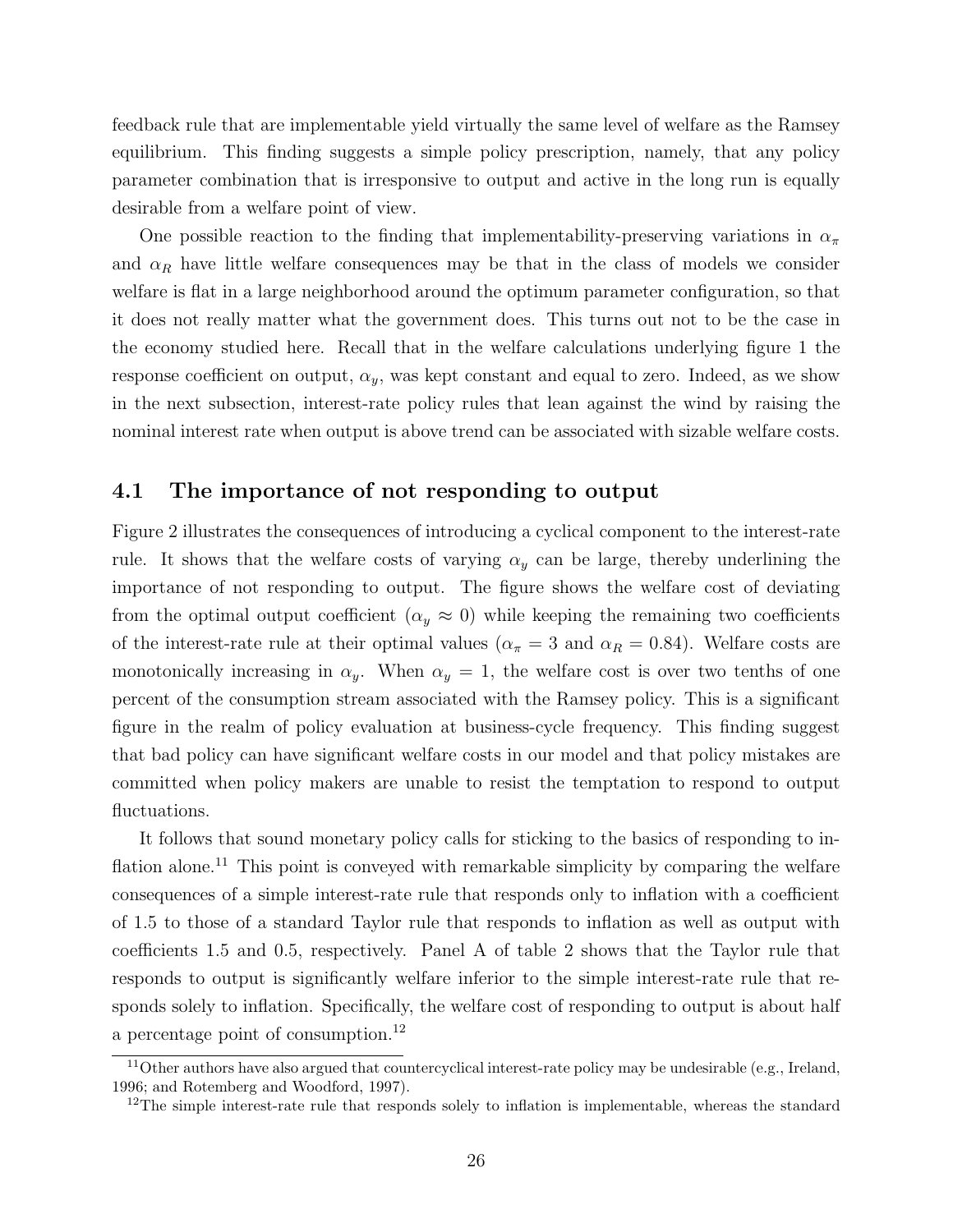

Figure 2: The Importance of Not Responding to Output: The Cashless Economy

Note: The welfare cost is measured unconditionally relative to the Ramsey policy and is given by  $\lambda^u \times 100$ . See equation (39).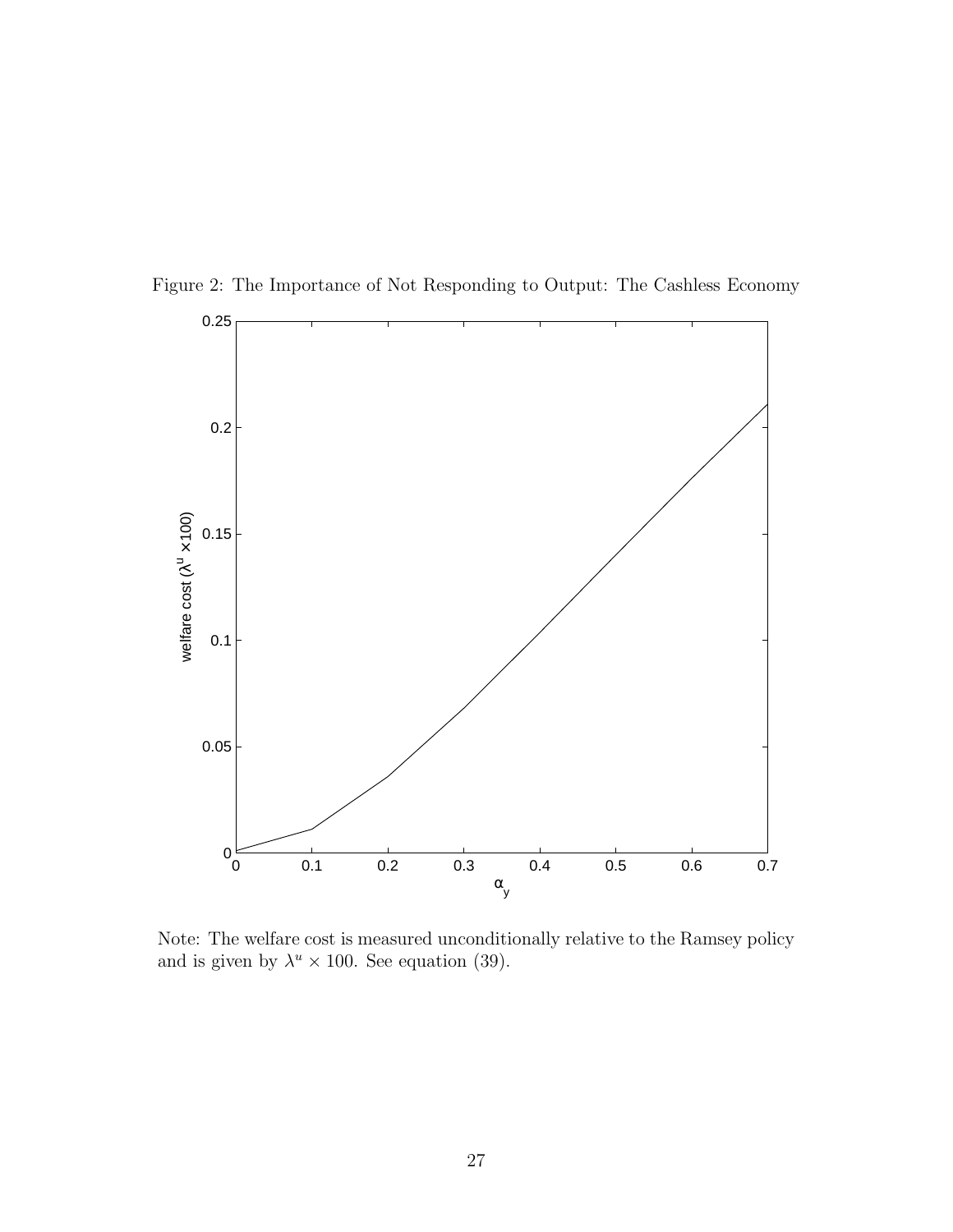A question that emerges naturally from our forgoing results is why cyclical monetary policy is so disruptive. An intuition often offered for why a policy of leaning against the wind is not appropriate in response to supply shocks such as a technology shock, is that under leaning against the wind the nominal interest rate rises whenever output rises. This increase in the nominal interest rate in turn hinders prices falling by as much as marginal costs causing markups to increase. With an increase in markups, output does not increase as much as it would have otherwise, preventing the efficient rise in output (see, for example, Rotemberg and Woodford, 1997). This explanation requires that in response to a positive supply shock, the central bank raises the nominal interest by more (or lowers it by less) in the case that  $\alpha_y$  is positive as compared to the case in which  $\alpha_y$  is nil. But this is not what happens in the class of sticky-price models to which ours belongs.

Figure 3 depicts the response of a number of endogenous variables of interest to a onepercent increase in the exogenous productivity factor  $z_t$ . The figure displays impulse response functions associated with two alternative values for the output coefficient in the interest-rate rule, the one called for by the optimized rule  $(\alpha_y = 0)$  and a positive one  $(\alpha_y = 0.5)$ . In response to the positive productivity shock, the nominal interest rate increases in the case of an acyclical monetary stance, but *falls* when the central bank leans against the wind. This implication of the model may appear as surprising at first. For one would be inclined to expect that introduction of a procyclical component into the interest rate rule would induce a stronger positive response of the nominal interest rate to a positive supply shock. But further inspection of the structure of the model reveals that the intuition is indeed more subtle. The dynamics of inflation in this model are driven primarily by the Fisher effect (i.e., the interest rate is the sum of expected future inflation and the real interest rate) and the interest rate rule, linking the interest rate to current inflation and output. A simple flexible price example will suffice to gather intuition for the equilibrium dynamics of inflation. Consider an endowment economy where output follows a univariate autoregressive process of the form  $E_t\hat{y}_{t+1} = \rho\hat{y}_t$  with  $\rho \in (0, 1)$ . All variables are expressed in log-deviations from their respective deterministic-steady-state values. In equilibrium, the Euler equation that prices riskless nominal bonds (or Fisher equation) is of the form  $-\sigma \hat{y}_t = R_t - E_t \hat{\pi}_{t+1} - \sigma E_t \hat{y}_{t+1}$ , where  $\sigma$  measures the elasticity of intertemporal substitution. The interest-rate rule is of the form  $\hat{R}_t = \alpha_{\pi} \hat{\pi}_t + \alpha_y \hat{y}_t$ , with  $\alpha_{\pi} > 1$ . The non-explosive solution to this system of stochastic linear difference equations is  $\hat{\pi}_t = D_\pi \hat{y}_t$  where  $D_\pi \equiv [\sigma(1-\rho) + \alpha_y]/(\rho - \alpha_\pi) < 0$ and  $\hat{R}_t = D_R \hat{y}_t$ , where  $D_R = [\alpha_\pi \sigma (1 - \rho) + \alpha_y \rho]/(\rho - \alpha_\pi) < 0$ . Note that as output becomes highly persistent ( $\rho \to 1$ ), we have that both  $D_{\pi}$  and  $D_{R}$  converge to  $\alpha_{y}/(1-\alpha_{\pi})$ . In this case we have that a positive output innovation produces a negative response of inflation and

Taylor rule is not, because it implies too high a volatility of nominal interest rates.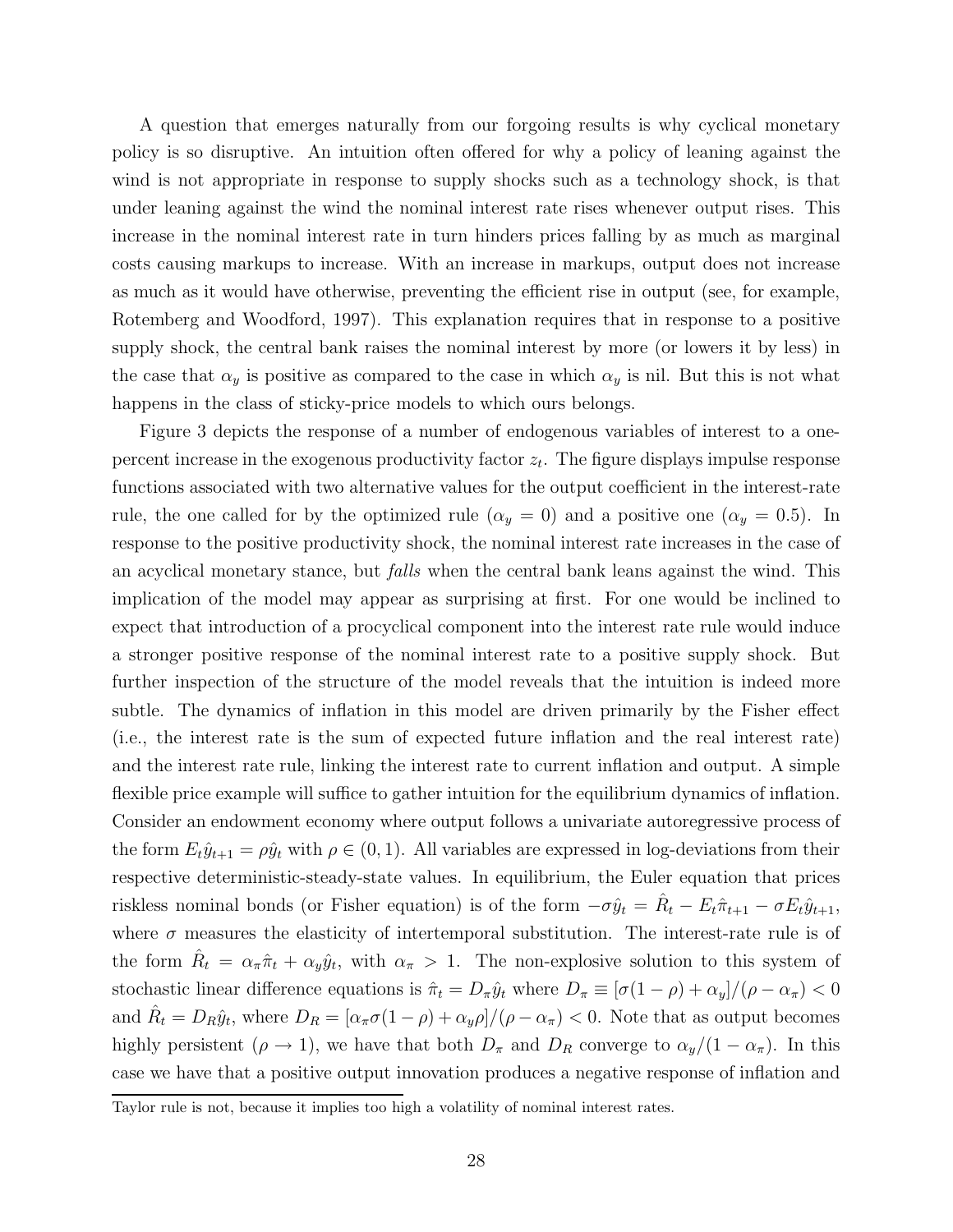

Figure 3: Impulse Response to a 1 percent technology shock

Note: The feedback rule coefficients are  $\alpha_{\pi} = 3$ ,  $\alpha_{y} = 0$  or 0.5, and  $\alpha_{R} = 0.84$ . For all variables with the exception of the inflation rate and the nominal interest rate, the impulse responses are shown in percent deviations from the steady state. For inflation and the nominal interest rate, deviations from steady state in percentage points, rather than percent deviations, are shown.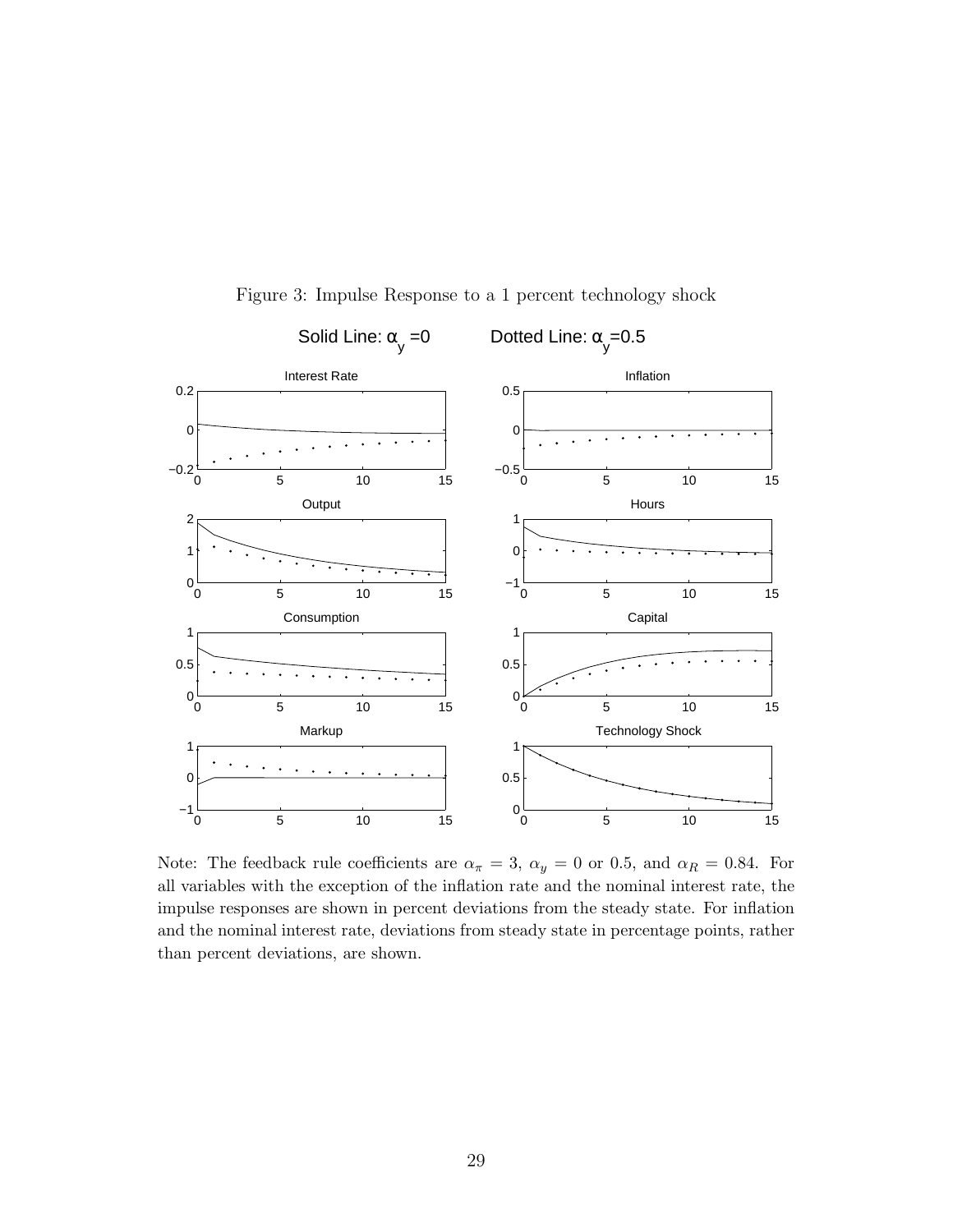the interest rate when the Fed has a countercyclical stance  $(\alpha_y > 0)$ , but has no effect on the equilibrium level of these variables when monetary policy is acyclical  $(\alpha_y = 0)$ . Moreover, the decline in inflation and interest rates are larger the greater is the output coefficient of the interest-rate feedback rule. Table 2 confirms this conjecture. It shows that in our sticky-price model the standard deviation of inflation falls from 3.1 percent per annum to 0.6 percent as  $\alpha_y$  decreases from 0.5 to zero. In the presence of nominal rigidities, inflation volatility entails a welfare cost because it generates inefficient price dispersion.

Having established why when  $\alpha_y$  is positive inflation falls in response to positive productivity shocks, one can understand why responding to output is costly from a welfare point of view. Those firms that get to change prices when the productivity shock occurs will tend to keep their markup close to its long-run mean.<sup>13</sup> In addition, the fact that inflation falls on impact requires that firms that change prices in that period actually lower nominal prices. This implies that the relative price of firms that get to change prices,  $P_t/P_t$ , falls. Since markups for these firms are little change, we deduce that real marginal costs fall. Now, since real marginal costs are common across all firms, the markup of firms who do not have the chance to change prices must go up. It follows that the average markup in the economy increases, as indicated by the lower-left panel of figure  $3^{14}$ . The increase in markups produces an inefficient macroeconomic adjustment in response to the productivity shock, which is welfare reducing.

### **4.2 Inflation Targeting**

The Ramsey-optimal monetary policy implies near complete inflation stabilization (see panel A of table 2). It is reasonable to conjecture, therefore, that inflation targeting, interpreted to be any monetary policy capable of bringing about zero inflation at all times ( $\pi_t = 1$  for all *t*), would induce business cycles virtually identical to those associated with the Ramsey policy. We confirm this conjecture by computing the welfare cost associated with inflation targeting. The unconditional welfare cost of targeting inflation relative to the Ramsey policy is virtually nil. Curiously, conditional on the initial state being the deterministic Ramsey steady state, inflation targeting welfare dominates the Ramsey policy albeit by an insignificant amount.

<sup>&</sup>lt;sup>13</sup>Note that equation (22) implies that in their price setting behavior these firms penalize more heavily deviations of markups from  $\eta/(\eta - 1)$  in the short run because demand is highest during this part of the transition.

<sup>&</sup>lt;sup>14</sup>The average markup is defined as  $\mu_t = mc_t^{-1} \int_0^1 (P_{it}/P_t) dt$ . Define  $x_t = \int_0^1 (P_{it}/P_t) dt$ . Then we can write  $x_t$  recursively as  $x_t = (1 - \alpha)\tilde{p}_t + \alpha(x_{t-1}/\pi_t)$ . Up to first order, the average markup is given by  $\hat{\mu}_t = \hat{x}_t - \hat{m}c_t$ , where  $\hat{x}_t = \frac{\alpha}{\pi}\hat{x}_{t-1} - \frac{\frac{\alpha}{\pi} - \alpha \pi^{\eta-1}}{1 - \alpha \pi^{\eta-1}}\hat{\pi}_t$ . Note that when the deterministic steady-state level of inflation is nil,  $(\pi = 1)$ , the average markup is to first order simply given by the inverse of marginal costs, or  $\hat{\mu}_t = -m c_t$ .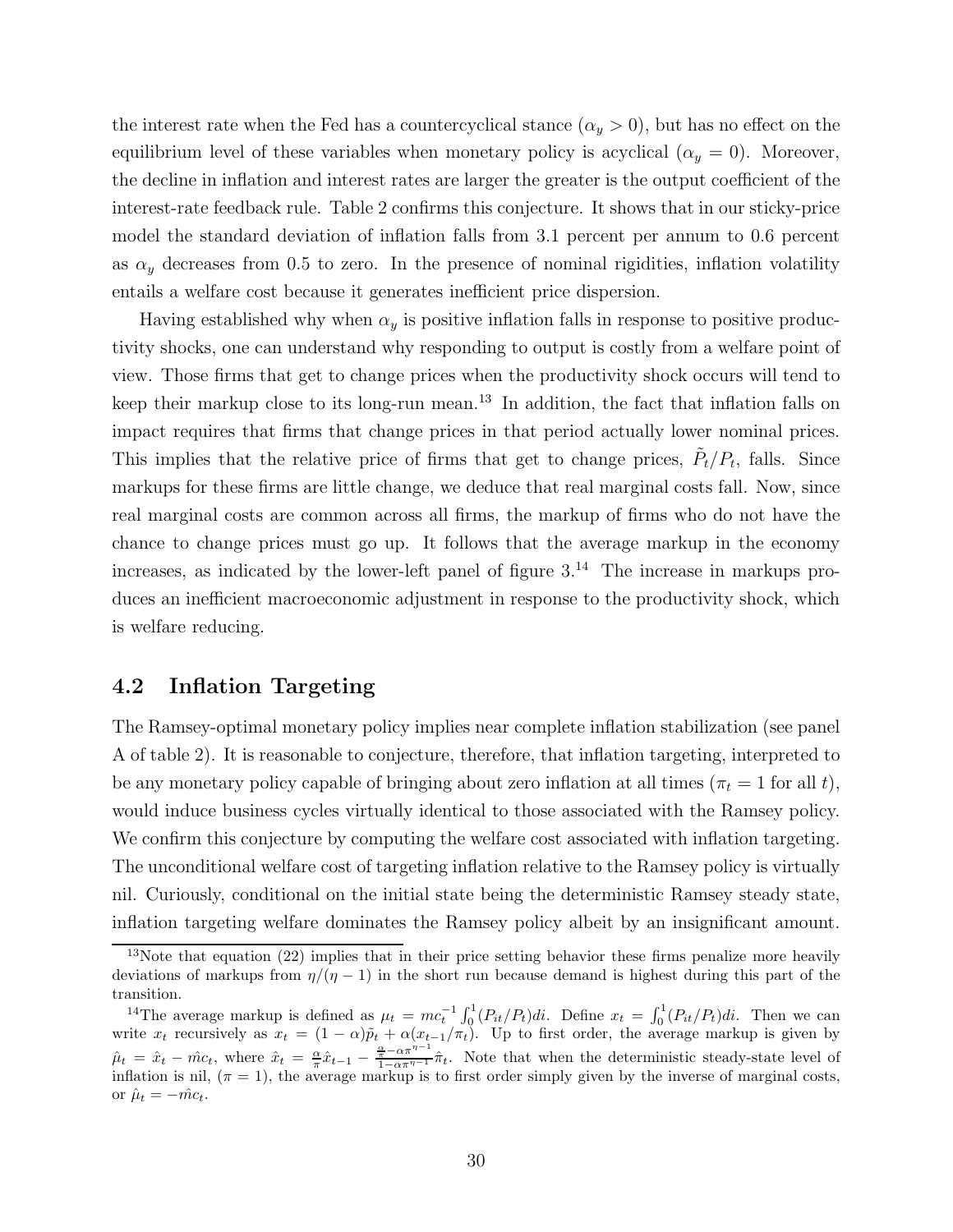This result can be understood by the fact that the Ramsey policy maximizes welfare along a time-invariant equilibrium distribution.

#### **4.3 Backward- and Forward-Looking Interest-Rate Rules**

An important issue in monetary policy is what measures of inflation and aggregate activity the central bank should respond to. In particular, a question that has received considerable attention among academic economists and policymakers is whether the monetary authority should respond to past, current, or expected future values of output and inflation. Here we address this question by computing optimal backward- and forward-looking interest-rate rules. That is, in equation (17) we let *i* take the values −1 and +1. Panel A of table 2 shows that there are no welfare gains from targeting expected future values of inflation and output as opposed to current or lagged values of these macroeconomic indicators. Also a muted response to output continues to be optimal under backward- and forward-looking rules.

Under a forward-looking rule without smoothing  $(\alpha_R = 0)$ , the rational expectations equilibrium is indeterminate for all values of the inflation and output coefficients in the interval [0,3]. This result is in line with that obtained by Carlstrom and Fuerst (2005). These authors consider an environment similar to ours and characterize determinacy of equilibrium for interest-rate rules that depend only on the rate of inflation. Our results extends the findings of Carlstrom and Fuerst to the case in which output enters in the feedback rule.<sup>15</sup>

### **5 A Monetary Economy**

We next introduce money into the model by assuming that the parameters  $\nu^h$  and  $\nu^f$  governing the demands for money by households and firms take their baseline values of 0.35 and 0.63, respectively. All other aspects of the model, including the fiscal policy specification, are as in the cashless economy analyzed in the preceeding section.

In this model there exists a tradeoff between inflation stabilization, aimed at neutralizing the distortions stemming from sluggish price adjustment, and nominal interest rate stabilization, aimed at dampening the distortions introduced by the two monetary frictions. Movements in the opportunity cost of holding money distort both the effective wage rate, via the working-capital constraint faced by firms, and the leisure-consumption margin, via the cash-in-advance constraint faced by households. We find, however, that this tradeoff is

<sup>&</sup>lt;sup>15</sup>Carlstrom and Fuerst (2005) comment that including output in the interest rate rule would have minor effects on local determinacy conditions (see their footnote 4).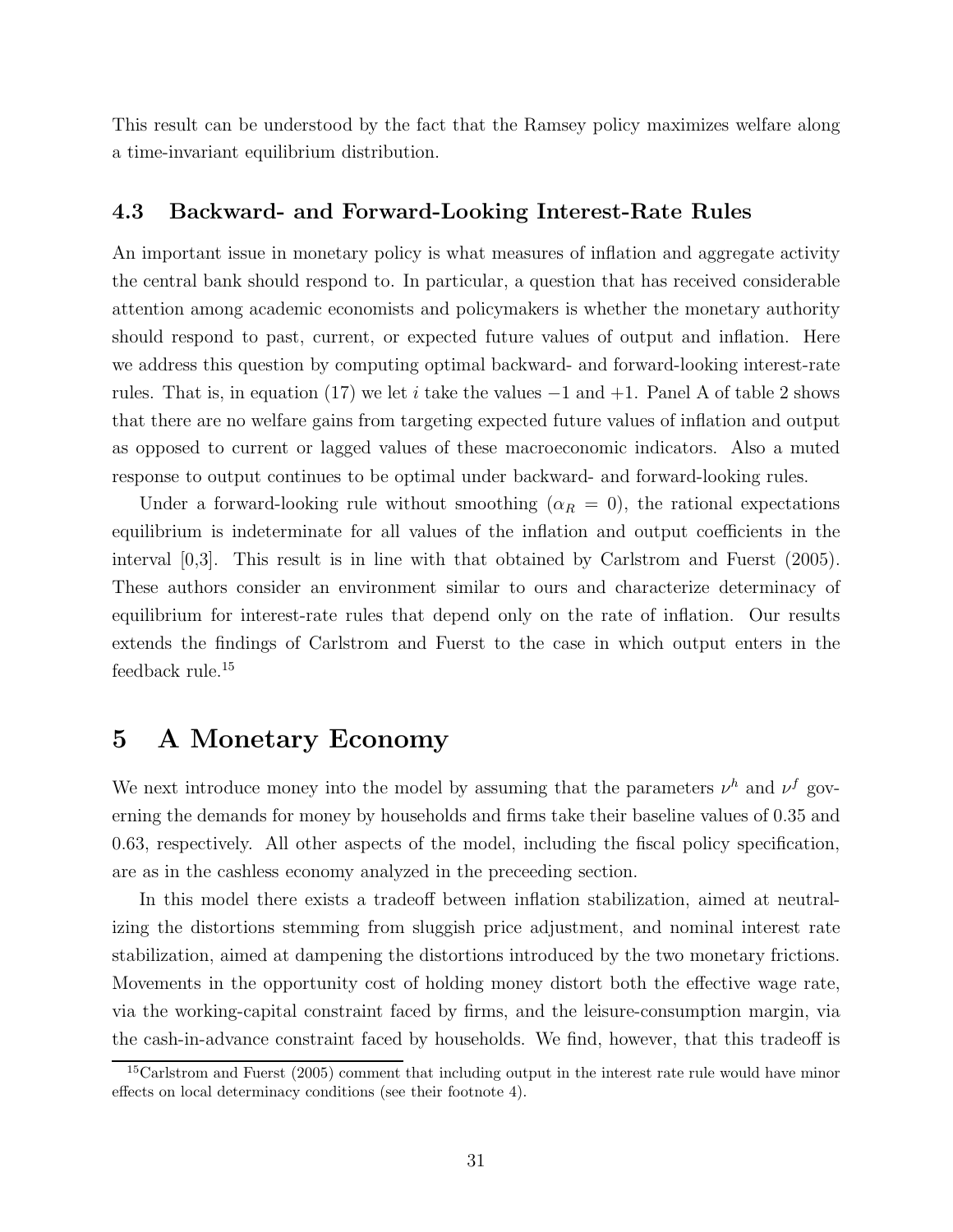not quantitatively important (see panel B of table 2). The Ramsey monetary policy calls for the same degrees of inflation and nominal-interest-rate volatilities as in the cashless economy.<sup>16</sup> Furthermore, the welfare-maximizing interest-rate rules, with and without interestrate smoothing, are virtually identical to those obtained in the cashless economy. That is,  $\alpha_{\pi}$  takes the largest value allowed in our grid, 3, the output coefficient  $\alpha_{y}$  is practically nil, and the the interest-rate smoothing parameter is signigicant,  $\alpha_R = 0.8$ . The optimized interest-rate rule, with or without inertia, gets remarkably close to the level of welfare associated with the Ramsey allocation. The welfare cost in both cases are economically negligible. Therefore, the welfare gain of allowing for interest-rate smoothing is insignificant.

As in the cashless economy, welfare is quite insensitive to the precise magnitude of the inflation and interest-rate-smoothing coefficients provided that the output coefficient is held at zero. This point is clearly communicated by figure 4, which shows with crosses the pairs  $(\alpha_{\pi}, \alpha_{R})$  for which the equilibrium is implementable and with circles the pairs for which the equilibrium is implementable and welfare costs vis-a-vis the Ramsey equilibrium are less than 0.05 percent of consumption.. In the figure, the output coefficient  $\alpha_y$  is fixed at zero. Most of the implementable policy parameterizations yield welfare levels remarkable close to that implied by the Ramsey policy.

A further similarity with the cashless economy is that positive values of the output response coefficient of the interest-rate rule,  $\alpha_y$ , continue to be associated with nonnegligible welfare losses. Figure 5 plots unconditional welfare losses as a function of  $\alpha_y$ , holding the inflation and lagged-interest-rate coefficients at their optimal values of 3 and 0.8, respectively. The welfare cost increases monotonically as  $\alpha_y$  increases from 0 to 0.7. Beyond this value, the equilibrium ceases to be implementable.

#### **5.1 Difference Rules**

In motivating the interest-rate rule (17), which we have been studying thus far, we argued that it demands little sophistication on the part of the policymaker, because the variables involved are few and easily observable. However, one might argue that because the variables included in the rule are expressed in deviations from their nonstochastic steady state, implementation requires knowledge of the deterministic steady state. The nonstochastic steady state is, however, nonobservable. Thus, the assumed rule presupposes a degree of knowledge that central bankers may not posses. Earlier in this section we also addressed the issue that

<sup>&</sup>lt;sup>16</sup>The Ramsey-steady-state inflation rate is -0.55 percent per year, slightly lower than the zero steady-state inflation rate that is optimal in the cashless economy. In the Ramsey steady state there is a tradeoff in the levels of inflation (which should be nil to avoid distortions stemmings from price rigidity) and the nominal interest rate (which should be zero as called for by the Friedman rule). This tradeoff is resolved in favor of near price stability.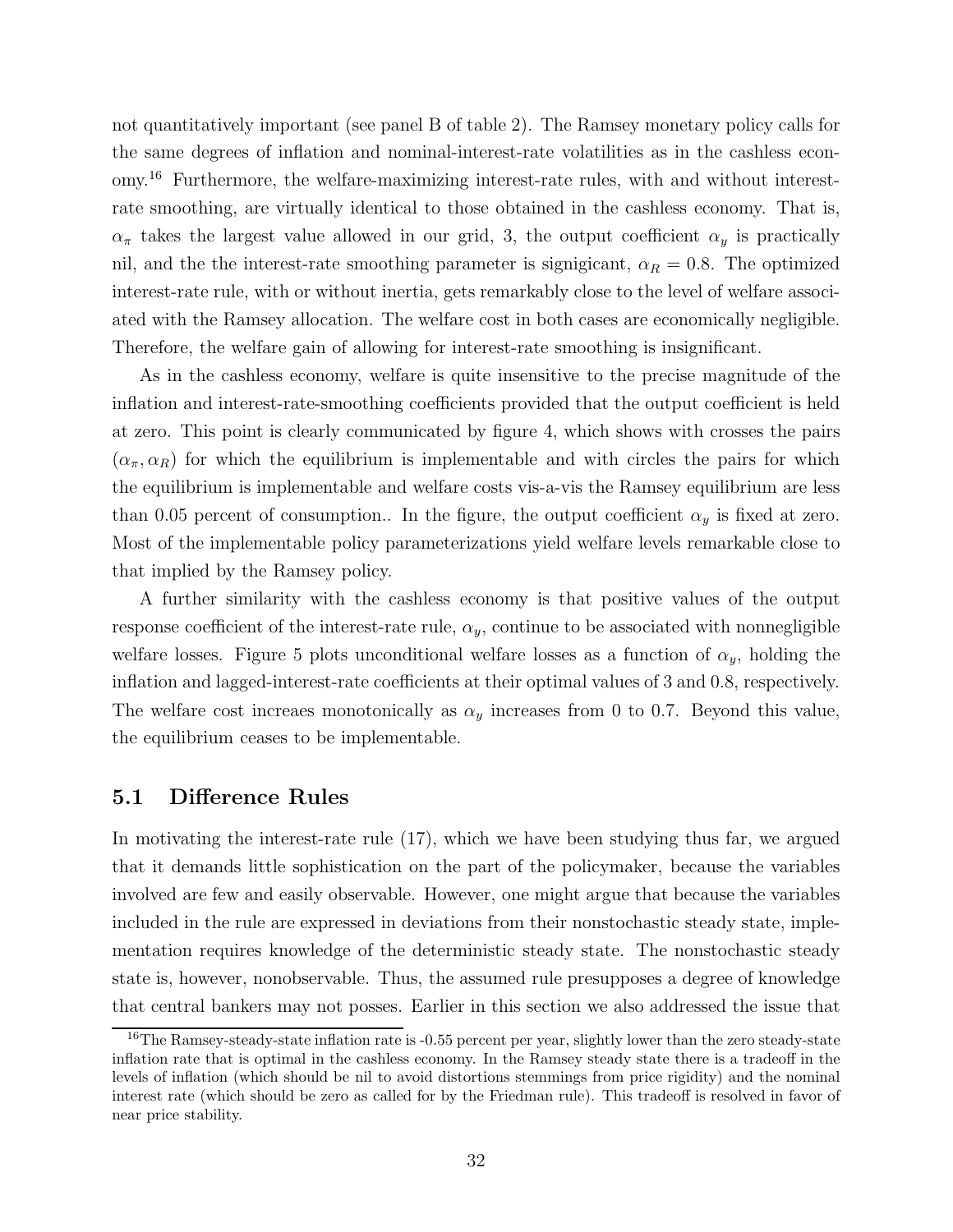

Figure 4: Implementability Regions and Welfare in the Monetary Economy

Note: See note to figure 1.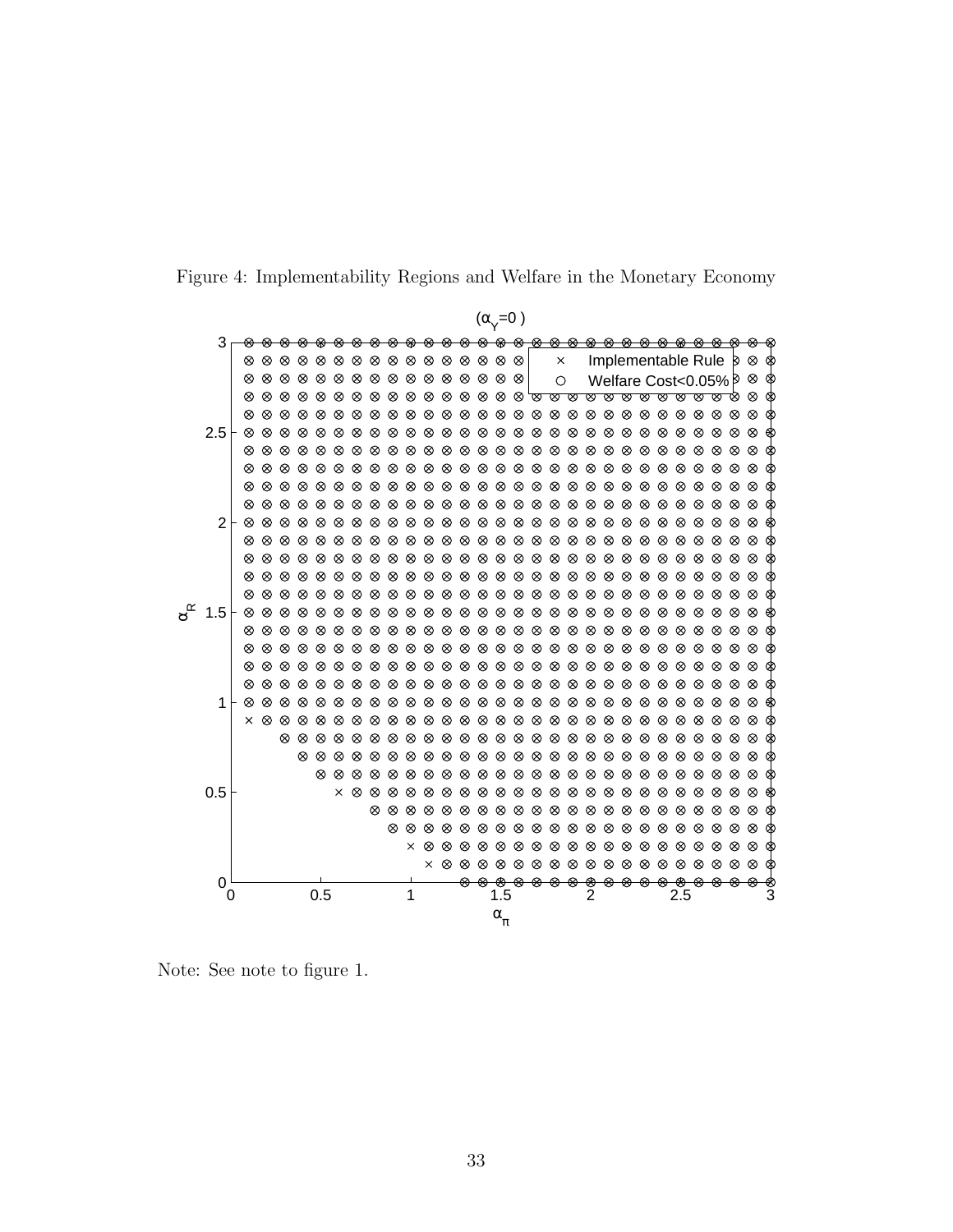

Figure 5: The Importance of Not Responding to Output: The Monetary Economy

Note: See note to figure 2.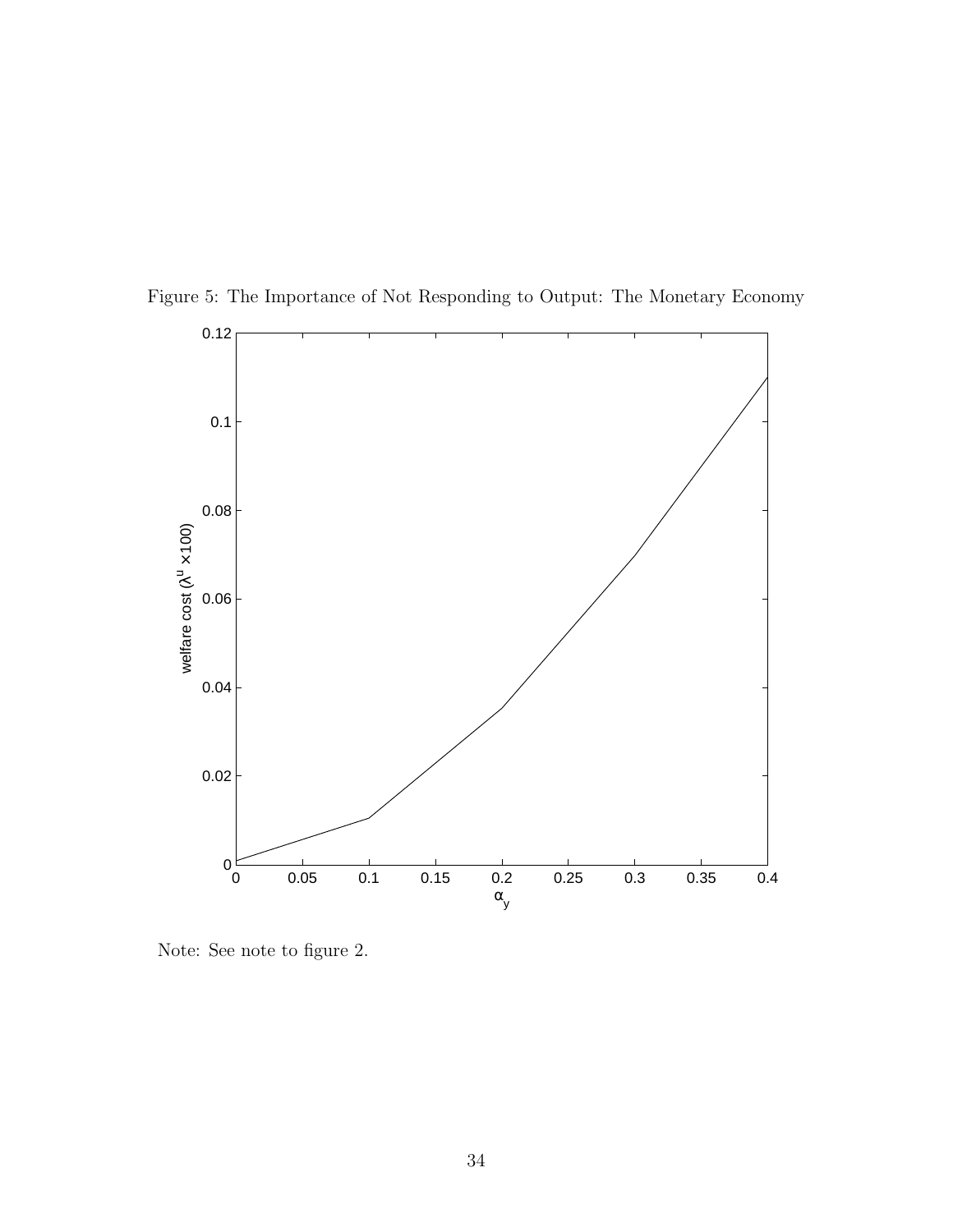the central banks may not have information on variables such as output and inflation on a contemporaneous basis. A way to avoid these problems is to postulate a rule that includes lagged values of time differences in prices, aggregate activity, and interest rates, as opposed to simply the contemporaneous levels of such variables. Such a rule is given in equation (18). Note that besides the policy coefficients  $\alpha_R$ ,  $\alpha_{\pi}$  and  $\alpha_y$ , the only parameter required for implementing this rule is the inflation target  $\pi^*$ , which is a choice for the central bank. Also, changes in prices and output appear with one period lag. In this way, the proposed rule is simpler than the one studied thus far. Within the family of difference rules, we find that the welfare-maximizing one is given by

$$
\ln(R_t/R_{t-1}) = 0.77 \ln(R_{t-1}/R_{t-2}) + 0.75 \ln(\pi_{t-1}/\pi^*) + 0.02 \ln(y_{t-1}/y_{t-2}).
$$

This rule is similar in spirit to the optimal policy rule in levels. In effect, optimal policy calls for interest-rate smoothing and a mute response to output growth. The difference rule induces remarkably smooth inflation dynamics, with a standard deviation of 6 basis points at an annual rate. Furthermore, the optimal difference rule yields virtually the same level of welfare as does the optimal level rule. Eliminating the interest-rate smoothing term by restricting  $\alpha_R = 0$  has negligible welfare consequences. Thus, as in under the level rule, interest-rate smoothing is unimportant from a welfare point of view.

We conclude that in the context of our model knowledge on the part of the central bank of past values of inflation and output growth provide sufficient information to implement a real allocation that is virtually identical in welfare terms to that associated with the Ramsey policy. This result is significant in light of the emphasis that the related literature places on rules that respond to unobservable measures of the output gap—typically defined as the difference between output under sticky and flexible prices.

### **6 An Economy With A Fiscal Feedback Rule**

Thus far, we have restricted attention to the case of passive fiscal policy. Under passive fiscal policy, government solvency obtains for all possible paths of the price level or other macroeconomic variables. This type of fiscal-policy regime is the one typically assumed in the related literature. But it is worthwhile asking whether from a welfare point of view a passive fiscal policy stance is desirable. Moreover, even if it turns out that optimal policy calls for a passive fiscal regime, it is of interest to know how close one can get to the level of welfare associated with the optimized monetary and fiscal rules when fiscal policy is restricted to be active. For these reasons, in this section we study a simple fiscal policy rule that allows for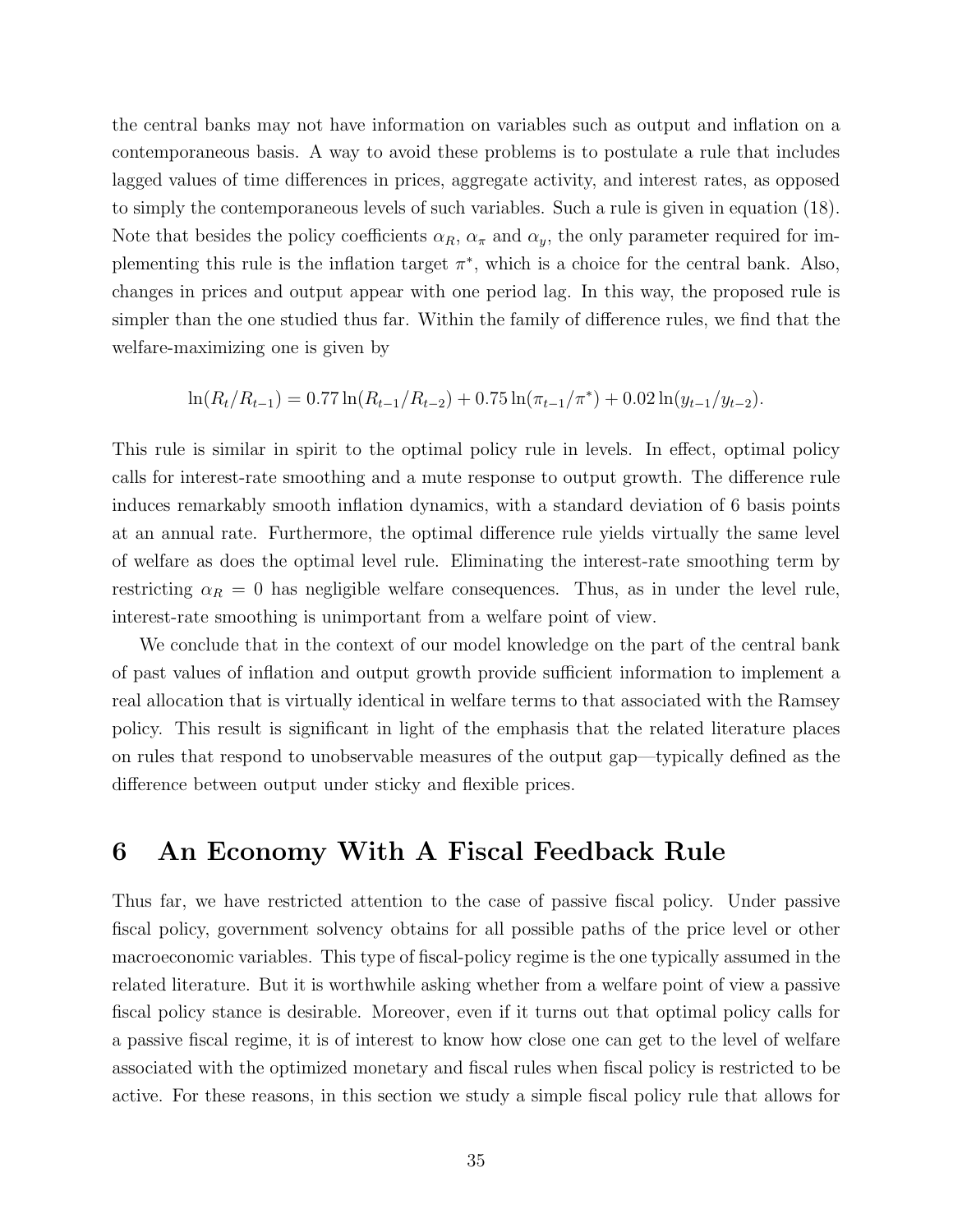the possibility that fiscal policy be either active or passive. We first analyze an environment with lump-sum taxes and then turn attention to the case of distortionary income taxation.

#### **6.1 Lump-Sum Taxation**

Suppose that fiscal policy is defined by equations (15) and (16) with  $\tau_t^D = 0$  for all t. Combining this fiscal policy fiscal policy with the government sequential budget constraint, given by equation (14), one obtains  $\ell_t = R_t / \pi_t (1 - \pi_t \gamma_1) \ell_{t-1} + \text{rest. Loosely speaking, this}$ expression states that the feedback parameter  $\gamma_1$  controls the rate of growth of total real government liabilities. If  $1 - \gamma_1 \pi^*$  is less than one in absolute value, then real government liabilities tend to grow at a rate less than the real rate of interest. In this case, fiscal solvency is guaranteed regardless of the stance of monetary policy and fiscal concerns play no role for the determinacy of the price level. In this case, we say that fiscal policy is passive. On the other hand, if  $1 - \gamma_1 \pi^*$  is greater than unity in absolute value, then the size of government liabilities will in general tend to grow at a rate greater than the real interest rate in absolute value. In this case, existence of a stationary equilibrium—one in which the present discounted value of future expected real government liabilities converges to zero requires that the initial price level adjust to a value that is consistent with a bounded path for government liabilities. This would be an example of an active fiscal policy.

We find that the optimal monetary/fiscal rule combination without smoothing ( $\alpha_R = 0$ ) features an active monetary stance and a passive fiscal stance. The optimal coefficients are  $\alpha_{\pi} = 3$ ,  $\alpha_{y} = 0.002$ , and any  $\gamma_{1} \in [0.1, 1.9]$ . The fact that passive fiscal policy is optimal implies that all of the results of the previous section follow. In particular, the rule delivers virtually the same level of welfare as the Ramsey optimal policy, responding to output entails sizable welfare costs, and interest-rate smoothing adds insignificant welfare gains.

The intuition for why the optimal monetary and fiscal rule combination features passive fiscal and active monetary policy as opposed to active fiscal and passive monetary policy is the following. Recall that this is an economy in which the government has access to lump-sum taxation. Thus, any fiscal policy that ensures solvency using lump-sum taxes is nondistorting. This is the case under passive fiscal policy. If government liabilities are, say, above their target level, then lump-sum taxes are increased and with time government liabilities return to their long-run level. A rather different strategy for bringing about fiscal solvency is to use unexpected variations in the price level as a lump-sum tax/subsidy on nominal asset holdings of private households. This is what happens under active fiscal policy. For example, consider the simple case in which  $\gamma_1 = 0$ , so that primary fiscal deficits are exogenous, and  $\alpha_{\pi} = \alpha_{y} = 0$ , so that monetary policy is passive (taking the form of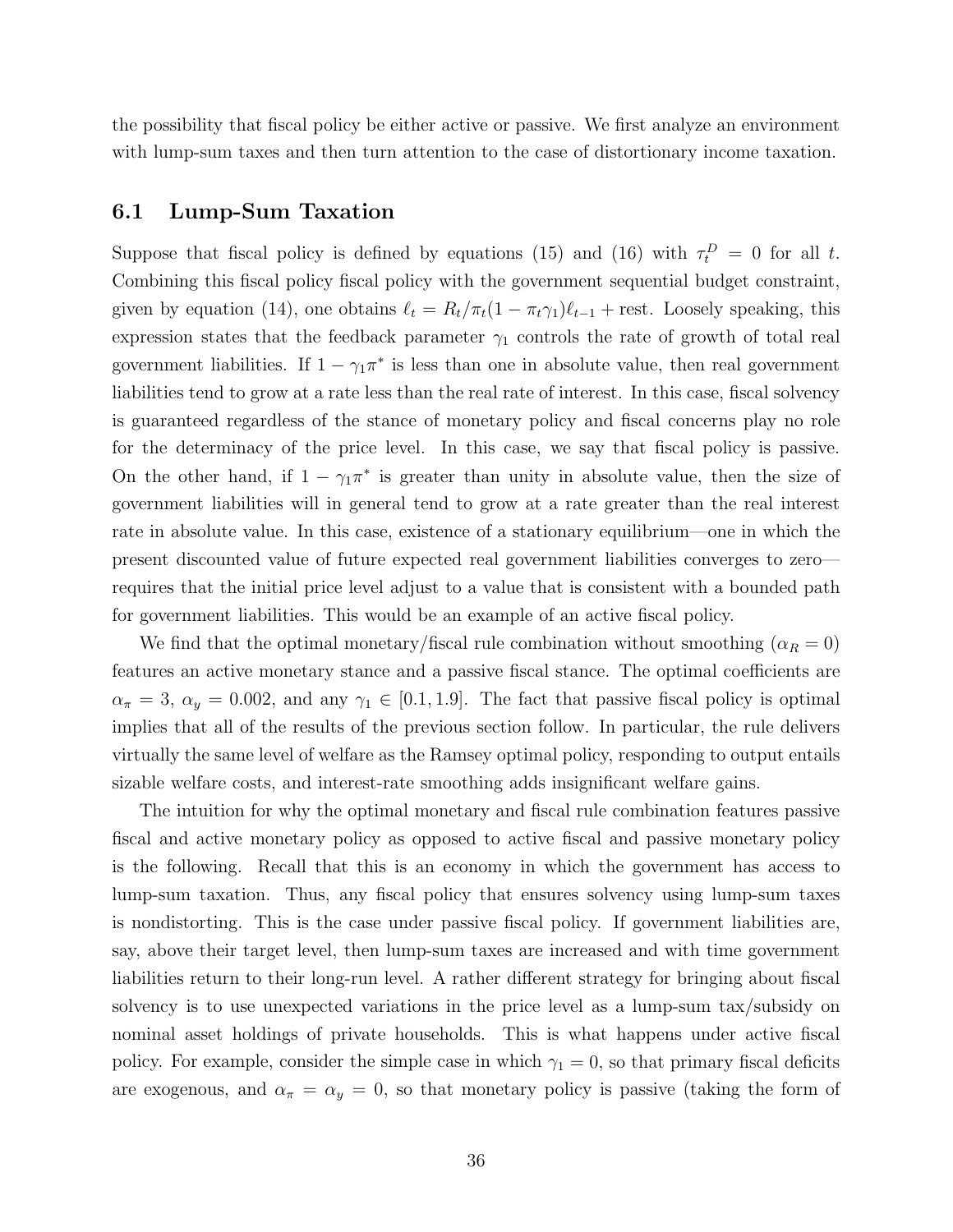



an interest-rate peg). The only way in which fiscal solvency can be brought about in this case is through variations in the real value of government liabilities, which in turn require (unexpected) adjustments in the price level. In the economy under study movements in the price level increase the distortions stemming from the presence of nominal rigidities. This is why the strategy of reigning in government finances with surprise inflation is suboptimal.

We now address the question of how costly it is, from a welfare point of view, to follow an active fiscal stance. Figure 6 shows with crosses the  $(\alpha_{\pi}, \gamma_1)$  pairs that are implementable holding  $\alpha_y$  equal to zero. The equilibrium is implementable only for combinations of active fiscal and passive monetary policy or passive fiscal and active monetary policy. It follows that policy implementability requires coordination between the fiscal authority and the central bank.

Figure 6 also shows that most policy combinations that are implementable yield almost the same level of welfare as that associated with the Ramsey equilibrium. Specifically, the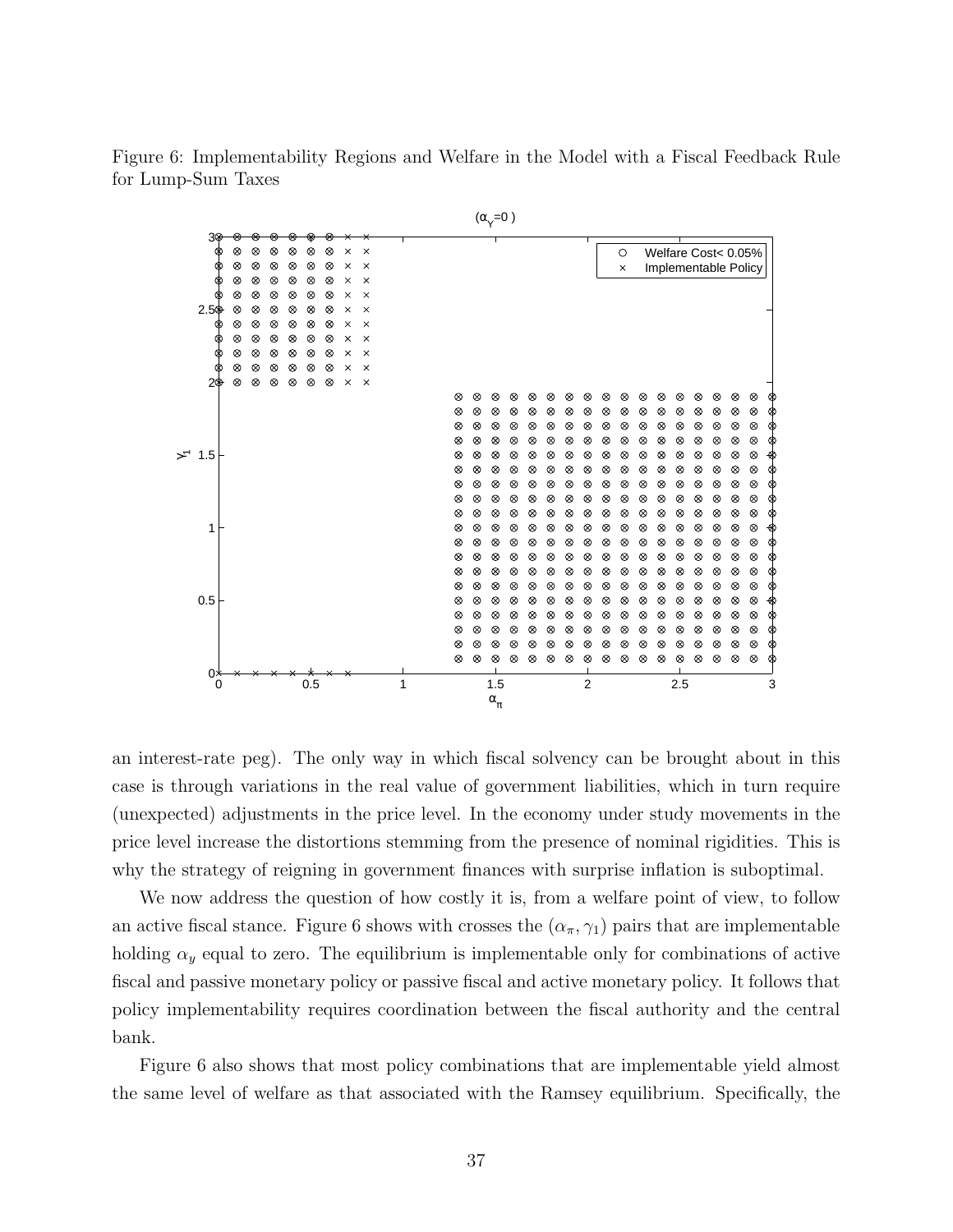figure shows with circles the pairs  $(\alpha_{\pi}, \gamma_1)$  implying welfare costs smaller than 0.05 percent of consumption vis-a-vis the Ramsey allocation. Most of the parameter specifications for which the equilibrium is implementable have a circle attached to them, indicating that agents are only marginally better off under the Ramsey optimal rule. Notably, the figure shows that there exist active fiscal policies yielding welfare costs below five one-hundreds of one percent. This is the case, for instance, for a pure interest rate peg,  $\alpha_{\pi} = 0$ , and values of  $\gamma_1$  between 2 and 3. Given our intuition for why passive fiscal policy is optimal, this result is somewhat surprising. The reason for why the welfare cost associated with active fiscal policy can be small is that this type of policy need not imply high inflation volatility. In effect, the policy combinations featuring active fiscal policy and low welfare costs shown in figure 6 display inflation volatilities well below one percentage point per year. We note that implementable policy combinations featuring  $\gamma_1 = 0$  are not circled in figure 6. This means that it is important for welfare that fiscal policy allow for some response in taxes to deviations of government liabilities from target.

#### **6.2 Distortionary Taxation**

Consider now the more realistic case in which lump sum taxes are unavailable and the fiscal authority must levy distortionary income taxes to finance public expenditures. Specifically, total tax receipts are assumed to be given by

$$
\tau_t = \tau_t^D y_t.
$$

We continue to use the Ramsey optimal policy as the point of reference to perform policy evaluation. We require that in the nonstochastic steady state of the Ramsey equilibrium the debt-to-GDP ratio be 44 percent annually. Given this restriction, the Ramsey steady state implies an income tax rate,  $\tau^D$ , equal to 15.7 percent. As in the economy with lump-sum taxation, the tradeoff between price stability, which minimizes distortions stemming from price stickiness, and a zero nominal interest rate, which minimizes the opportunity cost of holding money is resolved overwhelmingly in favor of price stability. In effect, the Ramsey steady-state rate of inflaiton is -0.04 percent per year.<sup>17</sup>

We assume that the government commits to the fiscal and interest-rate rules given in

<sup>&</sup>lt;sup>17</sup>Although the focus of our study is not the welfare effects of distortionary taxation, it is worth pointing out that the steady-state level of welfare under distortionary taxation is significantly below that associated with the economy in which the fiscal authority has access to lump-sum taxes. For an agent to be indifferent between living in the Ramsey steady state of the economy with distorting taxes and the one with lump-sum taxes, not taking into account the transition, he must be forced to give up more than 7 percent of the consumption stream that he enjoys in the lump-sum-tax world.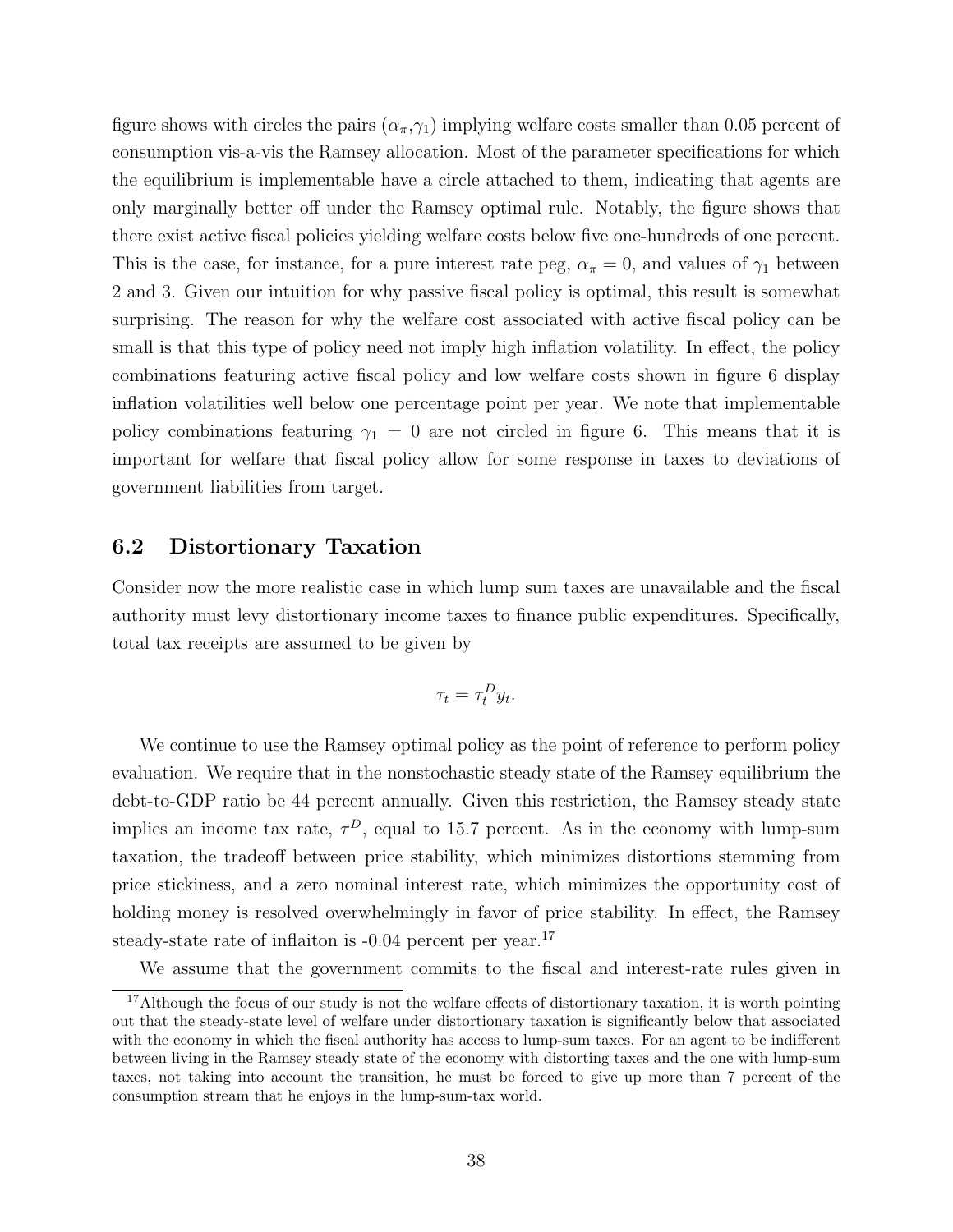equations (16) and (17), respectively. The optimal policy rule combination without interestrate smoothing is given by

$$
\ln(R_t/R^*) = 3\ln(\pi_t/\pi^*) + 0.005\ln(y_t/y^*)
$$

and

$$
\tau_t - \tau^* = 0.21(\ell_{t-1} - \ell^*).
$$

The main characteristics of optimized policy in this economy are identical to those obtained in the economy with lump-sum taxes: First, the optimized interest-rate rule features an aggressive response to inflation and a muted response to output. Second, the optimized fiscal rule is passive as tax revenues increase only mildly in response to increases in government liabilities. Third, the optimized regime yields a level of welfare that is virtually identical to that implied by the Ramsey optimal policy. The welfare cost of the optimized policy relative to the Ramsey policy conditional on the initial state being the deterministic Ramsey steady state is only 0.0029 percent of consumption per period.<sup>18</sup> Finally, the optimized rule stabilizes inflation. The standard deviation of inflation is 16 basis points per year. In addition, optimal policy achieves a significant degree of tax-rate stabilization. The standard deviation of the income tax rate is 0.7 percentage points.

As in the economies with lump-sum taxes, we find that interest-rate rules featuring a large output coefficient can be disruptive from a welfare point of view. Figure 7 shows that for values of  $\alpha_y$  between 0 and 0.5 welfare costs increase from virtually 0 to over 0.15 percent. The latter figure is a sizable one as welfare costs at business-cycle frequency go. For values of  $\alpha_y$  greater than 0.5, the policy rule ceases to be implementable.

A further similarity with the economy with lump-sum taxes is that although interestrate smoothing is optimal, its contribution to welfare is quantitatively unimportant. The optimized rule with interest-rate smoothng is given by  $\alpha_{\pi} = 3$ ,  $\alpha_{y} = 0.01$ ,  $\alpha_{R} = 0.88$ , and  $\gamma_1 = 0.26$ . The conditional welfare gain relative to the optimized rule without smoothing is 0.0009 percent of consumption, which is economically negligible.

Unlike the economy with lump-sum taxes, the current environment with distortionary taxation speaks louder in favor of pursuing an active monetary stance together with a passive fiscal stance. Figure 8 shows with a cross the pairs  $(\alpha_{\pi}, \gamma_1)$  that are implementable given  $\alpha_y =$ 0. Essentially, all rules featuring fiscally active and monetarily passive policy or vice versa are implementable. This result is well known in the case of lump-sum taxation and flexible prices (Leeper, 1991). Here, we show that this result extends to the case of distortionary taxation

<sup>&</sup>lt;sup>18</sup>We do not report unconditional welfare costs because the Ramsey dynamics feature a unit root, making it impossible to compute unconditional moments.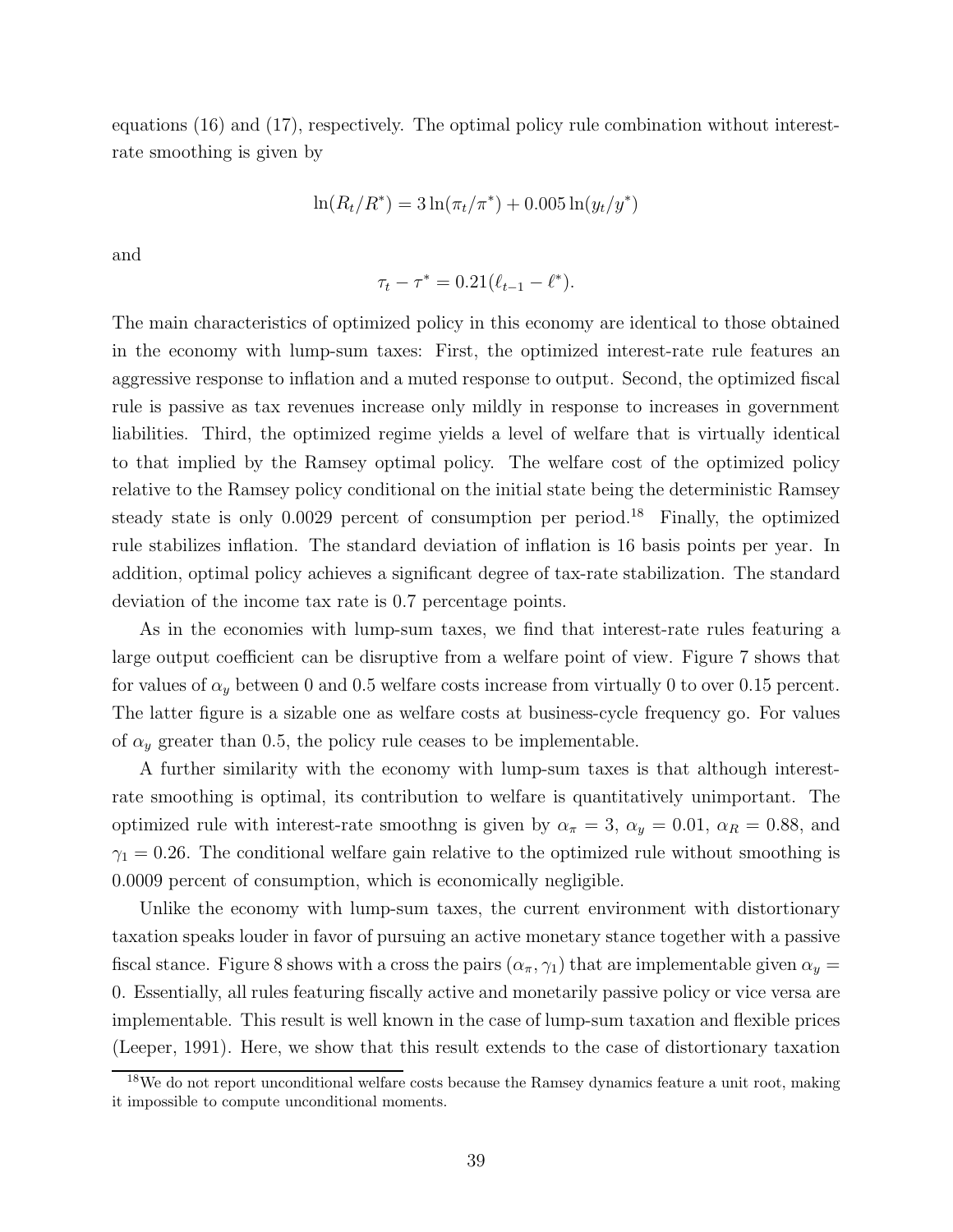

Figure 7: The Importance of Not Responding to Output in the Model with Distortionary Taxation

Note: The welfare cost is conditional on the initial state being the deterministic Ramsey steady state and is measured in percentage points of consumption per period. The parameters  $\alpha_{\pi}$ ,  $\alpha_{R}$ , and  $\gamma_{1}$  are set at 3, 0, and 0.21, respectively, which are the optimal values under no interest-rate smoothing.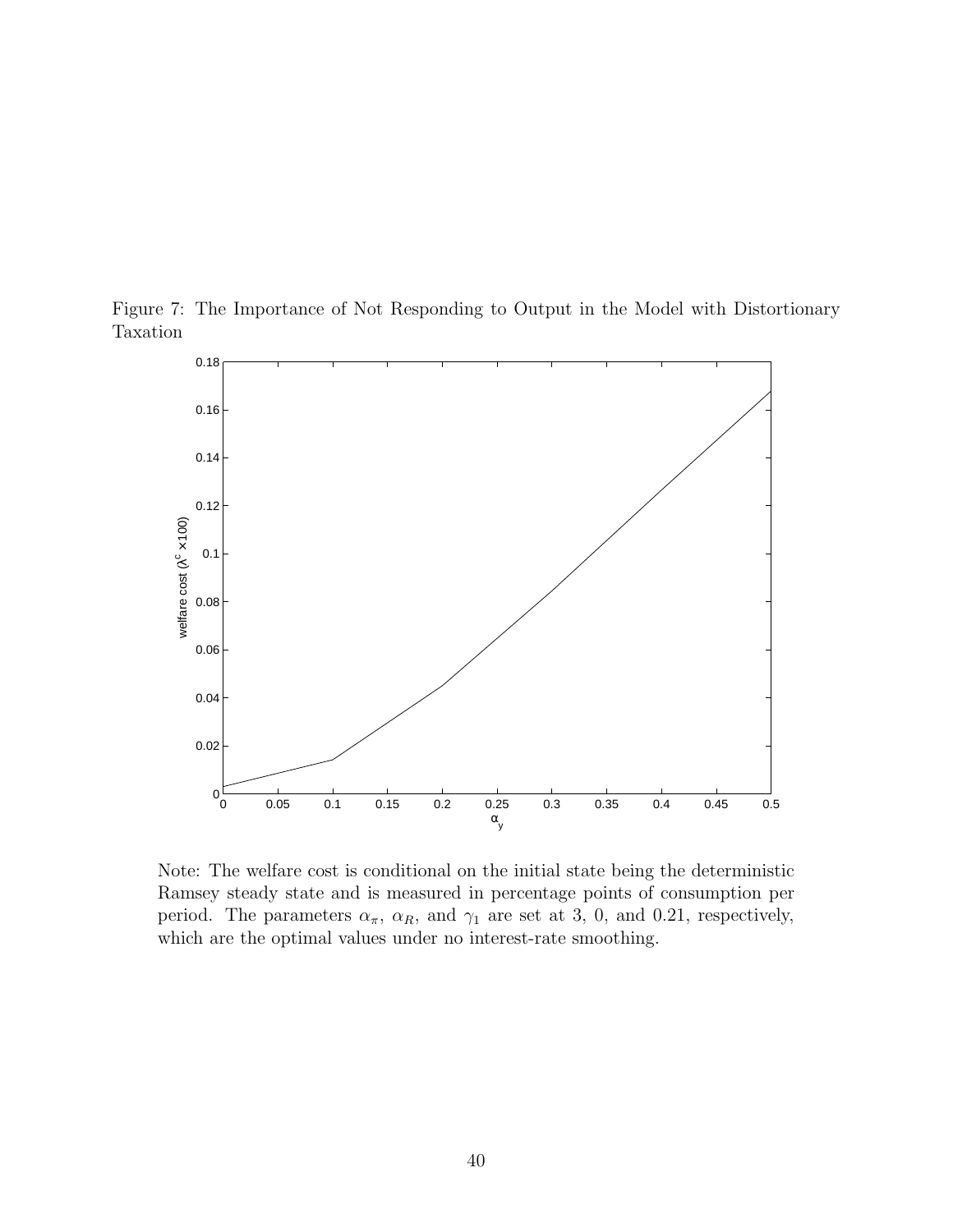

Figure 8: Implementability and Welfare with Distorting Taxes

Note: See note to figure 1.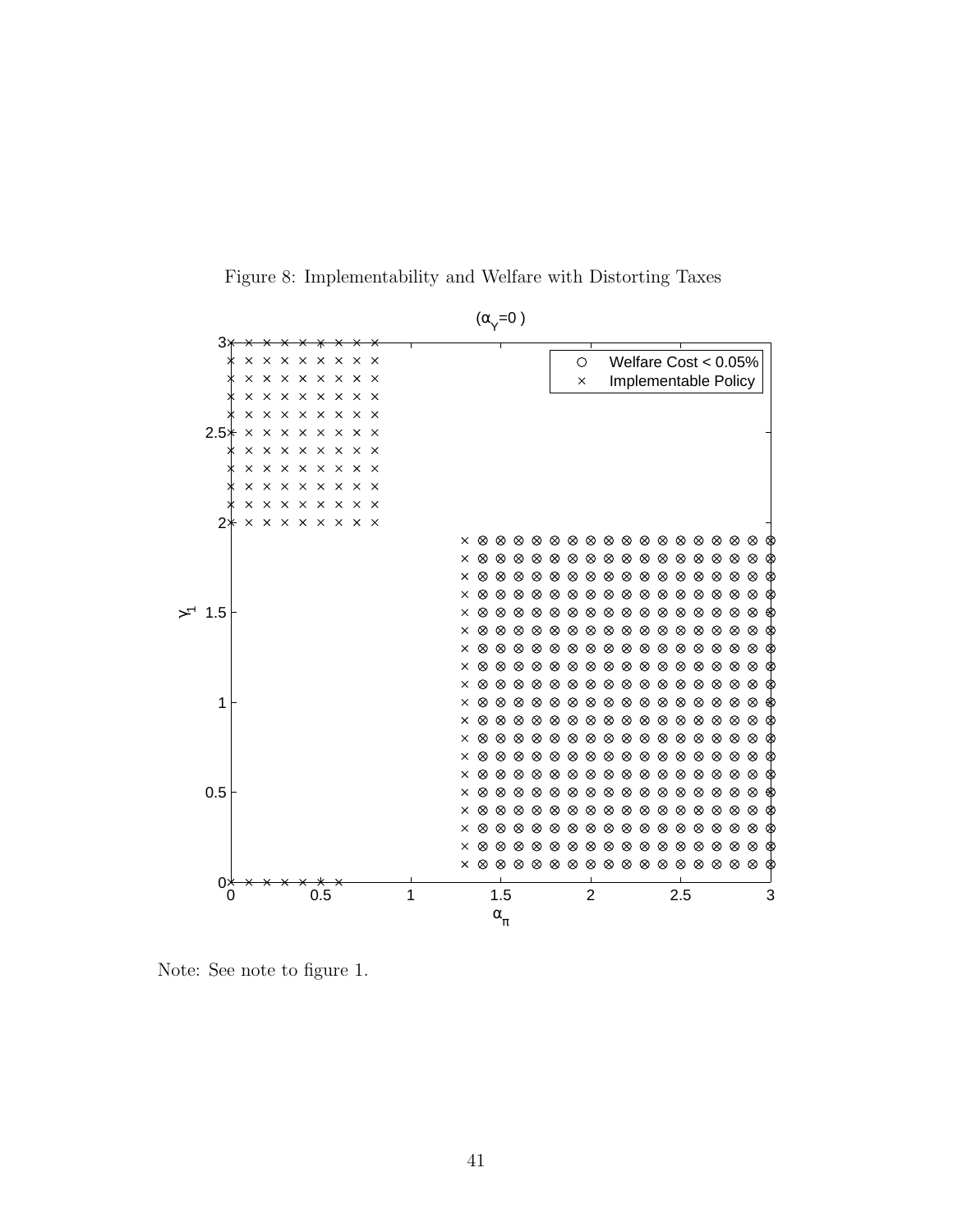and sticky prices. Figure 8 shows with circles implementable parameter pairs  $(\alpha_{\pi}, \gamma_1)$  for which the conditional welfare cost relative to the Ramsey policy is less than 0.05 percent of consumption per period. Virtually all implementable regimes featuring active monetary policy and passive fiscal policy (the southeast quarter of the plot) deliver conditional welfare levels that are insignificantly different from that implied by the Ramsey policy. By contrast, all of the implementable regimes featuring passive monetary policy and active fiscal policy have welfare costs exceeding  $0.05$  percent.

### **7 Conclusion**

In this paper we evaluate the stabilizing properties of simple monetary and fiscal rules. Our measure of stabilization is given by the level of welfare of private agents. By simple rules we mean ones where policy variables such as the nominal interest rates, and taxes are set as a function of a few number of observable aggregates such as output, inflation, and government debt. We further restrict our rules to be implementable by requiring that they be associated with a unique rational expectations equilibrium and infrequent violations of the zero lower bound on nominal interest rates.

Within the class of simple and implementable rules, we find that: first, welfare is virtually insensitive to changes in the inflation coefficient in the interest-rate feedback rule. Second, interest-rate feedback rules that respond to output can be significantly harmful. Third, the optimal fiscal-policy stance is passive. Fourth, although the optimized interest-rate rule features signigicant interest-rate smoothing, the welfare gains associated therewith are negligible. Finally, the optimized simple monetary and fiscal rules attain virtually the same level of welfare as the Ramsey optimal policy.

The theoretical model and methodology we employ improves upon the existing literature by including simultaneously all of the following elements: (a) sluggish price adjustment; (b) capital accumulation; (c) no subsidies aimed at eliminating the long-run distortions introduced by imperfect competition; (d) nonzero long-run inflation; (e) welfare evaluation based upon a second-order accurate solution to the equilibrium behavior of endogenous variables; (f) joint evalutation of monetary as well as fiscal stabilization policy; and (g) policy evaluations using the Ramsey optimal allocation as the point of reference.

But the model studied in this paper leaves out a number of features that have been identified as potentially important for understanding business fluctuations. Recent empirical work suggests that nominal wage stickiness, and real frictions such as habit formation, capital adjustment costs, and variable capacity utilization are important in improving the ability of macroeconomic models to explain U.S. business cycles. In Schmitt-Grohé and Uribe (2005,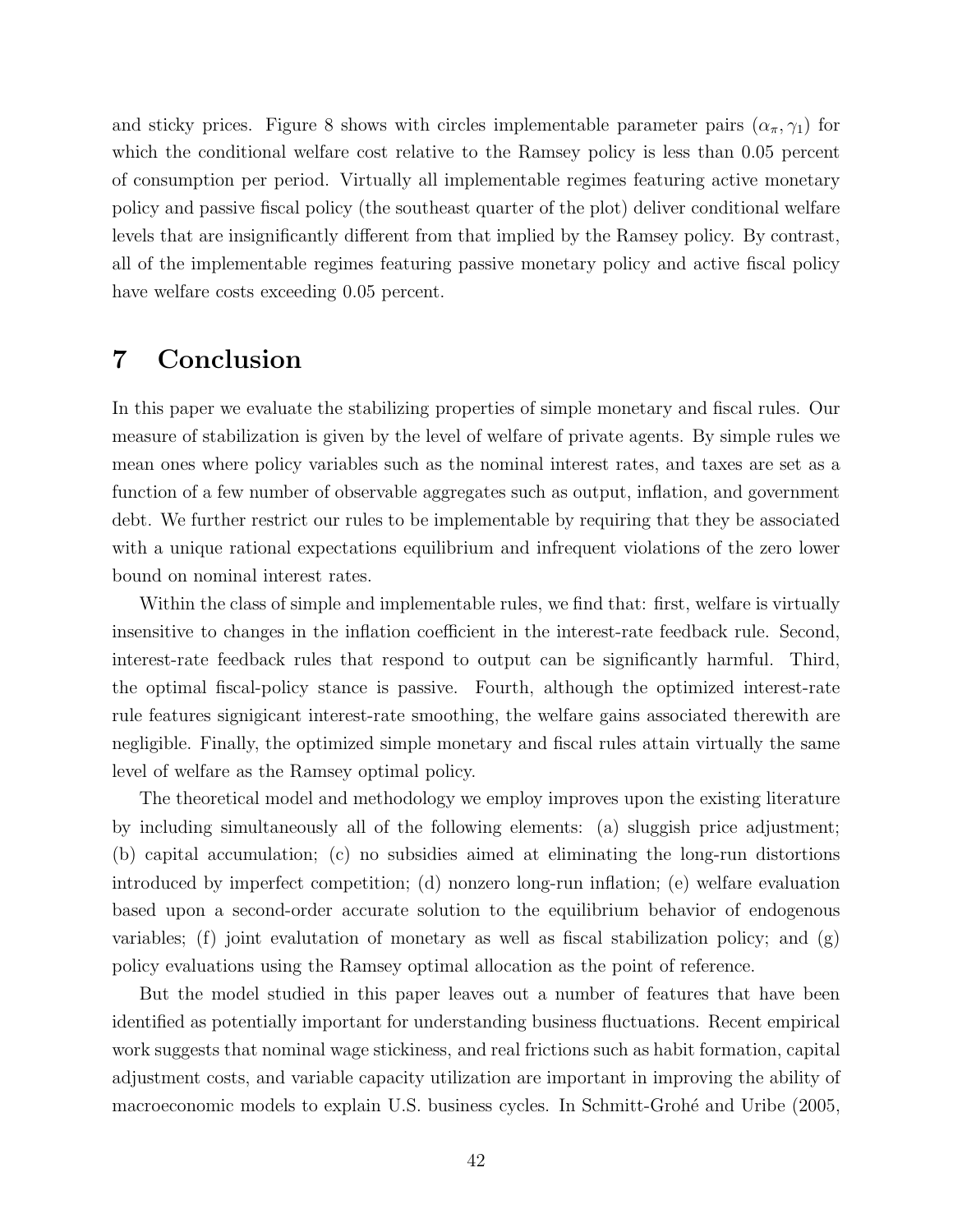2006), we take up the task of identifying optimal simple and implementable rules in the context of larger estimated models of the U.S. business cycle.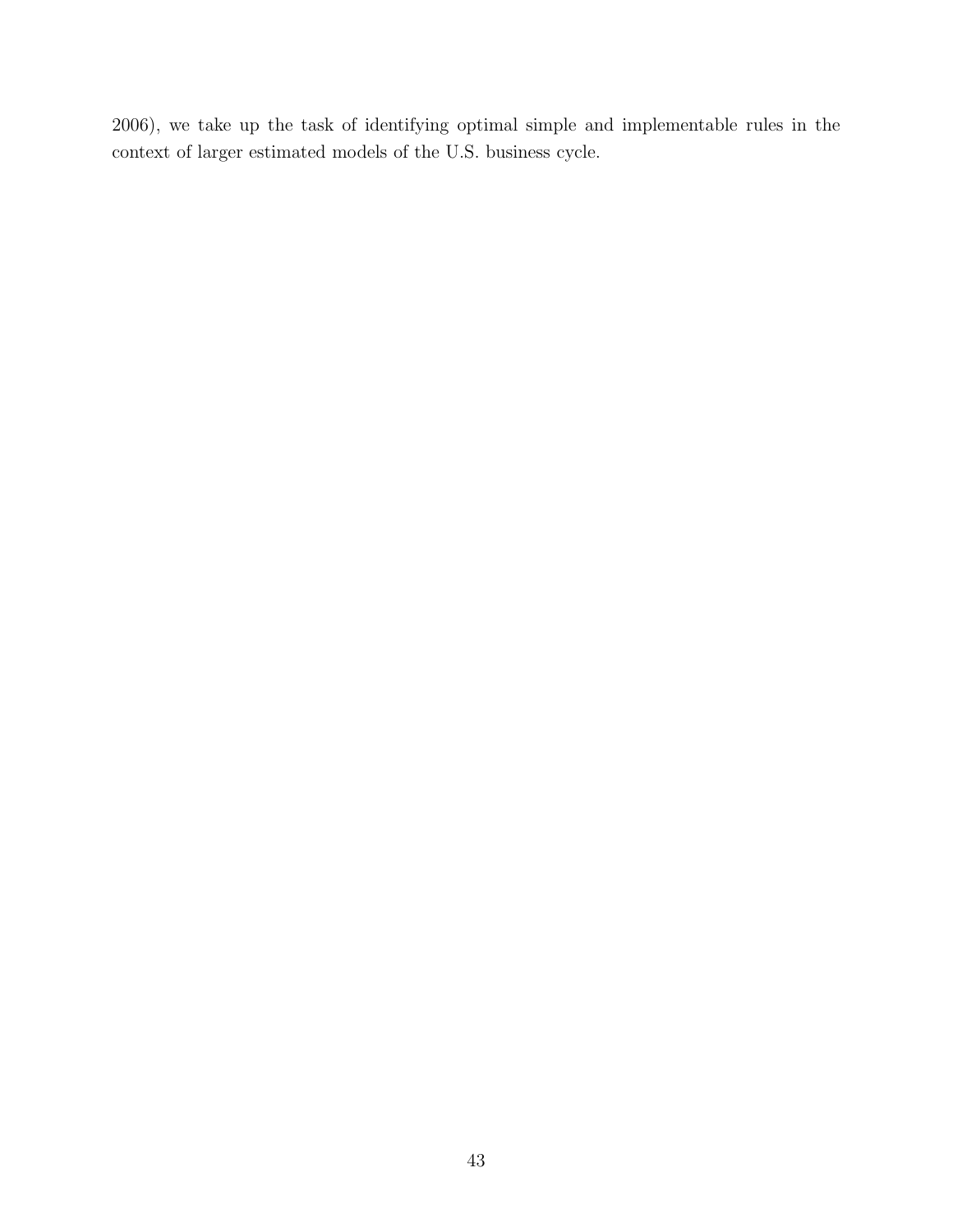# **Appendix A**

**Complete Set of Equilibrium Conditions**

$$
k_{t+1} = (1 - \delta)k_t + i_t \Psi\left(\frac{i_t}{i_{t-1}}\right)
$$
  
\n
$$
U_c(c_t, h_t) = \lambda_t [1 + \nu^h (1 - R_t^{-1})]
$$
  
\n
$$
- \frac{U_h(c_t, h_t)}{U_c(c_t, h_t)} = \frac{w_t R_t (1 - \tau_i^D)}{R_t + \nu^h (R_t - 1)}
$$
  
\n
$$
\lambda_t = \lambda_t q_t \left[\Psi\left(\frac{i_t}{i_{t-1}}\right) + \frac{i_t}{i_{t-1}} \Psi'\left(\frac{i_t}{i_{t-1}}\right)\right] - \beta E_t \left\{\lambda_{t+1} q_{t+1} \left(\frac{i_{t+1}}{i_t}\right)^2 \Psi'\left(\frac{i_{t+1}}{i_t}\right)\right\}
$$
  
\n
$$
\lambda_t q_t = \beta E_t \lambda_{t+1} \left[(1 - \tau_{t+1}^D)u_{t+1} + q_{t+1} (1 - \delta) + q_{t+1} \delta \tau_{t+1}^D\right]
$$
  
\n
$$
\lambda_t = \beta R_t E_t \frac{\lambda_{t+1}}{\pi_{t+1}}
$$
  
\n
$$
\ell_t = (R_t/\pi_t) \ell_{t-1} + R_t (g_t - \tau_t) - m_t (R_t - 1)
$$
  
\n
$$
\tau_t = \tau_t^L + \tau_t^D y_t
$$
  
\n
$$
(\tau_t - \tau^*) = \gamma_1 (\ell_{t-1} - \ell^*)
$$
  
\n
$$
\ln(R_t/R^*) = \alpha_R \ln(R_{t-1}/R^*) + \alpha_\pi E_t \ln(\pi_{t-i}/\pi^*) + \alpha_\Psi E_t \ln(y_{t-i}/y) \quad i \in \{-1, 0, 1\}
$$
  
\n
$$
\max_t \ell_k, h_t) = w_t \left[1 + \nu^f \frac{R_t - 1}{R_t}\right]
$$
  
\n
$$
\max_t \ell_k, h_t) = u_t
$$
  
\n
$$
n_t = \nu^h c_t + \nu^f w_t h_t
$$
  
\n
$$
1 = \alpha \pi_t^{-1+\eta} + (1 - \alpha) \bar{p}_t^{1-\eta}
$$
  
\n
$$
x_t^1 = \bar{p}_t^{-1-\eta} (c_t + i_t +
$$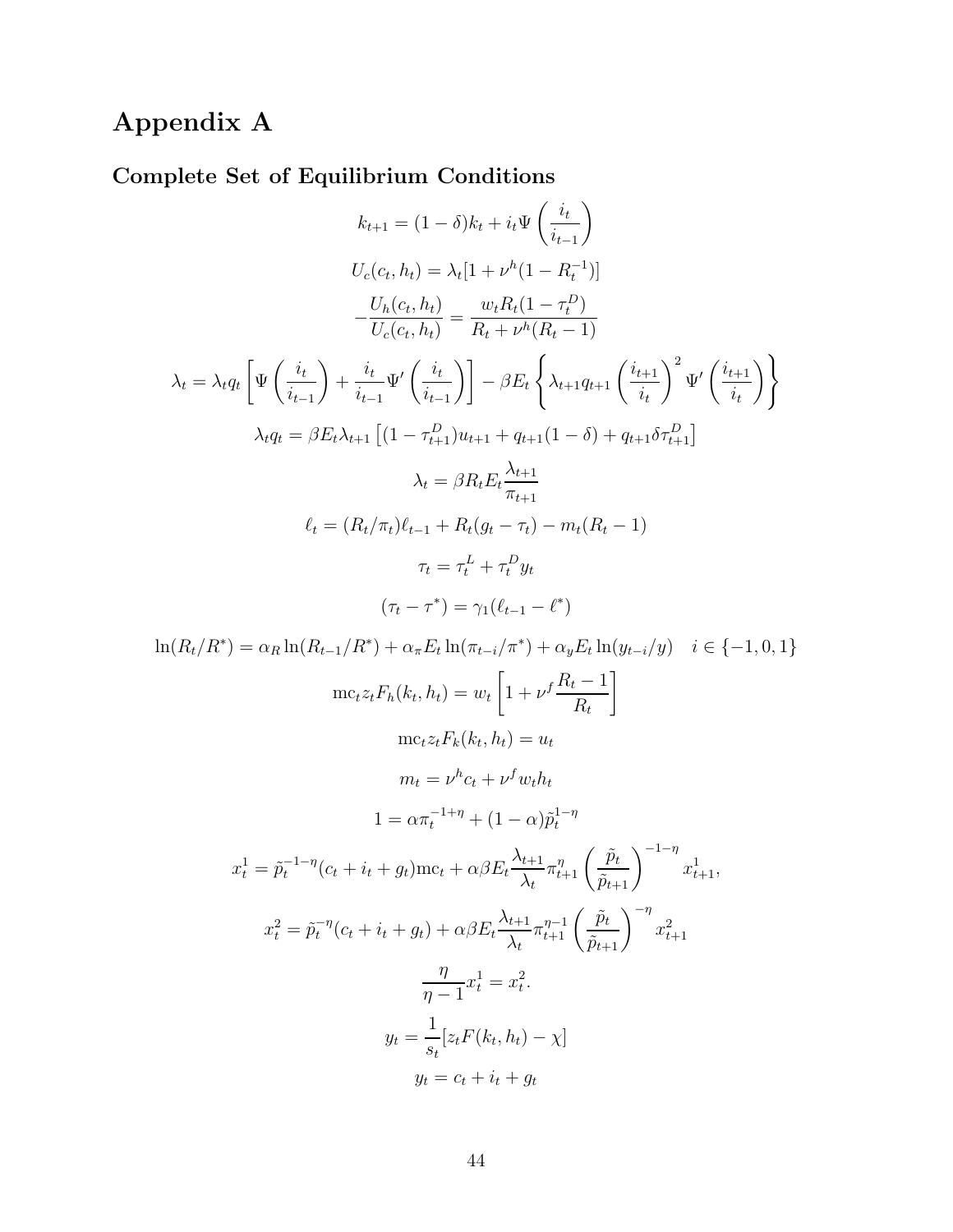$$
s_t = (1 - \alpha)\tilde{p}_t^{-\eta} + \alpha \pi_t^{\eta} s_{t-1},
$$
  
either  $\tau_t^L = 0$  or  $\tau_t^D = 0$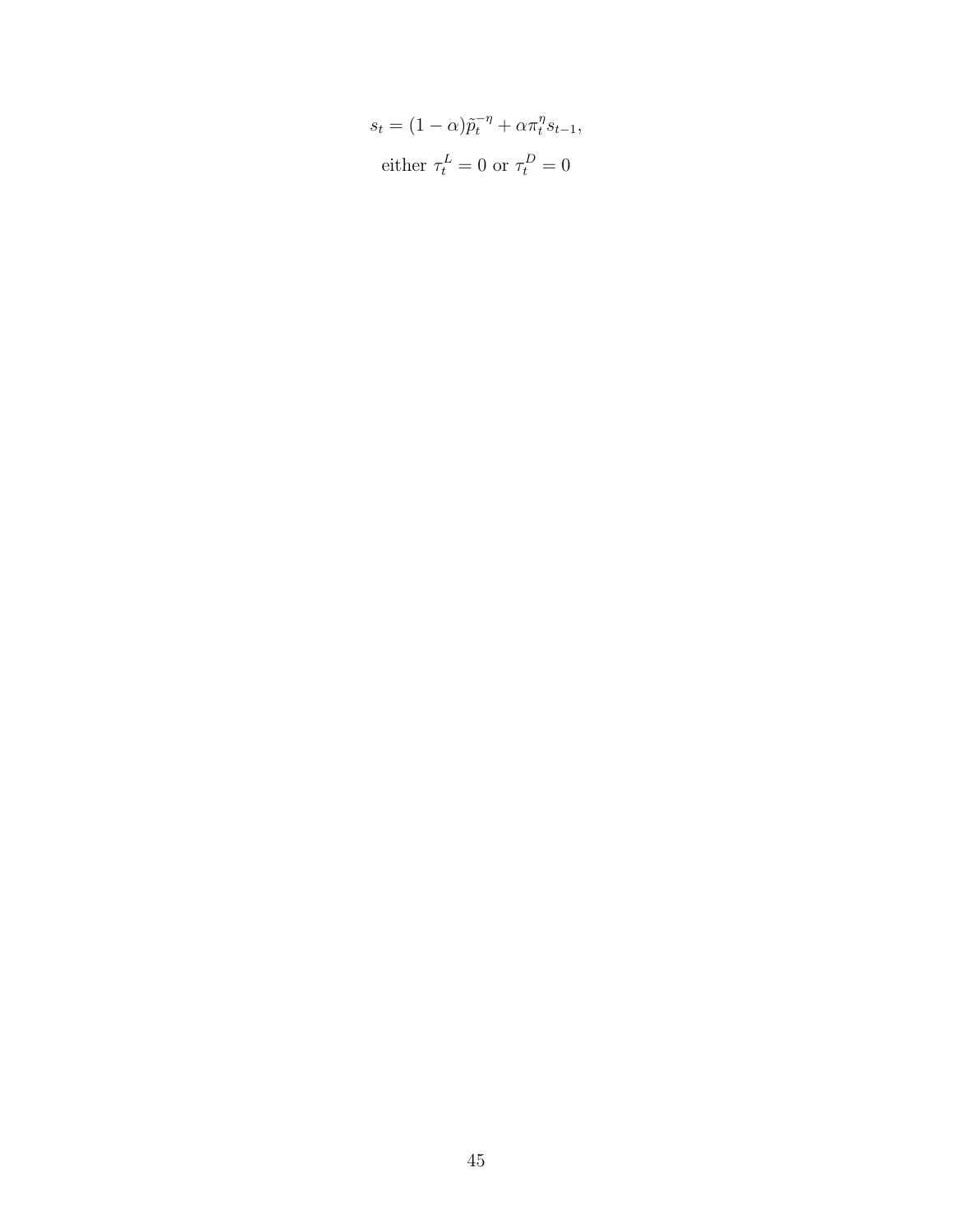# **Appendix B**

# **Equilibrium With Functional Forms**

$$
k_{t+1} = (1 - \delta)k_t + i_t \left[ 1 - \frac{\psi}{2} \left( \frac{i_t}{i_{t-1}} - 1 \right)^2 \right]
$$
  

$$
c_t^{-\sigma} (1 - h_t)^{\gamma(1-\sigma)} = \lambda_t [1 + \nu^h (1 - R_t^{-1})]
$$
  

$$
\frac{\gamma c_t}{1 - h_t} = \frac{w_t R_t (1 - \tau_t^D)}{R_t + \nu^h (R_t - 1)}
$$
  

$$
\lambda_t = \lambda_t q_t \left[ 1 - \frac{\psi}{2} \left( \frac{i_t}{i_{t-1}} - 1 \right)^2 - \psi \frac{i_t}{i_{t-1}} \left( \frac{i_t}{i_{t-1}} - 1 \right) \right] + \beta \psi E_t \left\{ \lambda_{t+1} q_{t+1} \left( \frac{i_{t+1}}{i_t} \right)^2 \left( \frac{i_{t+1}}{i_t} - 1 \right) \right\}
$$
  

$$
\lambda_t q_t = \beta E_t \lambda_{t+1} \left[ (1 - \tau_{t+1}^D) u_{t+1} + q_{t+1} (1 - \delta) + q_{t+1} \delta \tau_{t+1}^D \right]
$$
  

$$
\lambda_t = \beta R_t E_t \frac{\lambda_{t+1}}{\pi_{t+1}}
$$
  

$$
\ell_t = (R_t / \pi_t) \ell_{t-1} + R_t (g_t - \tau_t) - m_t (R_t - 1)
$$
  

$$
\tau_t = \tau_t^L + \tau_t^D y_t
$$
  

$$
\tau_t - \tau^* = \gamma_1 (\ell_{t-1} - \ell^*)
$$

$$
\ln(R_t/R^*) = \alpha_R \ln(R_{t-1}/R^*) + \alpha_{\pi} E_t \ln(\pi_{t-i}/\pi^*) + \alpha_y E_t \ln(y_{t-i}/y) \quad i \in \{-1, 0, 1\}
$$

$$
\text{mc}_t z_t (1 - \theta) \left(\frac{k_t}{h_t}\right)^{\theta} = w_t \left[1 + \nu^f \frac{R_t - 1}{R_t}\right]
$$

$$
\text{mc}_t z_t \theta \left(\frac{k_t}{h_t}\right)^{\theta - 1} = u_t
$$

$$
m_t = \nu^h c_t + \nu^f w_t h_t
$$

$$
1 = \alpha \pi_t^{-1 + \eta} + (1 - \alpha) \tilde{p}_t^{1 - \eta}
$$

$$
x_t^1 = \tilde{p}_t^{-1 - \eta} (c_t + i_t + g_t) \text{mc}_t + \alpha \beta E_t \frac{\lambda_{t+1}}{\lambda_t} \pi_{t+1}^{\eta} \left(\frac{\tilde{p}_t}{\tilde{p}_{t+1}}\right)^{-1 - \eta} x_{t+1}^1,
$$

$$
x_t^2 = \tilde{p}_t^{-\eta} (c_t + i_t + g_t) + \alpha \beta E_t \frac{\lambda_{t+1}}{\lambda_t} \pi_{t+1}^{\eta - 1} \left(\frac{\tilde{p}_t}{\tilde{p}_{t+1}}\right)^{-\eta} x_{t+1}^2
$$

$$
\frac{\eta}{\eta - 1} x_t^1 = x_t^2.
$$

$$
y_t = \frac{1}{s_t} [z_t k_t^{\theta} h_t^{1 - \theta} - \chi]
$$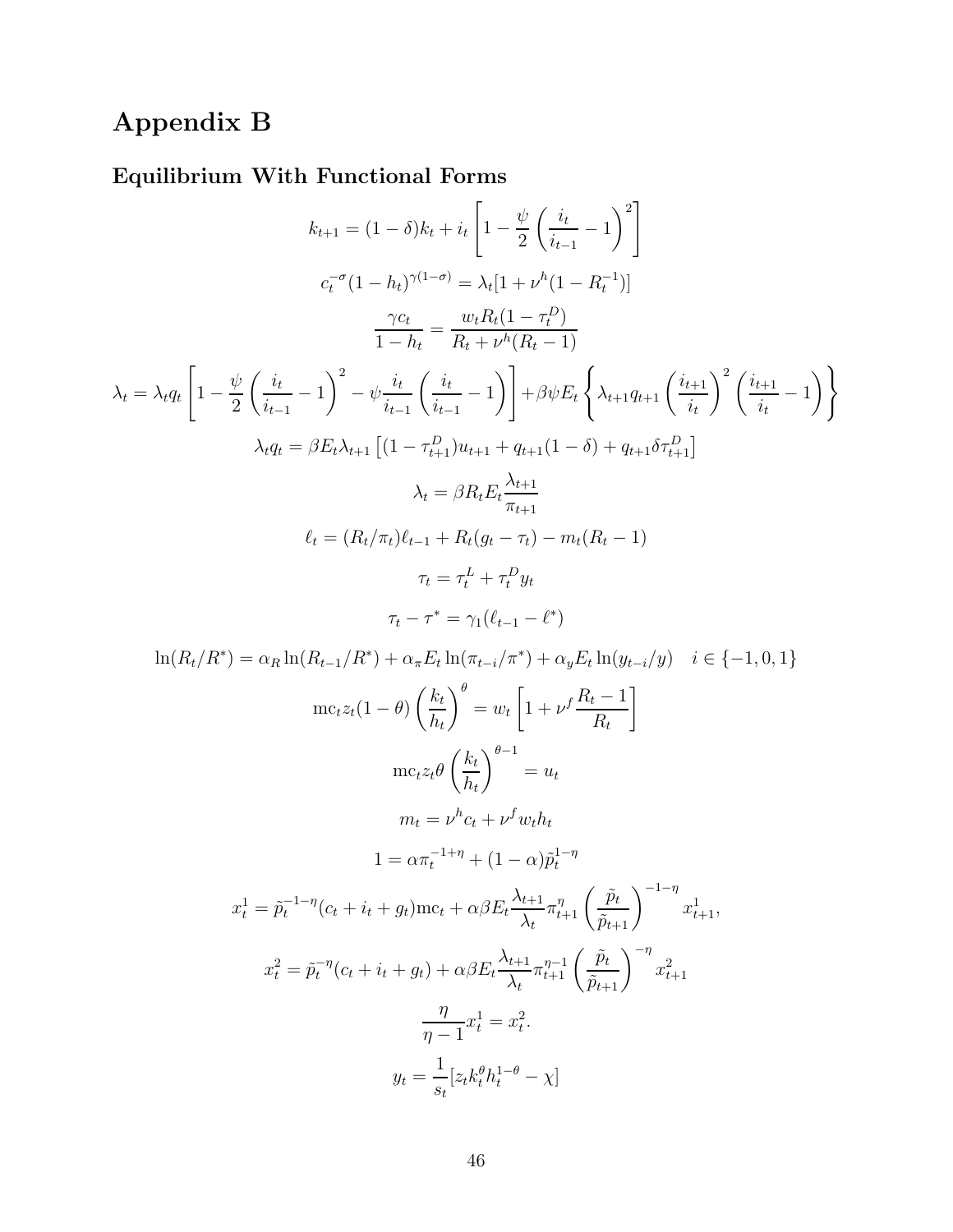$$
y_t = c_t + i_t + g_t
$$

$$
s_t = (1 - \alpha)\tilde{p}_t^{-\eta} + \alpha \pi_t^{\eta} s_{t-1},
$$
either 
$$
\tau_t^L = 0 \text{ or } \tau_t^D = 0
$$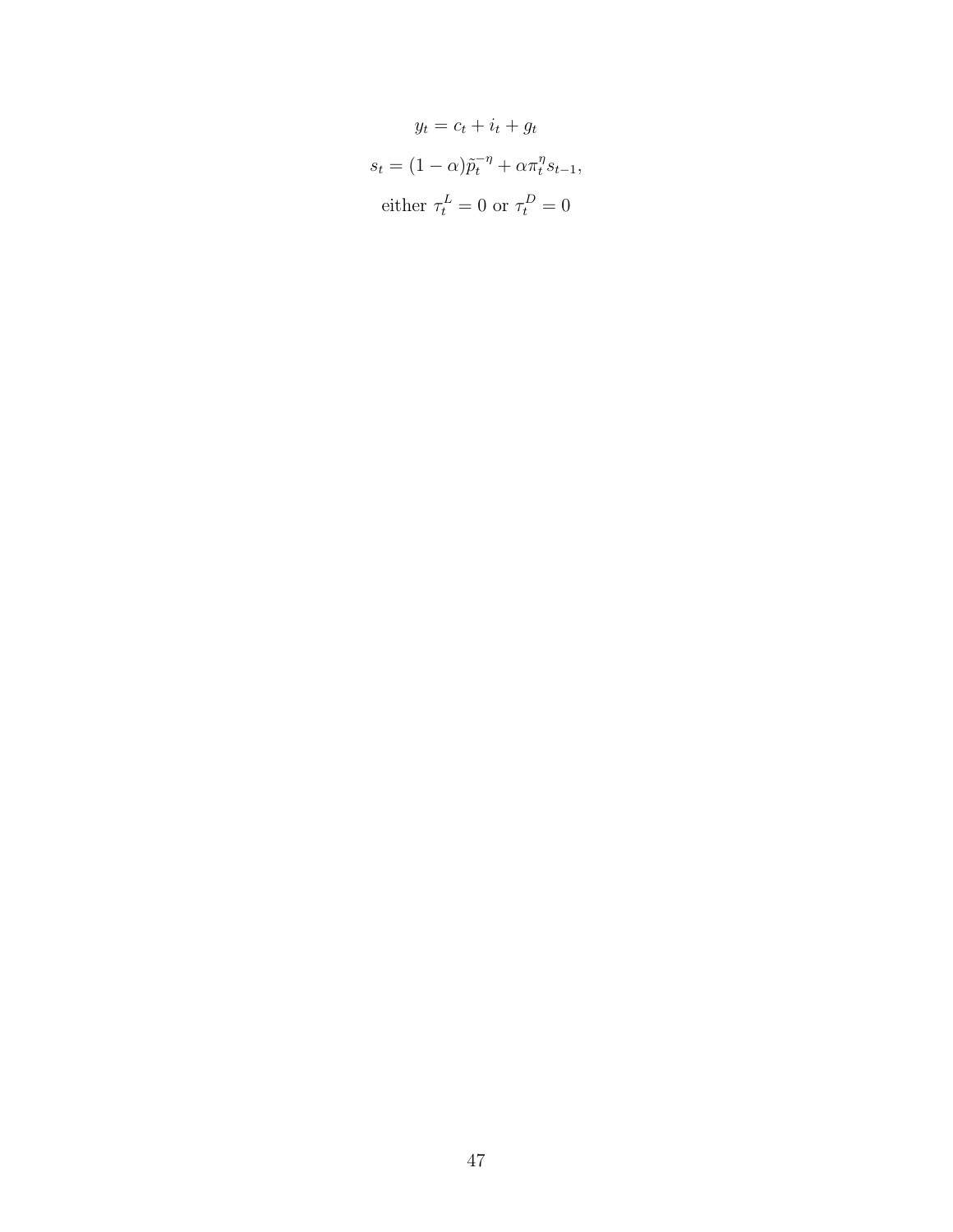## **Appendix C**

This appendix derives the steady state of the competitive equilibrium as well as the long-run restrictions used for calibration. A box around an equation indicates that the variable on the left-hand side has been expresed as a function of known structural parameters (directly, or indirectly via earlier expressions in boxes). Numbers next to boxes indicate the order in which the boxed equations must be written in a matlab program in order to obtain the steady state.

### **Calibration 1**

The steady of the model with  $\tau^L = 0$  is given by:

 $\ell$ 

$$
\frac{i = \delta k \quad (29)}{\lambda = \frac{c^{-\sigma}(1-h)^{\gamma(1-\sigma)}}{1+\nu^h(1-R^{-1})} \quad (35)}
$$

$$
\frac{\gamma c}{1-h} = \frac{w(1-\tau^D)}{1+\nu^h(1-R^{-1})}
$$

$$
\frac{q=1 \quad (38)}{1-\tau^D} \quad (21)
$$

$$
u = \frac{\beta^{-1}+\delta^{-1}-\tau^D\delta}{1-\tau^D} \quad (21)
$$

$$
R = \frac{\pi}{\beta} \quad (14)
$$

$$
\left(1 - \frac{R}{\pi}\right) = R(g - \tau) - m(R - 1)
$$

$$
\tau = \tau^L + \tau^D y
$$

$$
w = \frac{\text{mc}(1-\theta)\left(\frac{k}{h}\right)^{\theta}}{1+\nu^f\left(\frac{R-1}{R}\right)} \quad (28)
$$

$$
\text{mc}\theta\left(\frac{h}{k}\right)^{1-\theta} = u
$$

$$
m = \nu^h c + \nu^f wh
$$

$$
\tilde{p} = \left[\frac{1-\alpha\pi^{-1+\eta}}{1-\alpha}\right]^{1/(1-\eta)} \quad (13)
$$

$$
x^1 = \frac{\tilde{p}^{-1-\eta}(c+i+g)\text{mc}}{1-\alpha\beta\pi^{\eta}} \quad (33)
$$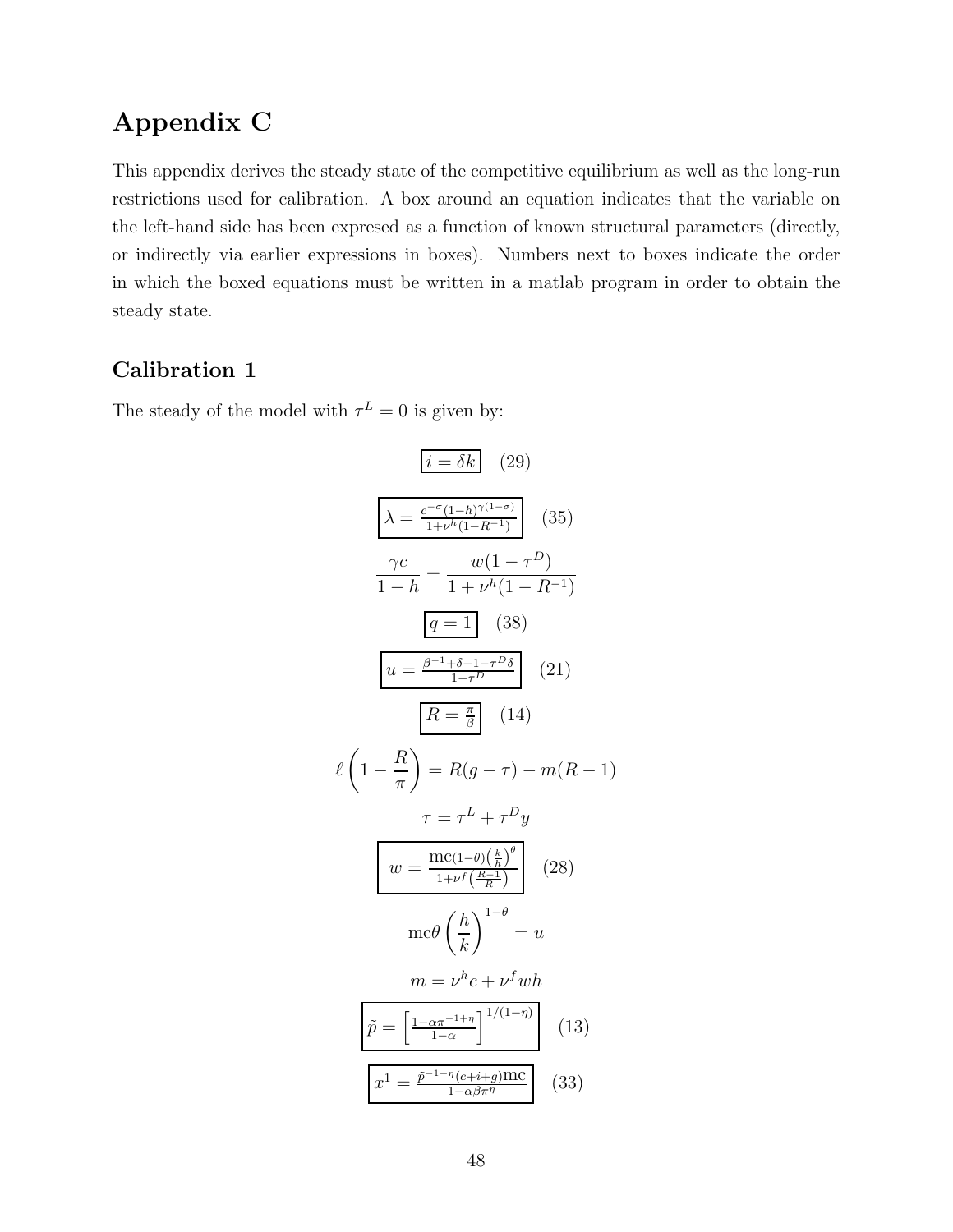$$
x^{2} = \frac{\tilde{p}^{-\eta}(c+i+g)}{1-\alpha\beta\pi^{\eta-1}}
$$

$$
x^{2} = \frac{\eta}{\eta-1}x^{1}
$$
 (34)
$$
sy = k^{\theta}h^{1-\theta} - \chi
$$

$$
c = y - i - g
$$
 (30)
$$
s = \frac{(1-\alpha)\tilde{p}^{-\eta}}{1-\alpha\pi^{\eta}}
$$

$$
\boxed{\tau^{L} = 0}
$$
 (1)
$$
\boxed{GBAR = g;}
$$
 (37)

This system contains 19 equations with 21 variables: *i*, *h*, *k*, *c*,  $\lambda$ , *R*, *w*,  $\tau^D$ , *u*,  $\pi$ ,  $\ell$ ,  $g$ ,  $\tau$ ,  $m$ ,  $\tau^L$ *, y*, mc,  $\tilde{p}$ *, x*<sup>1</sup>*, x*<sup>2</sup>*,* and *s*.

The monetary/fiscal regime is such that in steady state the variables  $\pi$  and  $\ell$  are determined as follows:

$$
\pi = 1.042^{1/4} \qquad (2)
$$

The steady-state debt-to-GDP ratio,  $b/y$  is 44 percent of annual GDP. The definition  $\ell =$  $m + Rb$  then implies that:

$$
\frac{\ell - m}{Ry} = \boxed{s_b = 0.44 \times 4} \quad (15)
$$

In addition, the system contains 11 structural parameters:  $\delta$ ,  $\sigma$ ,  $\gamma$ ,  $\nu^h$ ,  $\beta$ ,  $\theta$ ,  $\nu^f$ ,  $\alpha$ ,  $\eta$ ,  $\chi$ , and *G*. To identify the 21 variables and the 11 structural parameters, we impose the following 11 calibration restrictions:

$$
\sigma = 2 \quad (3)
$$
  
\n
$$
\delta = 1.1^{1/4} - 1 \quad (4)
$$
  
\n
$$
\beta = 1.04^{-1/4} \quad (5)
$$
  
\n
$$
\boxed{\eta = 5} \quad (6)
$$
  
\n
$$
\boxed{\theta = 0.3} \quad (7)
$$
  
\n
$$
\boxed{\alpha = 0.8} \quad (8)
$$
  
\n
$$
\frac{m}{y} = \boxed{s_m = 0.17 \times 4} \quad (9)
$$
  
\n
$$
\frac{g}{y} = \boxed{s_g = 0.17} \quad (10)
$$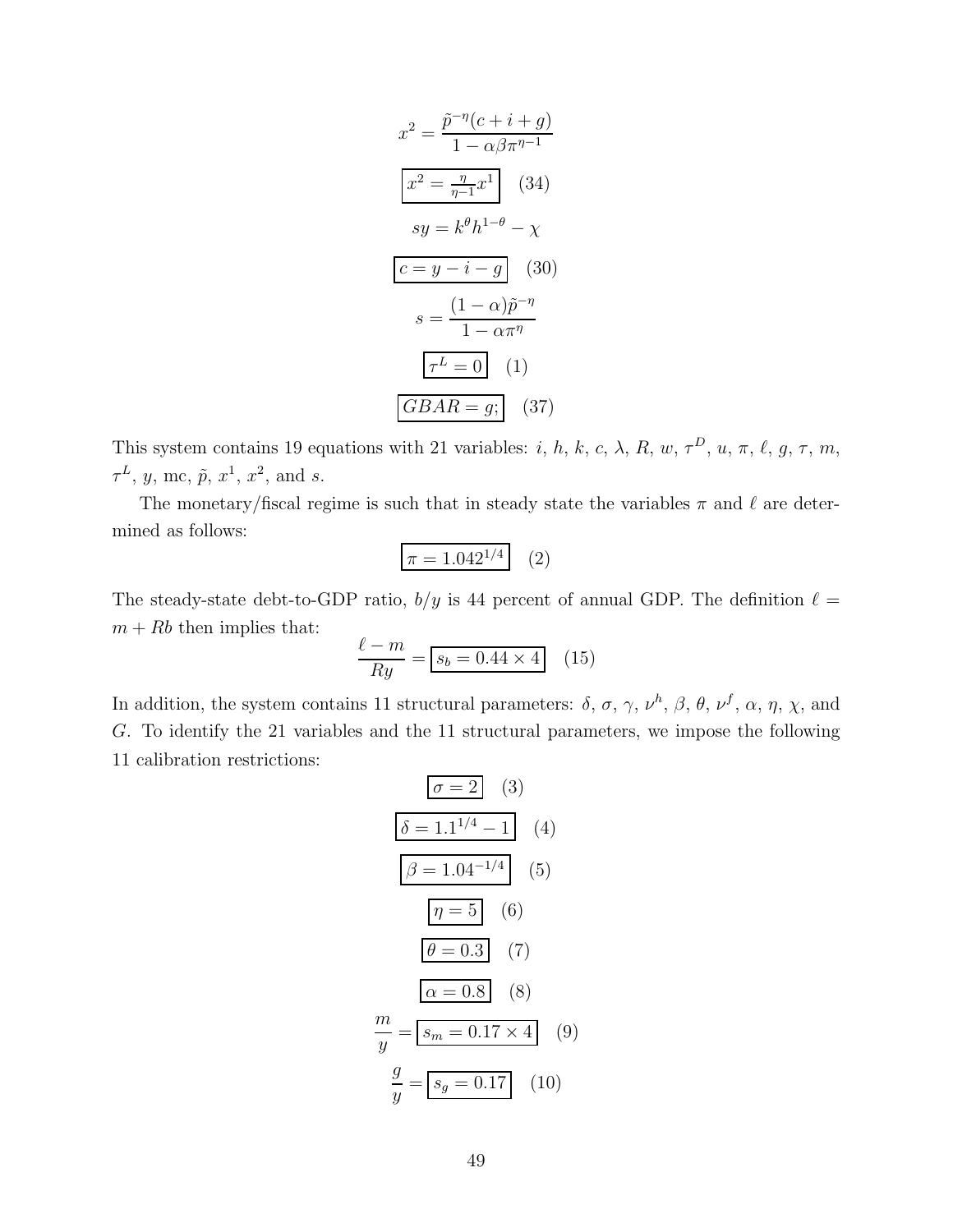$$
\frac{\left[h=0.2\right]}{m} = \frac{1}{8\pi\epsilon} \left(11\right)
$$
\n
$$
\frac{\nu^f w h}{m} = \frac{s_{m}f}{3} = \frac{2}{3} \quad (12)
$$
\n
$$
y = uk + wh[1 + \nu^f(1 - R^{-1})]
$$

This last expression guarantees zero profits in the steady state.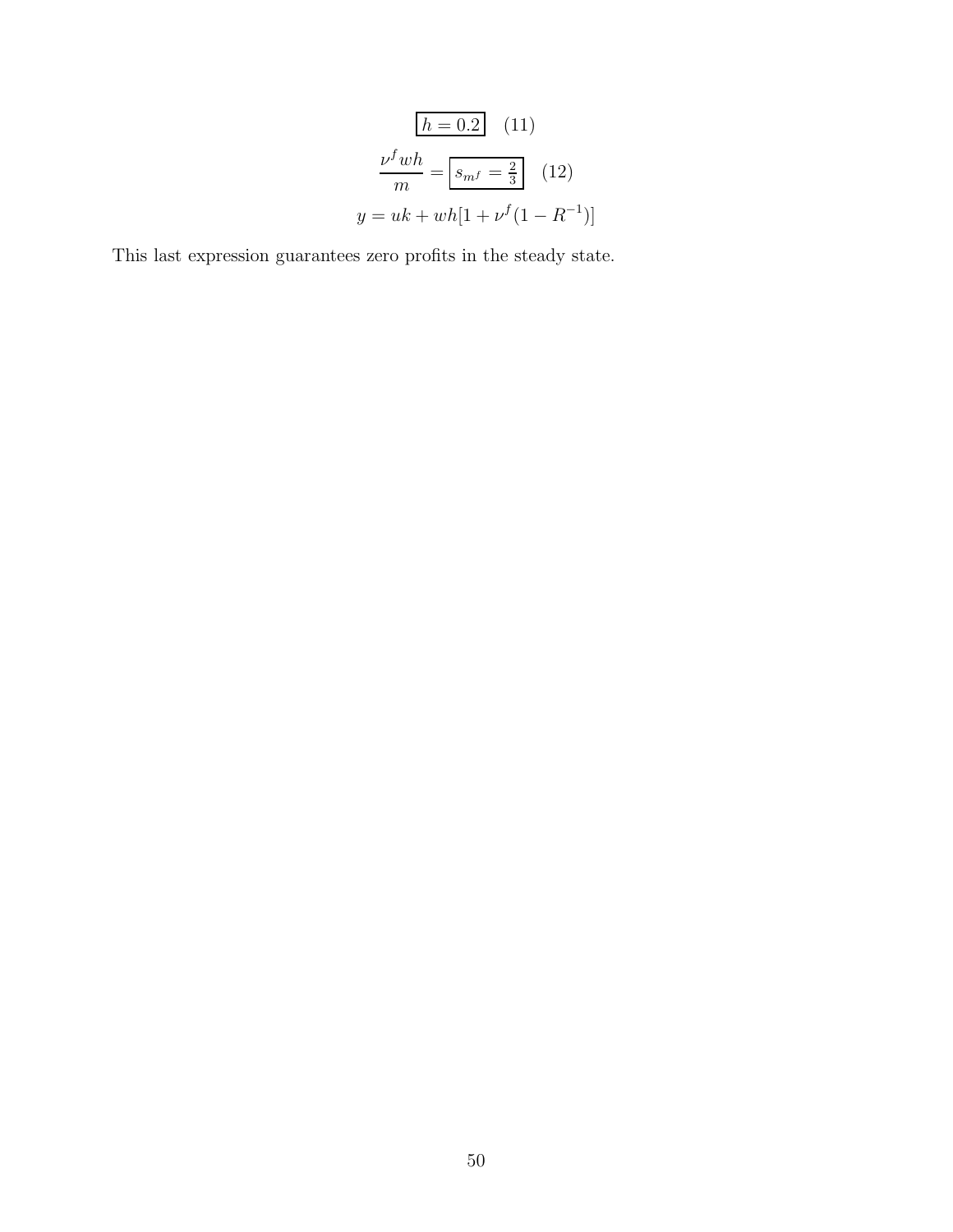## **Calibration 2**

$$
\boxed{\gamma = \frac{1-h}{c} \frac{w(1-\tau^D)}{1+\nu^h(1-R^{-1})} \quad (32)}
$$
\n
$$
\boxed{\tau^D = -(s_b + \frac{s_m}{R}) \left(1 - \frac{R}{\pi}\right) - s_m(1 - R^{-1}) + s_g} \quad (17)
$$
\n
$$
\boxed{\tau = \tau^L + \tau^D y} \quad (36)
$$
\n
$$
\boxed{\kappa \equiv \left[\frac{\beta^{-1} + \delta - 1}{(1-\tau^D)\text{mC}\theta}\right]^{1/(\theta-1)}} \quad (18)
$$
\n
$$
\boxed{k = \kappa h} \quad (19)
$$
\n
$$
\boxed{\nu^h = (m - \nu^f w h)/c} \quad (31)
$$
\n
$$
\boxed{\text{mc} = \frac{\eta - 1}{\eta} \frac{1 - \alpha \beta \pi^{\eta}}{1 - \alpha \beta \pi^{\eta - 1}} \hat{p}} \quad (16)
$$
\n
$$
\boxed{\chi = k^{\theta} h^{1-\theta} - sy} \quad (27)
$$
\n
$$
\boxed{s = \frac{(1-\alpha)\tilde{p}^{-\eta}}{1 - \alpha \pi^{\eta}} \quad (20)}
$$
\n
$$
\boxed{\ell = s_b R y + m} \quad (25)
$$
\n
$$
\boxed{m = s_m y} \quad (23)
$$
\n
$$
\boxed{y = s_g y} \quad (24)
$$
\n
$$
\boxed{\nu^f = \frac{s_m m}{\text{m}(\mu - \theta)\kappa^{\theta} h - s_m f (1 - R^{-1})m}} \quad (26)
$$
\n
$$
\boxed{y = uk + h \text{m}(\mu - \theta)\kappa^{\theta} \quad (22)}
$$

51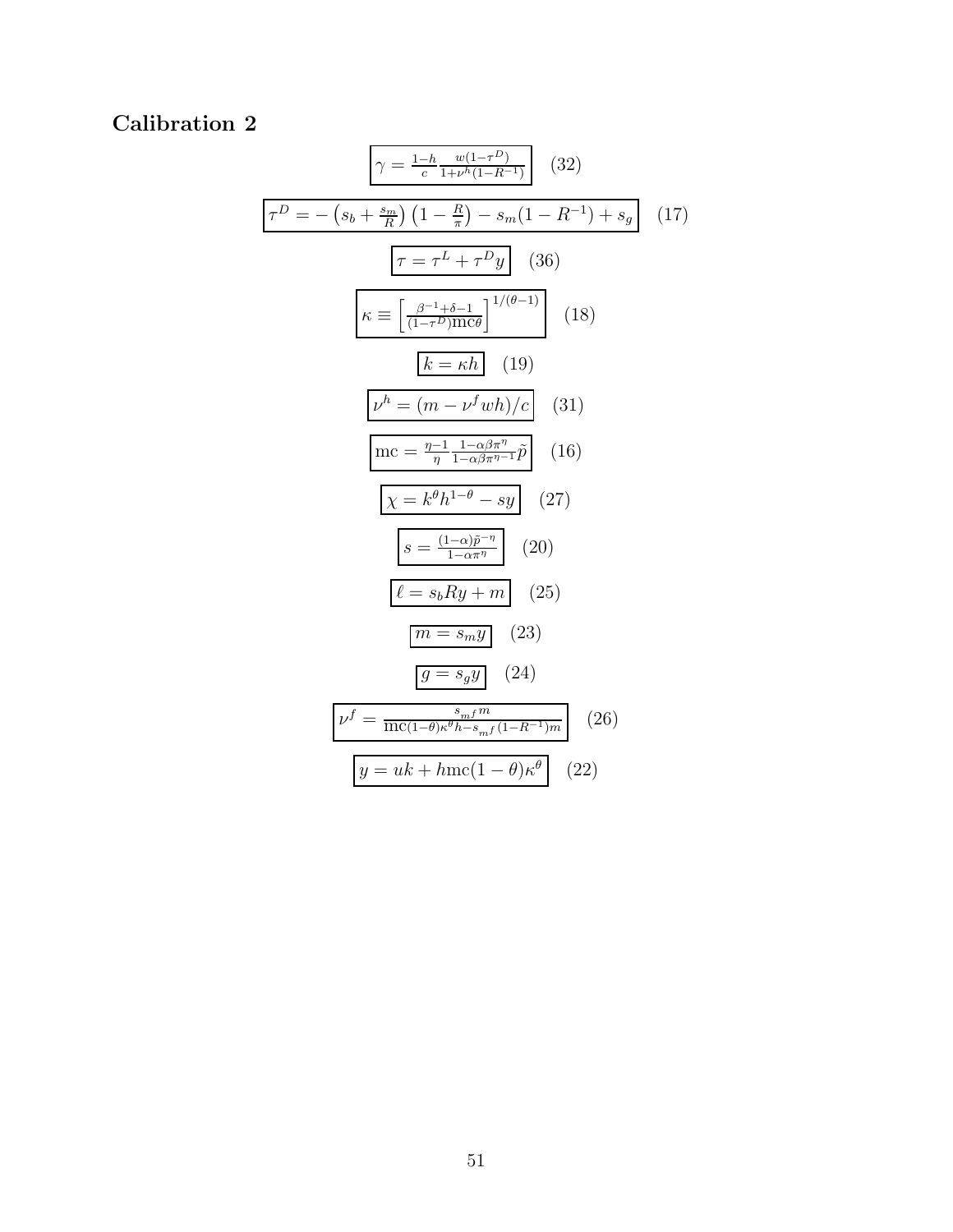## **Appendix D**

## Steady State Given R and  $\tau^D$

Here we compute the steady state values for all endogenous variables but for  $\ell$ ,  $\tau^L$ , and *τ*, given values for *R* and  $\tau^D$  and the structural parameters. Once we found those steady state values, we will discuss how to find values for the three remaining endogenous variables, namely,  $\ell$ ,  $\tau^L$ , and  $\tau$ .

$$
i = \delta k
$$
  
\n
$$
\lambda = \frac{c^{-\sigma}(1-h)^{\gamma(1-\sigma)}}{1+\nu^h(1-R^{-1})}
$$
  
\n
$$
\frac{\gamma c}{1-h} = \frac{w(1-\tau^D)}{1+\nu^h(1-R^{-1})}
$$
  
\n
$$
\boxed{q=1} \quad (1)
$$
  
\n
$$
\boxed{\tau^D = T A U D} \quad (2)
$$
  
\n
$$
u = \frac{\beta^{-1} + \delta - 1 - \tau^D \delta}{1-\tau^D} \quad (3)
$$
  
\n
$$
\boxed{\pi = \beta R} \quad (4)
$$
  
\n
$$
w = \frac{\text{mc}(1-\theta)\left(\frac{k}{h}\right)^{\theta}}{1+\nu^f\left(\frac{R-1}{R}\right)}
$$
  
\n
$$
\text{mc}\theta \left(\frac{h}{k}\right)^{1-\theta} = u
$$
  
\n
$$
m = \nu^h c + \nu^f w h
$$
  
\n
$$
\tilde{p} = \left[\frac{1-\alpha\pi^{-1+\eta}}{1-\alpha}\right]^{1/(1-\eta)} \quad (5)
$$
  
\n
$$
x^1 = \frac{\tilde{p}^{-1-\eta}(c+i+g)\text{mc}}{1-\alpha\beta\pi^{\eta}}
$$
  
\n
$$
x^2 = \frac{\tilde{p}^{-\eta}(c+i+g)}{\eta-1}
$$
  
\n
$$
x^2 = \frac{\eta}{\eta-1}x^1
$$
  
\n
$$
sy = k^{\theta} h^{1-\theta} - \chi
$$
  
\n
$$
c = y - i - g
$$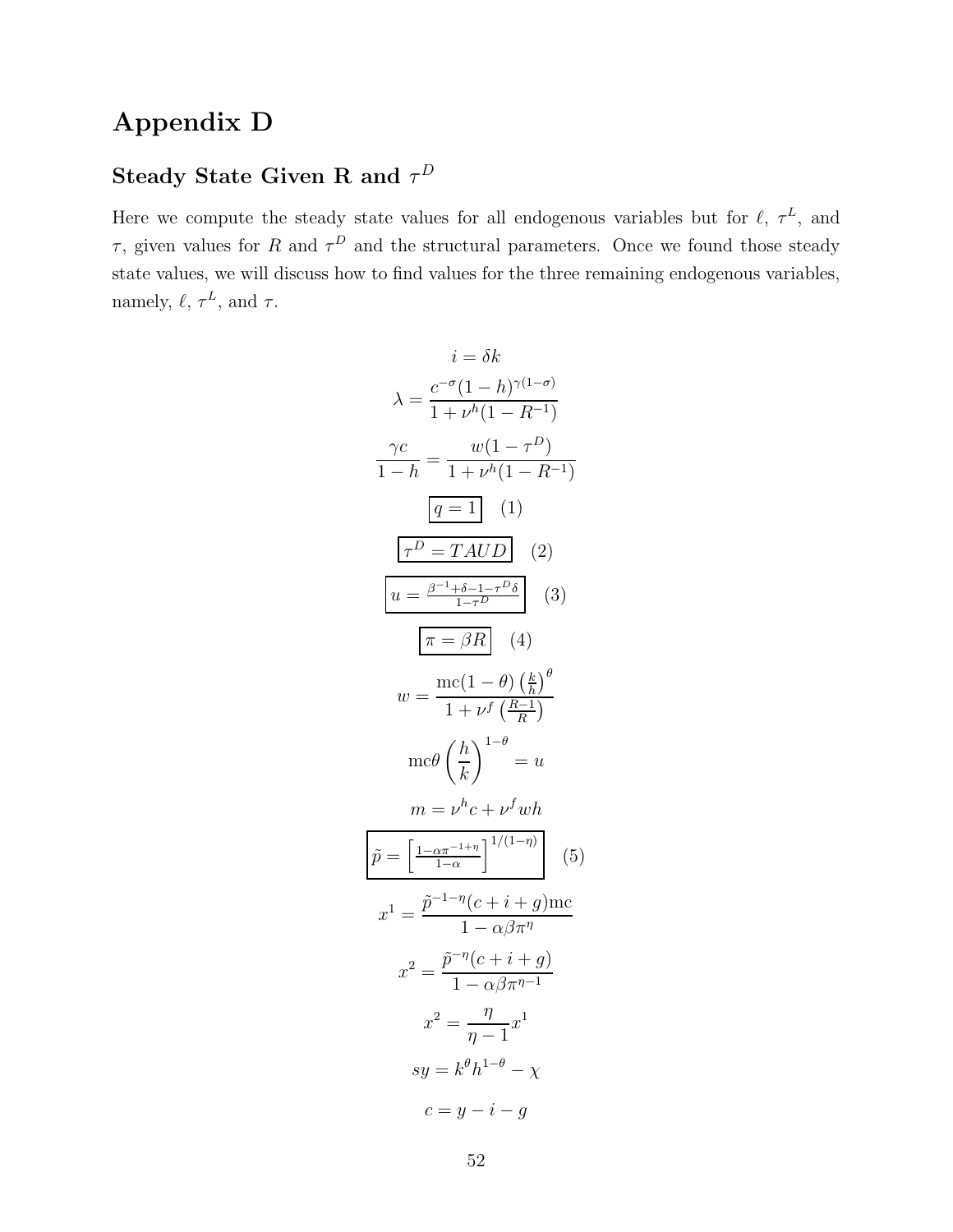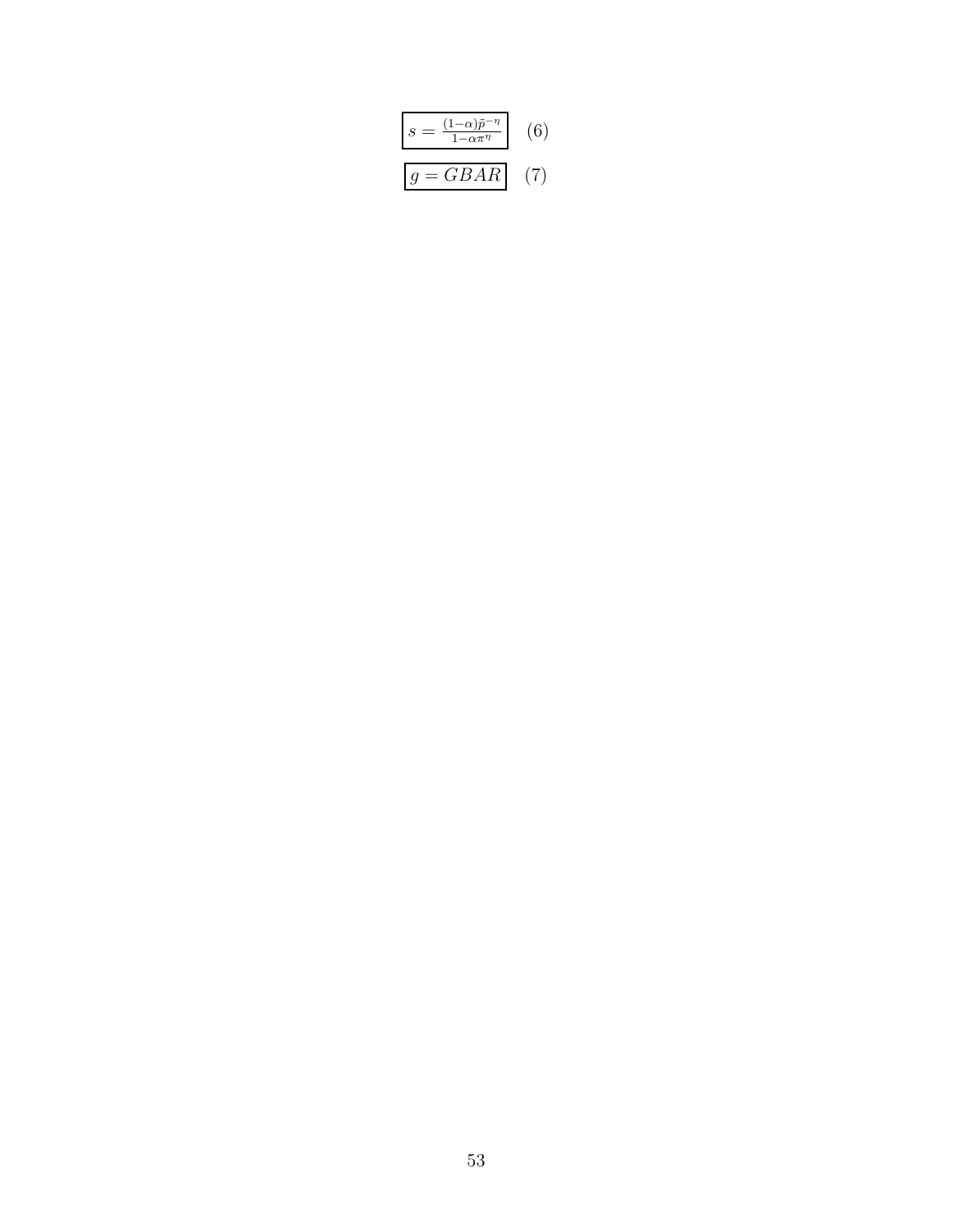**Steady State 2**

$$
i = \delta k
$$

$$
\lambda = \frac{c^{-\sigma}(1-h)^{\gamma(1-\sigma)}}{1+\nu^h(1-R^{-1})}
$$

$$
c = \frac{1-h}{\gamma} \frac{w(1-\tau^D)}{1+\nu^h(1-R^{-1})}
$$

$$
w = \frac{\text{mc}(1-\theta)\left(\frac{k}{h}\right)^{\theta}}{1+\nu^f\left(\frac{R-1}{R}\right)} \quad (10)
$$

$$
\kappa \equiv \left[\frac{\beta^{-1}+\delta-1}{(1-\tau^D)\text{mc}\theta}\right]^{1/(\theta-1)} \quad (9)
$$

$$
k = \kappa h
$$

$$
m = \nu^h c + \nu^f wh
$$

$$
\text{mc} = \frac{\eta}{\eta} \frac{1-\alpha\beta\pi^{\eta}}{1-\alpha\beta\pi^{\eta-1}} \tilde{p} \quad (8)
$$

$$
x^1 = \frac{\tilde{p}^{-1-\eta}(c+i+g)\text{mc}}{1-\alpha\beta\pi^{\eta}}
$$

$$
x^2 = \frac{\eta}{\eta-1} x^1
$$

$$
sy = k^{\theta} h^{1-\theta} - \chi
$$

$$
y = c+i+g
$$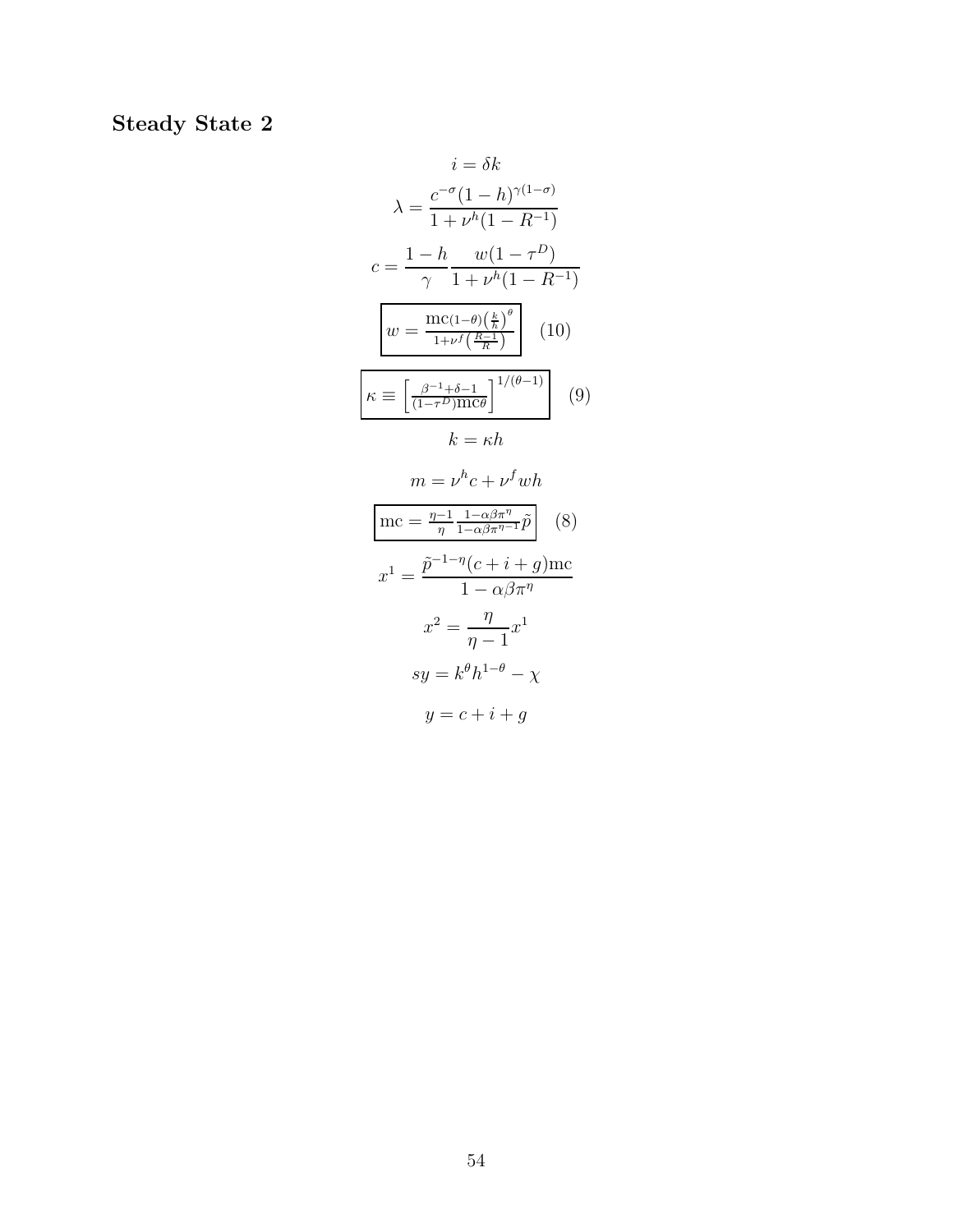# **Steady State 3**

$$
\frac{i = \delta k}{\lambda} \quad (15)
$$
\n
$$
\lambda = \frac{c^{-\sigma} (1 - h)^{\gamma (1 - \sigma)}}{1 + \nu^h (1 - R^{-1})} \quad (16)
$$
\n
$$
c = (1 - h)\zeta^c \quad (13)
$$
\n
$$
\zeta^c = \frac{1}{\gamma} \frac{w(1 - \tau^D)}{1 + \nu^h (1 - R^{-1})} \quad (11)
$$
\n
$$
m = \nu^h c + \nu^f w h \quad (17)
$$
\n
$$
x^1 = \frac{\tilde{\nu}^{1 - \eta} w m c}{1 - \alpha \beta \pi^{\eta}} \quad (19)
$$
\n
$$
x^2 = \frac{\eta}{\eta - 1} x^1 \quad (20)
$$
\n
$$
h = \frac{s\zeta^c + s g + \chi}{s\zeta^c - s \delta \kappa + \kappa^6} \quad (12)
$$
\n
$$
y = c + i + g \quad (18)
$$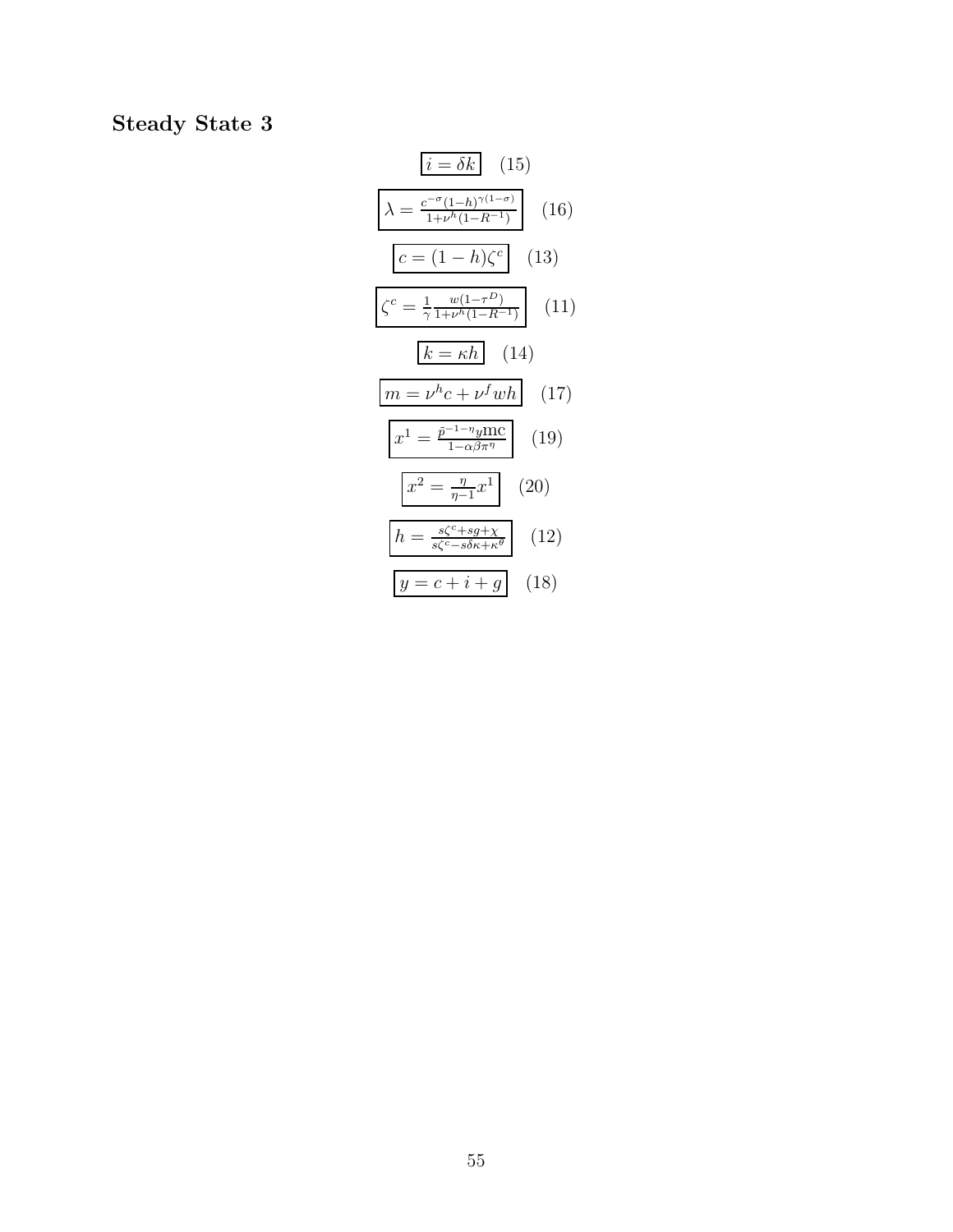### **Steady State 4**

Finally, we need to find values for  $\ell$ ,  $\tau$ , and  $\tau^L$ .

• Consider first the case that  $\tau^D = 0$ , and all taxes are lump sum. It follows that

$$
\tau^L=\tau
$$

Then, use the calibration restriction that the government debt to gdp ratio is 44 percent.

$$
\frac{\ell - m}{Ry} = s_b = 0.44 \times 4
$$

Solving for  $\ell$ 

$$
\ell = s_b R y + m
$$

Now solve the sequential budget constraint of the government, equation (14), for *τ*

$$
\tau = g + m(1/R - 1) + \ell(1/\pi - 1/R)
$$

• Consider now the case that all taxes are distortionary, then  $\tau^L = 0$ .

$$
\tau^L=0
$$

and

$$
\tau=\tau^D y
$$

Total government liabilities are then given by:

$$
\ell = \frac{R(g-\tau)-m(R-1)}{(1-R/\pi)}
$$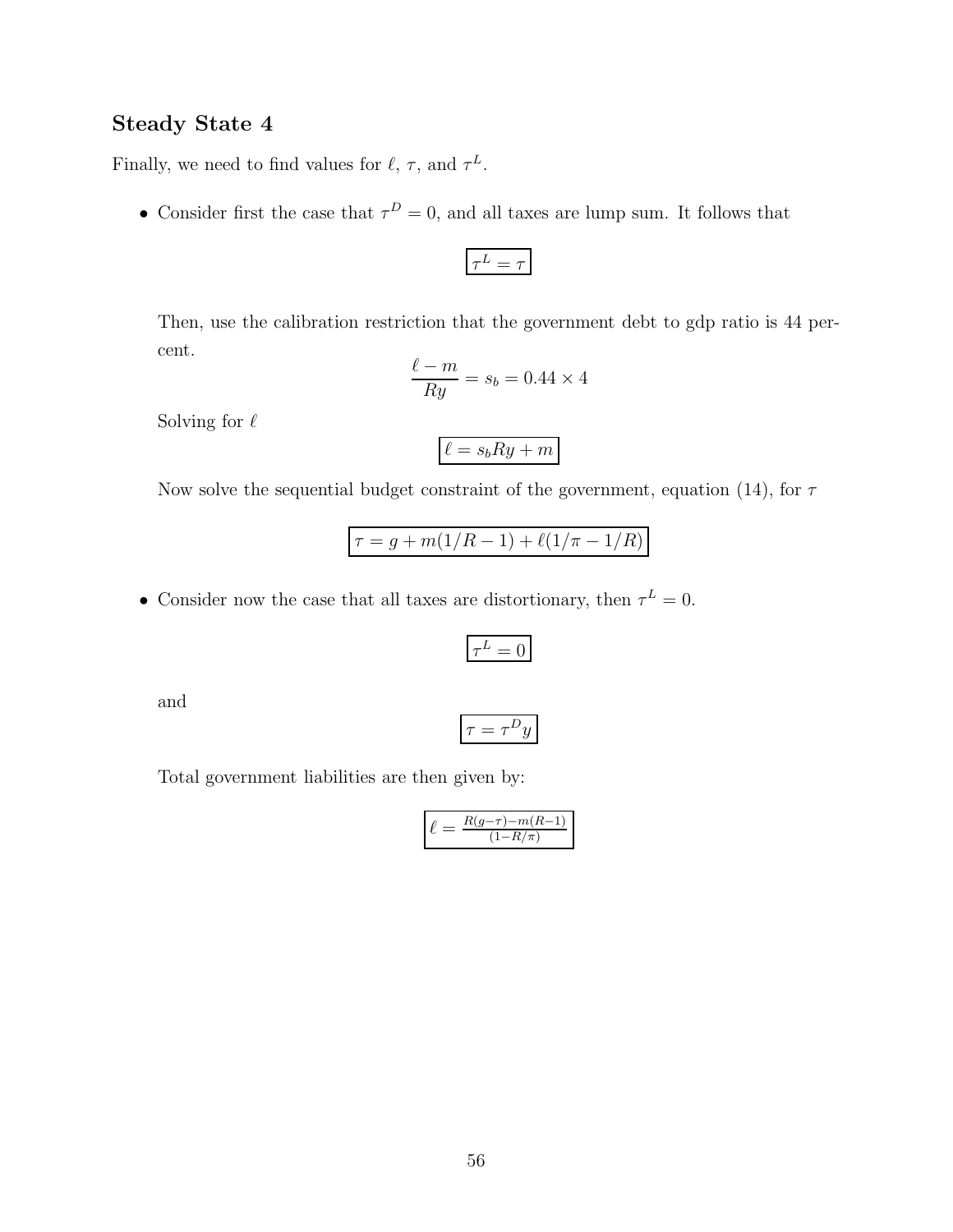### **References**

- Altig, David, Lawrence J. Christiano, Martin Eichenbaum, and Jesper Lind´e, "Firm-Specific Capital, Nominal Rigidities, and the Business Cycle," NBER Working Paper No. 11034, January 2005.
- Basu, Susanto and Fernald, John G, "Returns to Scale in U.S. Production: Estimates and Implications," *Journal of Political Economy 105,* April 1997, 249-83.
- Benigno, Gianluca and Pierpaolo Benigno, "Price Stability in Open Economies," *Review of Economic Studies 70,* October 2003, 743-764.
- Calvo, Guillermo A., "Staggered prices in a utility-maximizing framework," *Journal of Monetary Economics 12,* 1983, 383-98.
- Carlstrom, Charles T. and Timothy S. Fuerst, "Investment and interest rate policy: a discrete time analysis," *Journal of Economic Theory 123,* July 2005, 4-20.
- Christiano, Lawrence J., Martin Eichenbaum, and Charles L. Evans, "Nominal Rigidities and the Dynamic Effects of a Shock to Monetary Policy," *Journal of Political Economy 113,* February 2005, 1-45.
- Clarida, Richard, Jordi Gal´ı, and Mark Gertler, "The Science of Monetary Policy: A New Keynesian Perspective," *Journal of Economic Literature 37,* 1999, 1661-1707.
- Cogley, Timothy, and Argia M. Sbordone, "A Search for a Structural Phillips Curve," manuscript, Federal Reserve Bank of New York, November 2004.
- Dupor, Bill, "Investment and Interest Rate Policy," *Journal of Economic Theory 98,* May 2001, 85-113.
- Favero, Carlo A. and Tommaso Monacelli, "Monetary-Fiscal Mix and Inflation Performance: Evidence from the U.S.," Working Paper No. 234, IGIER (Innocenzo Gasparini Institute for Economic Research), Bocconi University, 2003.
- Galí, Jordi and Tommaso Monacelli, "Monetary Policy and Exchange Rate Volatility in a Small Open Economy," *Review of Economic Studies 72,* July 2005, 707-734.
- Hicks, John Richard, Sir, *Value and capital; an inquiry into some fundamental principles of economic theory,* Oxford: Clarendon Press, 1939.
- Ireland, Peter, "A Small, Structural, Quarterly Model for Monetary Policy Evaluation," *Carnegie-Rochester Conference Series on Public Policy 47,* December 1997, 83-108.
- Keynes, John Maynard, *The General Theory of Employment, Interest, and Money,* New York: Macmillan, 1936.
- Khan, Aubhik, Robert G. King, and Alexander Wolman, "Optimal Monetary Policy," *Review of Economic Studies 70,* October 2003, 825-860.
- Kollmann, Robert, "Welfare Maximizing Fiscal and Monetary Policy Rules," mimeo, Uni-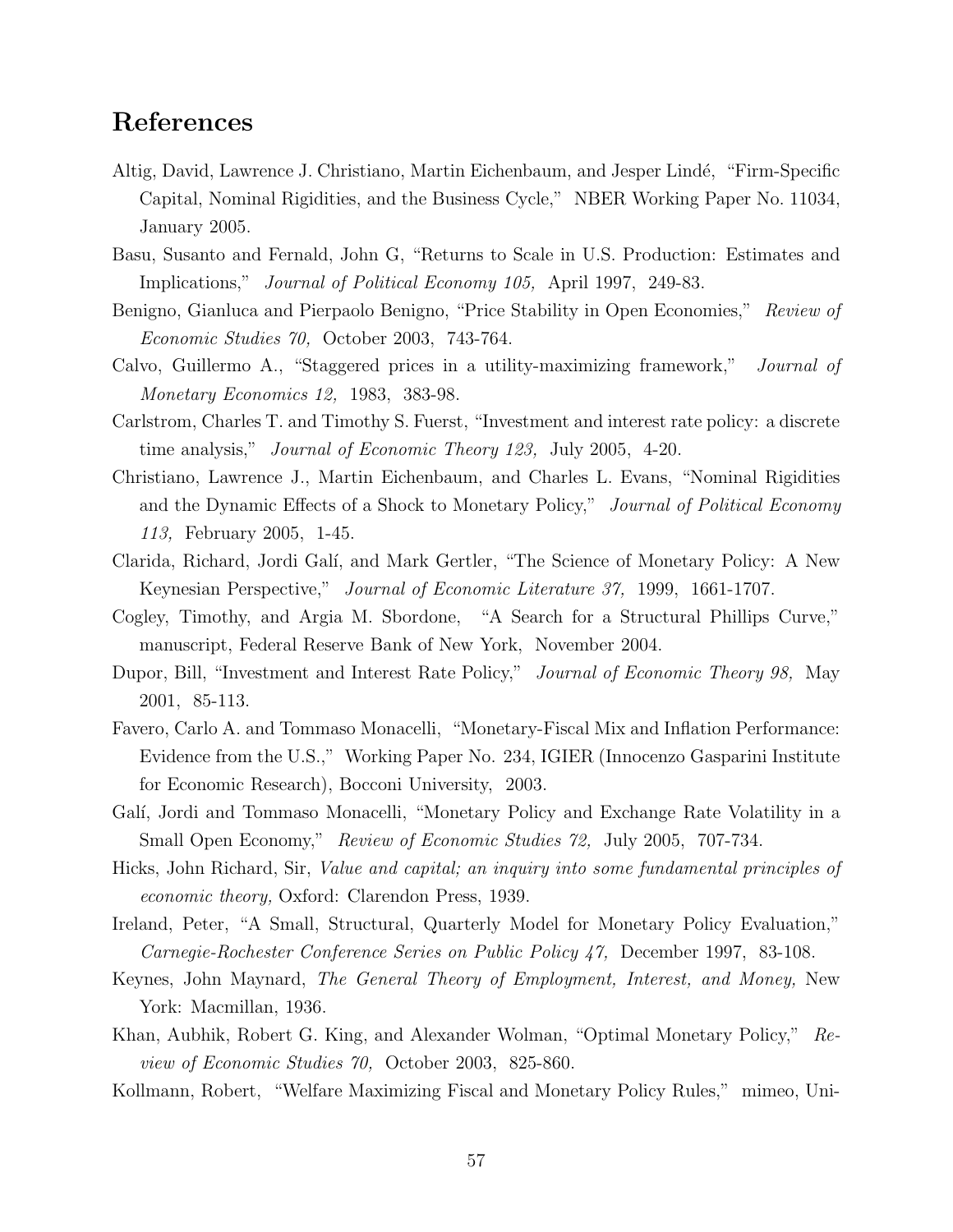versity of Bonn, March 2003, forthcoming *Macroeconomic Dynamics*.

- Kydland,Finn E. and Edward C. Prescott, "Time to Build and Aggregate Fluctuations," *Econometrica 50,* November 1982, 1345-70.
- Leeper, Eric M, "Equilibria under 'Active' and 'Passive' Monetary and Fiscal Policies," *Journal of Monetary Economics 27,* February 1991, 129-47.
- Levin, Andrew T., Alexei Onatski, John C. Williams, and Noah Williams, "Monetary Policy Under Uncertainty in Micro-Founded Macroeconometric Models," manuscript prepared for the NBER's Twentieth Annual Conference on Macroeconomics, March 31, 2005.
- Mulligan, Casey B., "Scale Economies, the Value of Time, and the Demand for Money: Longitudinal Evidence from Firms," *Journal of Political Economy 105,* October 1997, 1061-1079.
- Prescott,Edward C, "Theory Ahead of Business Cycle Measurement," *Federal Reserve Bank of Minneapolis Quarterly Review 10,* Fall 1986, 9-22.
- Rotemberg, Julio J., and Michael Woodford, "An Optimization-Based Econometric Framework for the Evaluation of Monetary Policy," in Bernanke, Ben S. and Julio J. Rotemberg, eds., *NBER macroeconomics annual 1997,* Cambridge and London: MIT Press, 1997, 297-346.
- Rotemberg, Julio J., and Michael Woodford, "Interest Rate Rules in an Estimated Sticky Price Model," in John B. Taylor, ed., *Monetary policy rules,* NBER Conference Report series. Chicago and London: University of Chicago Press, 1999, 57-119.
- Schmitt-Grohé, Stephanie and Martín Uribe, "Stabilization Policy and the Costs of Dollarization," *Journal of Money, Credit, and Banking 33,* May 2001, 482-509.
- Schmitt-Grohé, Stephanie and Martín Uribe, "Optimal Operational Interest-Rate Rules in the Christiano-Eichenbaum-Evans Model of the U.S. Business Cycle," Duke University, October 2003.
- Schmitt-Grohé, Stephanie and Martín Uribe, "Solving Dynamic General Equilibrium Models Using a Second-Order Approximation to the Policy Function," *Journal of Economic Dynamics and Control 28,* January 2004a, 755-775.
- Schmitt-Grohé, Stephanie and Martín Uribe, "Optimal Fiscal and Monetary Policy under Sticky Prices," *Journal of Economic Theory 114,* February 2004b, 198-230.
- Schmitt-Grohé, Stephanie and Martín Uribe, "Optimal Simple and Implementable Monetary and Fiscal Rules," NBER working paper No. 10253, January 2004c.
- Schmitt-Grohé, Stephanie and Martín Uribe, "Optimal Fiscal and Monetary Policy under Imperfect Competition," *Journal of Macroeconomics 26,* June 2004d, 183-209.
- Schmitt-Grohé, Stephanie and Martín Uribe, "Optimal Inflation Stabilization in a Medium-Scale Macroeconomic Model," NBER working paper No. 11854, November 2005.